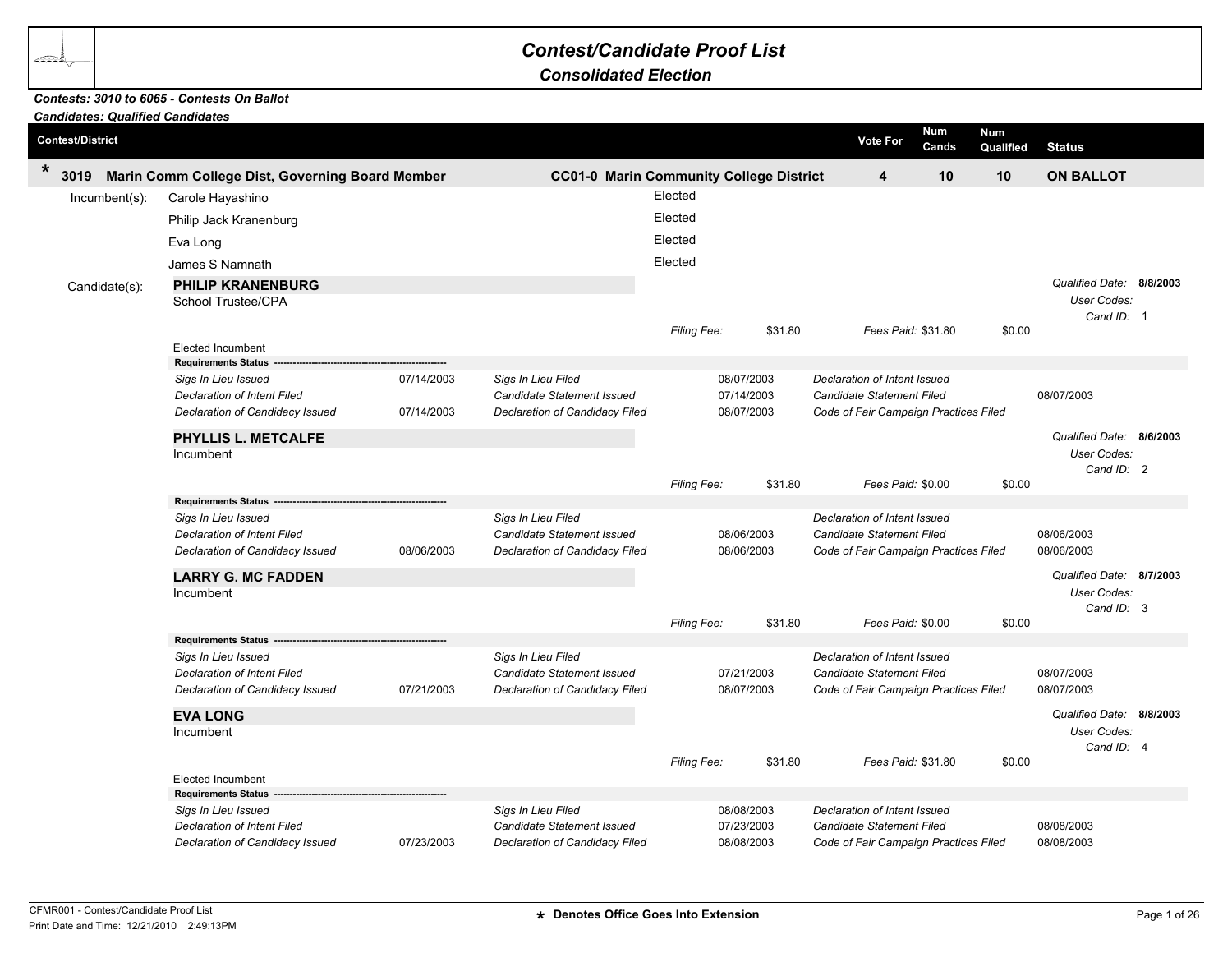| <b>Contest/District</b> |                                                                             |            |                                   |                    |                   | <b>Vote For</b>                       | <b>Num</b><br>Cands | <b>Num</b><br>Qualified | <b>Status</b>             |  |
|-------------------------|-----------------------------------------------------------------------------|------------|-----------------------------------|--------------------|-------------------|---------------------------------------|---------------------|-------------------------|---------------------------|--|
|                         | Non-Partisan SCHOOL MARIN COMMUNITY COLLEGE DISTRICT Governing Board Member |            |                                   |                    |                   |                                       |                     |                         |                           |  |
| 3019                    | Marin Comm College Dist, Governing Board Member                             |            |                                   |                    |                   | 4                                     | 10                  | 10                      | <b>ON BALLOT</b>          |  |
|                         | PETER CHRISTIAN ROMANOWSKY                                                  |            |                                   |                    |                   |                                       |                     |                         | Qualified Date: 7/28/2003 |  |
|                         | Minister                                                                    |            |                                   |                    |                   |                                       |                     |                         | User Codes:               |  |
|                         |                                                                             |            |                                   |                    |                   |                                       |                     |                         | Cand ID: 5                |  |
|                         |                                                                             |            |                                   | <b>Filing Fee:</b> | \$31.80           | Fees Paid: \$0.00                     |                     | \$0.00                  |                           |  |
|                         | Requirements Status --                                                      |            | Sigs In Lieu Filed                |                    |                   | Declaration of Intent Issued          |                     |                         |                           |  |
|                         | Sigs In Lieu Issued<br><b>Declaration of Intent Filed</b>                   |            | Candidate Statement Issued        |                    |                   | Candidate Statement Filed             |                     |                         |                           |  |
|                         | Declaration of Candidacy Issued                                             | 07/28/2003 | Declaration of Candidacy Filed    | 07/28/2003         |                   | Code of Fair Campaign Practices Filed |                     |                         | 07/28/2003                |  |
|                         |                                                                             |            |                                   |                    |                   |                                       |                     |                         |                           |  |
|                         | <b>HARRY J. MOORE</b>                                                       |            |                                   |                    |                   |                                       |                     |                         | Qualified Date: 8/13/2003 |  |
|                         | <b>Retired Educator</b>                                                     |            |                                   |                    |                   |                                       |                     |                         | User Codes:               |  |
|                         |                                                                             |            |                                   | <b>Filing Fee:</b> | \$31.80           | Fees Paid: \$0.00                     |                     | \$0.00                  | Cand ID: 6                |  |
|                         | Elected Incumbent                                                           |            |                                   |                    |                   |                                       |                     |                         |                           |  |
|                         | <b>Requirements Status</b>                                                  |            |                                   |                    |                   |                                       |                     |                         |                           |  |
|                         | Sigs In Lieu Issued                                                         |            | Sigs In Lieu Filed                |                    |                   | Declaration of Intent Issued          |                     |                         |                           |  |
|                         | <b>Declaration of Intent Filed</b>                                          |            | Candidate Statement Issued        | 07/30/2003         |                   | Candidate Statement Filed             |                     |                         | 08/13/2003                |  |
|                         | Declaration of Candidacy Issued                                             | 07/30/2003 | Declaration of Candidacy Filed    | 08/13/2003         |                   | Code of Fair Campaign Practices Filed |                     |                         | 08/13/2003                |  |
|                         | <b>HAROLD "HAL" HASSIN</b>                                                  |            |                                   |                    |                   |                                       |                     |                         | Qualified Date: 8/13/2003 |  |
|                         | Physician/Policy Analyst                                                    |            |                                   |                    |                   |                                       |                     |                         | User Codes:               |  |
|                         |                                                                             |            |                                   |                    |                   |                                       |                     |                         | Cand ID: 7                |  |
|                         |                                                                             |            |                                   | Filing Fee:        | \$31.80           | Fees Paid: \$0.00                     |                     | \$0.00                  |                           |  |
|                         | <b>Requirements Status</b>                                                  |            |                                   |                    |                   |                                       |                     |                         |                           |  |
|                         | Sigs In Lieu Issued                                                         |            | Sigs In Lieu Filed                |                    |                   | Declaration of Intent Issued          |                     |                         |                           |  |
|                         | Declaration of Intent Filed                                                 |            | Candidate Statement Issued        | 07/30/2003         |                   | Candidate Statement Filed             |                     |                         | 08/13/2003                |  |
|                         | Declaration of Candidacy Issued                                             | 07/30/2003 | Declaration of Candidacy Filed    | 08/13/2003         |                   | Code of Fair Campaign Practices Filed |                     |                         | 08/13/2003                |  |
|                         | <b>BASIA CRANE</b>                                                          |            |                                   |                    |                   |                                       |                     |                         | Qualified Date: 8/8/2003  |  |
|                         | Educator/Research Chemist                                                   |            |                                   |                    |                   |                                       |                     |                         | User Codes:               |  |
|                         |                                                                             |            |                                   |                    |                   |                                       |                     |                         | Cand ID: 8                |  |
|                         |                                                                             |            |                                   | <b>Filing Fee:</b> | \$31.80           | Fees Paid: \$0.00                     |                     | \$0.00                  |                           |  |
|                         | Requirements Status ---                                                     |            |                                   |                    |                   |                                       |                     |                         |                           |  |
|                         | Sigs In Lieu Issued                                                         |            | Sigs In Lieu Filed                |                    |                   | Declaration of Intent Issued          |                     |                         |                           |  |
|                         | <b>Declaration of Intent Filed</b>                                          |            | <b>Candidate Statement Issued</b> | 08/01/2003         |                   | Candidate Statement Filed             |                     |                         | 08/08/2003<br>08/08/2003  |  |
|                         | Declaration of Candidacy Issued                                             | 08/01/2003 | Declaration of Candidacy Filed    | 08/08/2003         |                   | Code of Fair Campaign Practices Filed |                     |                         |                           |  |
|                         | <b>JAMES P. GERAGHTY</b>                                                    |            |                                   |                    |                   |                                       |                     |                         | Qualified Date: 8/8/2003  |  |
|                         | <b>Promotional Consultant</b>                                               |            |                                   |                    |                   |                                       |                     |                         | User Codes:               |  |
|                         |                                                                             |            |                                   |                    |                   |                                       |                     |                         | Cand ID: 9                |  |
|                         | Requirements Status --                                                      |            | Filing Fee:                       | \$31.80            | Fees Paid: \$0.00 |                                       | \$0.00              |                         |                           |  |
|                         | Sigs In Lieu Issued                                                         |            | Sigs In Lieu Filed                |                    |                   | Declaration of Intent Issued          |                     |                         |                           |  |
|                         | <b>Declaration of Intent Filed</b>                                          |            | <b>Candidate Statement Issued</b> | 08/01/2003         |                   | Candidate Statement Filed             |                     |                         | 08/08/2003                |  |
|                         | Declaration of Candidacy Issued                                             | 08/01/2003 | Declaration of Candidacy Filed    | 08/08/2003         |                   | Code of Fair Campaign Practices Filed |                     |                         | 08/08/2003                |  |
|                         |                                                                             |            |                                   |                    |                   |                                       |                     |                         |                           |  |
|                         | <b>CAROLE HAYASHINO</b>                                                     |            |                                   |                    |                   |                                       |                     |                         | Qualified Date: 8/13/2003 |  |
|                         | College Educator/Administrator                                              |            |                                   |                    |                   |                                       |                     |                         | User Codes:               |  |
|                         |                                                                             |            |                                   | Filing Fee:        | \$31.80           | Fees Paid: \$0.00                     |                     | \$0.00                  | Cand ID: 10               |  |
|                         |                                                                             |            |                                   |                    |                   |                                       |                     |                         |                           |  |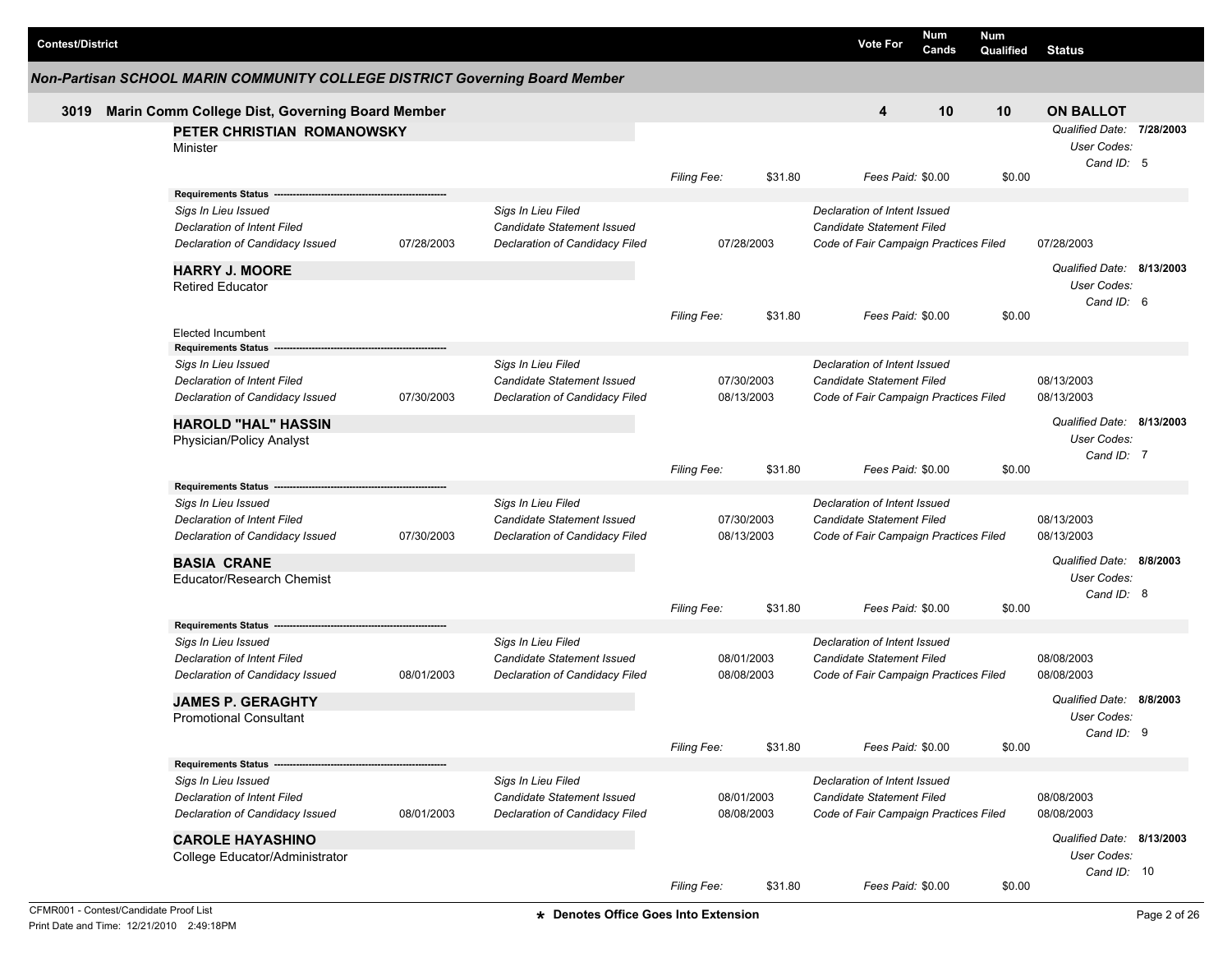| <b>Contest/District</b> |                                                                             |            |                                                              |                    |                          |        | <b>Vote For</b>                                                    | <b>Num</b><br>Cands | <b>Num</b><br>Qualified  | <b>Status</b>            |  |
|-------------------------|-----------------------------------------------------------------------------|------------|--------------------------------------------------------------|--------------------|--------------------------|--------|--------------------------------------------------------------------|---------------------|--------------------------|--------------------------|--|
|                         | Non-Partisan SCHOOL MARIN COMMUNITY COLLEGE DISTRICT Governing Board Member |            |                                                              |                    |                          |        |                                                                    |                     |                          |                          |  |
| 3019                    | Marin Comm College Dist, Governing Board Member                             |            |                                                              |                    |                          |        | 4                                                                  | 10                  | 10                       | <b>ON BALLOT</b>         |  |
|                         | Elected Incumbent                                                           |            |                                                              |                    |                          |        |                                                                    |                     |                          |                          |  |
|                         | <b>Requirements Status</b>                                                  |            |                                                              |                    |                          |        |                                                                    |                     |                          |                          |  |
|                         | Sigs In Lieu Issued                                                         |            | Sigs In Lieu Filed                                           |                    |                          |        | Declaration of Intent Issued                                       |                     |                          |                          |  |
|                         | Declaration of Intent Filed<br>Declaration of Candidacy Issued              | 08/12/2003 | Candidate Statement Issued<br>Declaration of Candidacy Filed |                    | 08/12/2003<br>08/13/2003 |        | Candidate Statement Filed<br>Code of Fair Campaign Practices Filed |                     |                          | 08/13/2003<br>08/13/2003 |  |
|                         |                                                                             |            |                                                              |                    |                          |        |                                                                    |                     |                          |                          |  |
| $\ast$<br>3022          | Novato Unif School Dist, Governing Board Member                             |            | <b>SC10-0 Novato Unified School District</b>                 |                    |                          |        | 4                                                                  | 8                   | $\overline{7}$           | <b>ON BALLOT</b>         |  |
| $Incumbent(s)$ :        | Deborah Annette Butler                                                      |            |                                                              | Elected            |                          |        |                                                                    |                     |                          |                          |  |
|                         | Ross Bryant Millerick                                                       |            |                                                              | Elected            |                          |        |                                                                    |                     |                          |                          |  |
|                         | Cynthia Clinton                                                             |            |                                                              | Elected            |                          |        |                                                                    |                     |                          |                          |  |
|                         | Tom Cooper                                                                  |            |                                                              | Elected            |                          |        |                                                                    |                     |                          |                          |  |
| Candidate(s):           | <b>ROSS MILLERICK</b>                                                       |            |                                                              |                    |                          |        |                                                                    |                     |                          | Qualified Date: 8/6/2003 |  |
|                         | Incumbent                                                                   |            |                                                              |                    |                          |        |                                                                    |                     |                          | User Codes:              |  |
|                         |                                                                             |            |                                                              |                    |                          |        |                                                                    |                     |                          | Cand ID: 1               |  |
|                         |                                                                             |            |                                                              | Filing Fee:        |                          | \$0.00 | Fees Paid: \$0.00                                                  |                     | \$0.00                   |                          |  |
|                         | <b>Elected Incumbent</b><br><b>Requirements Status</b>                      |            |                                                              |                    |                          |        |                                                                    |                     |                          |                          |  |
|                         | Sigs In Lieu Issued                                                         |            | Sigs In Lieu Filed                                           |                    |                          |        | Declaration of Intent Issued                                       |                     |                          |                          |  |
|                         | <b>Declaration of Intent Filed</b>                                          |            | Candidate Statement Issued                                   |                    | 07/15/2003               |        | Candidate Statement Filed                                          |                     |                          | 08/06/2003               |  |
|                         | Declaration of Candidacy Issued                                             | 07/15/2003 | Declaration of Candidacy Filed                               |                    | 08/06/2003               |        | Code of Fair Campaign Practices Filed                              |                     |                          | 08/06/2003               |  |
|                         | <b>CINDI CLINTON</b>                                                        |            |                                                              |                    |                          |        |                                                                    |                     |                          | Qualified Date: 8/8/2003 |  |
|                         | Incumbent                                                                   |            |                                                              |                    |                          |        |                                                                    |                     |                          | User Codes:              |  |
|                         |                                                                             |            |                                                              |                    |                          |        |                                                                    |                     |                          | Cand ID: 2               |  |
|                         |                                                                             |            |                                                              | Filing Fee:        |                          | \$0.00 | Fees Paid: \$0.00                                                  |                     | \$0.00                   |                          |  |
|                         | <b>Elected Incumbent</b><br><b>Requirements Status</b>                      |            |                                                              |                    |                          |        |                                                                    |                     |                          |                          |  |
|                         | Sigs In Lieu Issued                                                         |            | Sigs In Lieu Filed                                           |                    |                          |        | Declaration of Intent Issued                                       |                     |                          |                          |  |
|                         | Declaration of Intent Filed                                                 |            | Candidate Statement Issued                                   |                    | 07/15/2003               |        | Candidate Statement Filed                                          |                     |                          | 08/08/2003               |  |
|                         | Declaration of Candidacy Issued                                             | 07/15/2003 | Declaration of Candidacy Filed                               |                    | 08/08/2003               |        | Code of Fair Campaign Practices Filed                              |                     |                          | 08/08/2003               |  |
|                         | <b>ROGER STEWART COLLINS</b>                                                |            |                                                              |                    |                          |        |                                                                    |                     |                          | Qualified Date: 8/8/2003 |  |
|                         | Appointed Incumbent                                                         |            |                                                              |                    |                          |        |                                                                    |                     |                          | User Codes:              |  |
|                         |                                                                             |            |                                                              |                    |                          |        |                                                                    |                     |                          | Cand ID: 3               |  |
|                         |                                                                             |            |                                                              | <b>Filing Fee:</b> |                          | \$0.00 | Fees Paid: \$0.00                                                  |                     | \$0.00                   |                          |  |
|                         | Elected Incumbent                                                           |            |                                                              |                    |                          |        |                                                                    |                     |                          |                          |  |
|                         | <b>Requirements Status</b><br>Sigs In Lieu Issued                           |            | Sigs In Lieu Filed                                           |                    |                          |        | Declaration of Intent Issued                                       |                     |                          |                          |  |
|                         | Declaration of Intent Filed                                                 |            | Candidate Statement Issued                                   |                    | 07/17/2003               |        | Candidate Statement Filed                                          |                     |                          | 08/08/2003               |  |
|                         | 07/17/2003<br>Declaration of Candidacy Issued                               |            | Declaration of Candidacy Filed                               |                    | 08/08/2003               |        | Code of Fair Campaign Practices Filed                              |                     |                          | 08/08/2003               |  |
|                         |                                                                             |            |                                                              |                    |                          |        |                                                                    |                     | Qualified Date: 8/8/2003 |                          |  |
|                         | <b>JEFF FARBER</b><br>Small Business Owner                                  |            |                                                              |                    |                          |        |                                                                    |                     |                          | User Codes:              |  |
|                         |                                                                             |            |                                                              |                    |                          |        |                                                                    |                     |                          | Cand ID: 4               |  |
|                         |                                                                             |            |                                                              | Filing Fee:        |                          | \$0.00 | Fees Paid: \$0.00                                                  |                     | \$0.00                   |                          |  |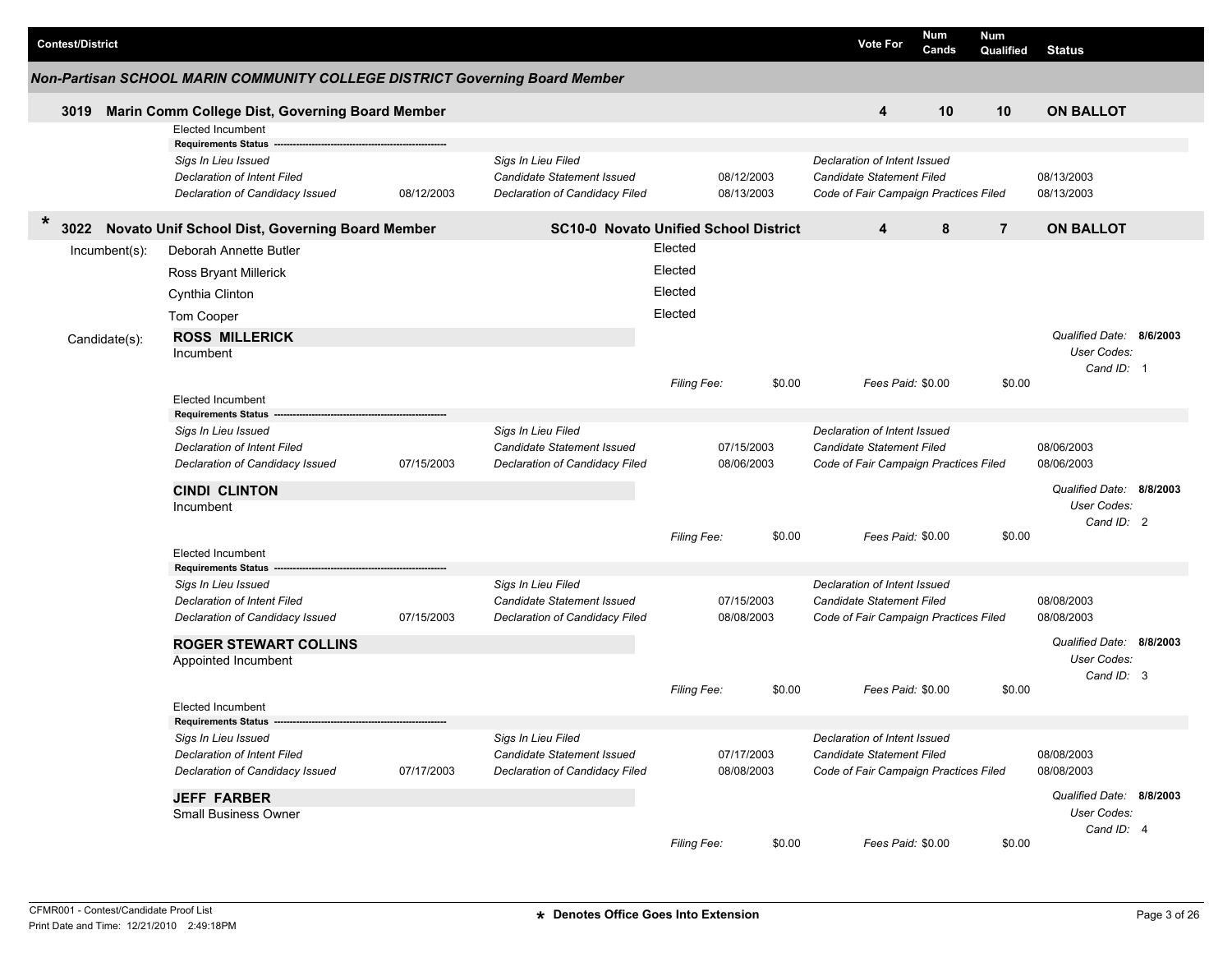| <b>Contest/District</b> |                                                                                                                                                        |            |                                                                                           |                          |                          |                                                                                                           | <b>Vote For</b>                                                                                           | Num<br>Cands | <b>Num</b><br>Qualified  | <b>Status</b>                                          |  |
|-------------------------|--------------------------------------------------------------------------------------------------------------------------------------------------------|------------|-------------------------------------------------------------------------------------------|--------------------------|--------------------------|-----------------------------------------------------------------------------------------------------------|-----------------------------------------------------------------------------------------------------------|--------------|--------------------------|--------------------------------------------------------|--|
|                         | Non-Partisan SCHOOL NOVATO UNIFIED SCHOOL DISTRICT Governing Board Member                                                                              |            |                                                                                           |                          |                          |                                                                                                           |                                                                                                           |              |                          |                                                        |  |
| 3022                    | Novato Unif School Dist, Governing Board Member                                                                                                        |            |                                                                                           |                          |                          |                                                                                                           | 4                                                                                                         | 8            | $\overline{7}$           | <b>ON BALLOT</b>                                       |  |
|                         | Requirements Status -<br>Sigs In Lieu Issued<br><b>Declaration of Intent Filed</b><br>Declaration of Candidacy Issued                                  | 07/17/2003 | Sigs In Lieu Filed<br>Candidate Statement Issued<br>Declaration of Candidacy Filed        |                          | 07/17/2003<br>08/08/2003 |                                                                                                           | Declaration of Intent Issued<br>Candidate Statement Filed<br>Code of Fair Campaign Practices Filed        |              |                          | 08/08/2003<br>08/08/2003                               |  |
|                         | <b>JESSE N. ALVAREZ</b><br><b>Equal Opportunity Specialist</b>                                                                                         |            |                                                                                           | <b>Filing Fee:</b>       |                          | \$0.00                                                                                                    | Fees Paid: \$0.00                                                                                         |              | \$0.00                   | Qualified Date: 7/25/2003<br>User Codes:<br>Cand ID: 5 |  |
|                         | <b>Requirements Status</b><br>Sigs In Lieu Issued<br>Declaration of Intent Filed<br>Declaration of Candidacy Issued                                    | 07/17/2003 | Sigs In Lieu Filed<br>Candidate Statement Issued<br>Declaration of Candidacy Filed        | 07/17/2003<br>07/25/2003 |                          | Declaration of Intent Issued<br>Candidate Statement Filed<br>Code of Fair Campaign Practices Filed        |                                                                                                           |              | 07/25/2003<br>07/25/2003 |                                                        |  |
|                         | <b>AARON BROWN</b><br><b>Business Consultant</b>                                                                                                       |            |                                                                                           | Filing Fee:              |                          | \$0.00                                                                                                    | Fees Paid: \$0.00                                                                                         |              | \$0.00                   | Qualified Date: 8/8/2003<br>User Codes:<br>Cand ID: 7  |  |
|                         | <b>Elected Incumbent</b><br><b>Requirements Status</b>                                                                                                 |            |                                                                                           |                          |                          |                                                                                                           |                                                                                                           |              |                          |                                                        |  |
|                         | Sigs In Lieu Issued<br>Declaration of Intent Filed<br>Declaration of Candidacy Issued                                                                  | 08/01/2003 | Sigs In Lieu Filed<br>Candidate Statement Issued<br>Declaration of Candidacy Filed        | 08/01/2003<br>08/08/2003 |                          | Declaration of Intent Issued<br><b>Candidate Statement Filed</b><br>Code of Fair Campaign Practices Filed |                                                                                                           |              | 08/08/2003<br>08/08/2003 |                                                        |  |
|                         | <b>DUSTIN WILLIAM STEIGER</b><br><b>Pharmaceutical Courier/Student</b>                                                                                 |            |                                                                                           | <b>Filing Fee:</b>       |                          | \$0.00                                                                                                    | Fees Paid: \$0.00                                                                                         |              | \$0.00                   | Qualified Date: 8/7/2003<br>User Codes:<br>Cand ID: 8  |  |
|                         | <b>Requirements Status</b><br>Sigs In Lieu Issued<br>Declaration of Intent Filed<br>Declaration of Candidacy Issued                                    | 08/06/2003 | Sigs In Lieu Filed<br><b>Candidate Statement Issued</b><br>Declaration of Candidacy Filed |                          | 08/07/2003               |                                                                                                           | Declaration of Intent Issued<br>Candidate Statement Filed<br>Code of Fair Campaign Practices Filed        |              |                          | 08/07/2003                                             |  |
| 3043                    | <b>Lagunitas School Dist, Governing Board Member</b>                                                                                                   |            | SC05-0 Lagunitas School District                                                          |                          |                          |                                                                                                           | $\overline{2}$                                                                                            | 4            | 3                        | <b>ON BALLOT</b>                                       |  |
| $Incumbent(s)$ :        | Richard Carroll Sloan<br>Denise Ann Santa Cruz-Bohman                                                                                                  |            |                                                                                           | Elected<br>Elected       |                          |                                                                                                           |                                                                                                           |              |                          |                                                        |  |
| Candidate(s):           | <b>DENISE ANNE BOHMAN</b><br>Incumbent                                                                                                                 |            |                                                                                           | Filing Fee:              |                          | \$0.00                                                                                                    | Fees Paid: \$0.00                                                                                         |              | \$0.00                   | Qualified Date: 7/28/2003<br>User Codes:<br>Cand ID: 1 |  |
|                         | <b>Elected Incumbent</b><br><b>Requirements Status</b><br>Sigs In Lieu Issued<br><b>Declaration of Intent Filed</b><br>Declaration of Candidacy Issued | 07/14/2003 | Sigs In Lieu Filed<br>Candidate Statement Issued<br>Declaration of Candidacy Filed        | 07/14/2003<br>07/28/2003 |                          |                                                                                                           | Declaration of Intent Issued<br><b>Candidate Statement Filed</b><br>Code of Fair Campaign Practices Filed |              |                          | 07/28/2003<br>07/28/2003                               |  |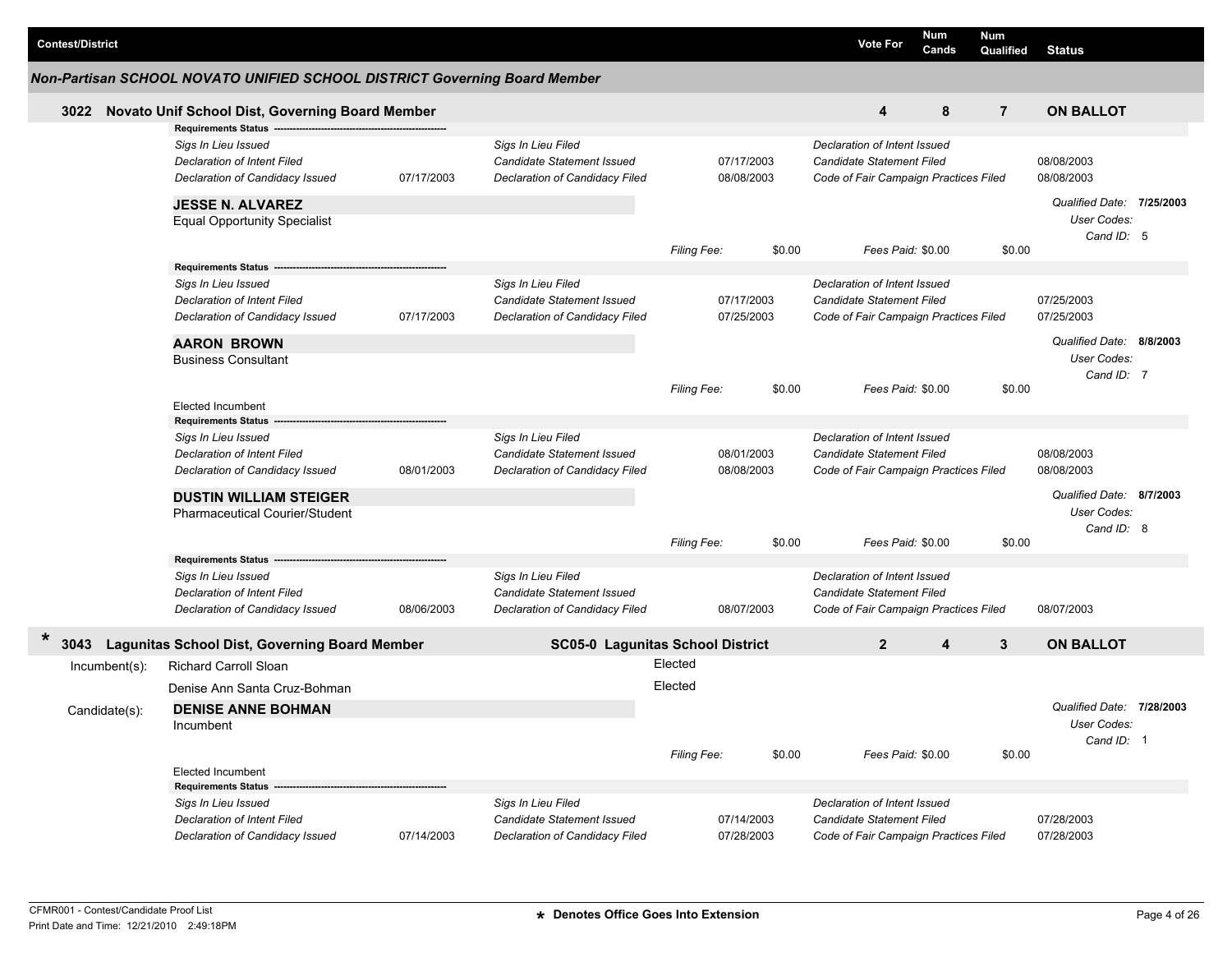| <b>Contest/District</b>                                        |                                                                    |            |                                   |                          |                                       | <b>Vote For</b>                       | <b>Num</b><br>Cands | <b>Num</b><br>Qualified | <b>Status</b>                                         |  |
|----------------------------------------------------------------|--------------------------------------------------------------------|------------|-----------------------------------|--------------------------|---------------------------------------|---------------------------------------|---------------------|-------------------------|-------------------------------------------------------|--|
|                                                                | Non-Partisan SCHOOL LAGUNITAS SCHOOL DISTRICT Governing Brd Member |            |                                   |                          |                                       |                                       |                     |                         |                                                       |  |
| 3043                                                           | <b>Lagunitas School Dist, Governing Board Member</b>               |            |                                   |                          |                                       | $\overline{2}$                        | 4                   | $\mathbf{3}$            | <b>ON BALLOT</b>                                      |  |
|                                                                | <b>RICHARD C. SLOAN</b><br>Carpenter                               |            |                                   |                          |                                       |                                       |                     |                         | Qualified Date: 8/1/2003<br>User Codes:<br>Cand ID: 3 |  |
|                                                                | <b>Elected Incumbent</b>                                           |            |                                   | Filing Fee:              | \$0.00                                | Fees Paid: \$0.00                     |                     | \$0.00                  |                                                       |  |
|                                                                | <b>Requirements Status</b>                                         |            |                                   |                          |                                       |                                       |                     |                         |                                                       |  |
|                                                                | Sigs In Lieu Issued                                                |            | Sigs In Lieu Filed                |                          |                                       | Declaration of Intent Issued          |                     |                         |                                                       |  |
|                                                                | <b>Declaration of Intent Filed</b>                                 |            | <b>Candidate Statement Issued</b> |                          | 07/28/2003                            | Candidate Statement Filed             |                     |                         | 08/01/2003                                            |  |
|                                                                | Declaration of Candidacy Issued                                    | 07/28/2003 | Declaration of Candidacy Filed    |                          | 08/01/2003                            | Code of Fair Campaign Practices Filed |                     |                         | 08/01/2003                                            |  |
|                                                                | <b>DOUG FRAZER</b>                                                 |            |                                   |                          |                                       |                                       |                     |                         | Qualified Date: 8/8/2003                              |  |
|                                                                | Homemaker/Father                                                   |            |                                   |                          |                                       |                                       |                     |                         | User Codes:                                           |  |
|                                                                |                                                                    |            |                                   | Filing Fee:              | \$0.00                                | Fees Paid: \$0.00                     |                     | \$0.00                  | Cand ID: 4                                            |  |
|                                                                | <b>Requirements Status</b>                                         |            |                                   |                          |                                       |                                       |                     |                         |                                                       |  |
|                                                                | Sigs In Lieu Issued                                                |            | Sigs In Lieu Filed                |                          |                                       | Declaration of Intent Issued          |                     |                         |                                                       |  |
|                                                                | <b>Declaration of Intent Filed</b>                                 |            | <b>Candidate Statement Issued</b> |                          | 08/04/2003                            | Candidate Statement Filed             |                     |                         | 08/08/2003                                            |  |
|                                                                | Declaration of Candidacy Issued                                    | 08/04/2003 | Declaration of Candidacy Filed    |                          | 08/08/2003                            | Code of Fair Campaign Practices Filed |                     |                         | 08/08/2003                                            |  |
| $\ast$<br>Ross School District, Governing Board Member<br>3055 | <b>SC12-0 Ross School District</b>                                 |            |                                   | $\overline{2}$           | 4                                     | 4                                     | <b>ON BALLOT</b>    |                         |                                                       |  |
| $Incumbent(s)$ :                                               | <b>Elizabeth Robbins</b>                                           |            |                                   | Elected                  |                                       |                                       |                     |                         |                                                       |  |
|                                                                | Robert L Hobart                                                    |            |                                   | Elected                  |                                       |                                       |                     |                         |                                                       |  |
| Candidate(s):                                                  | <b>ELIZABETH ROBBINS</b>                                           |            |                                   |                          |                                       |                                       |                     |                         | Qualified Date: 7/28/2003                             |  |
|                                                                | Incumbent                                                          |            |                                   |                          |                                       |                                       |                     |                         | User Codes:                                           |  |
|                                                                |                                                                    |            |                                   | Filing Fee:              | \$0.00                                | Fees Paid: \$0.00                     |                     | \$0.00                  | Cand ID: 1                                            |  |
|                                                                | <b>Elected Incumbent</b>                                           |            |                                   |                          |                                       |                                       |                     |                         |                                                       |  |
|                                                                | <b>Requirements Status</b>                                         |            |                                   |                          |                                       |                                       |                     |                         |                                                       |  |
|                                                                | Sigs In Lieu Issued                                                |            | Sigs In Lieu Filed                |                          |                                       | Declaration of Intent Issued          |                     |                         |                                                       |  |
|                                                                | Declaration of Intent Filed                                        |            | Candidate Statement Issued        |                          | 07/14/2003                            | Candidate Statement Filed             |                     |                         | 07/28/2003                                            |  |
|                                                                | Declaration of Candidacy Issued                                    | 07/14/2003 | Declaration of Candidacy Filed    |                          | 07/28/2003                            | Code of Fair Campaign Practices Filed |                     |                         | 07/28/2003                                            |  |
|                                                                | <b>JULIE A. MC MILLAN</b>                                          |            |                                   |                          |                                       |                                       |                     |                         | Qualified Date: 8/6/2003                              |  |
|                                                                | Mother/Attorney                                                    |            |                                   |                          |                                       |                                       |                     |                         | User Codes:                                           |  |
|                                                                |                                                                    |            |                                   |                          |                                       |                                       |                     |                         | Cand ID: 2                                            |  |
|                                                                |                                                                    |            |                                   | <b>Filing Fee:</b>       | \$0.00                                | Fees Paid: \$0.00                     |                     | \$0.00                  |                                                       |  |
|                                                                | <b>Elected Incumbent</b><br>Requirements Status -------            |            |                                   |                          |                                       |                                       |                     |                         |                                                       |  |
|                                                                | Sigs In Lieu Issued                                                |            | Sigs In Lieu Filed                |                          |                                       | Declaration of Intent Issued          |                     |                         |                                                       |  |
|                                                                | Declaration of Intent Filed                                        |            | <b>Candidate Statement Issued</b> | 07/28/2003<br>08/06/2003 | Candidate Statement Filed             |                                       |                     | 08/06/2003              |                                                       |  |
|                                                                | Declaration of Candidacy Issued                                    | 07/28/2003 | Declaration of Candidacy Filed    |                          | Code of Fair Campaign Practices Filed |                                       |                     | 08/06/2003              |                                                       |  |
|                                                                | <b>GEORGE W. YANDELL, III</b>                                      |            |                                   |                          |                                       |                                       |                     |                         | Qualified Date: 8/6/2003                              |  |
|                                                                | Businessman                                                        |            |                                   |                          |                                       |                                       |                     |                         | User Codes:                                           |  |
|                                                                |                                                                    |            |                                   |                          |                                       |                                       |                     |                         | Cand ID: 3                                            |  |
|                                                                |                                                                    |            |                                   | Filing Fee:              | \$0.00                                | Fees Paid: \$0.00                     |                     | \$0.00                  |                                                       |  |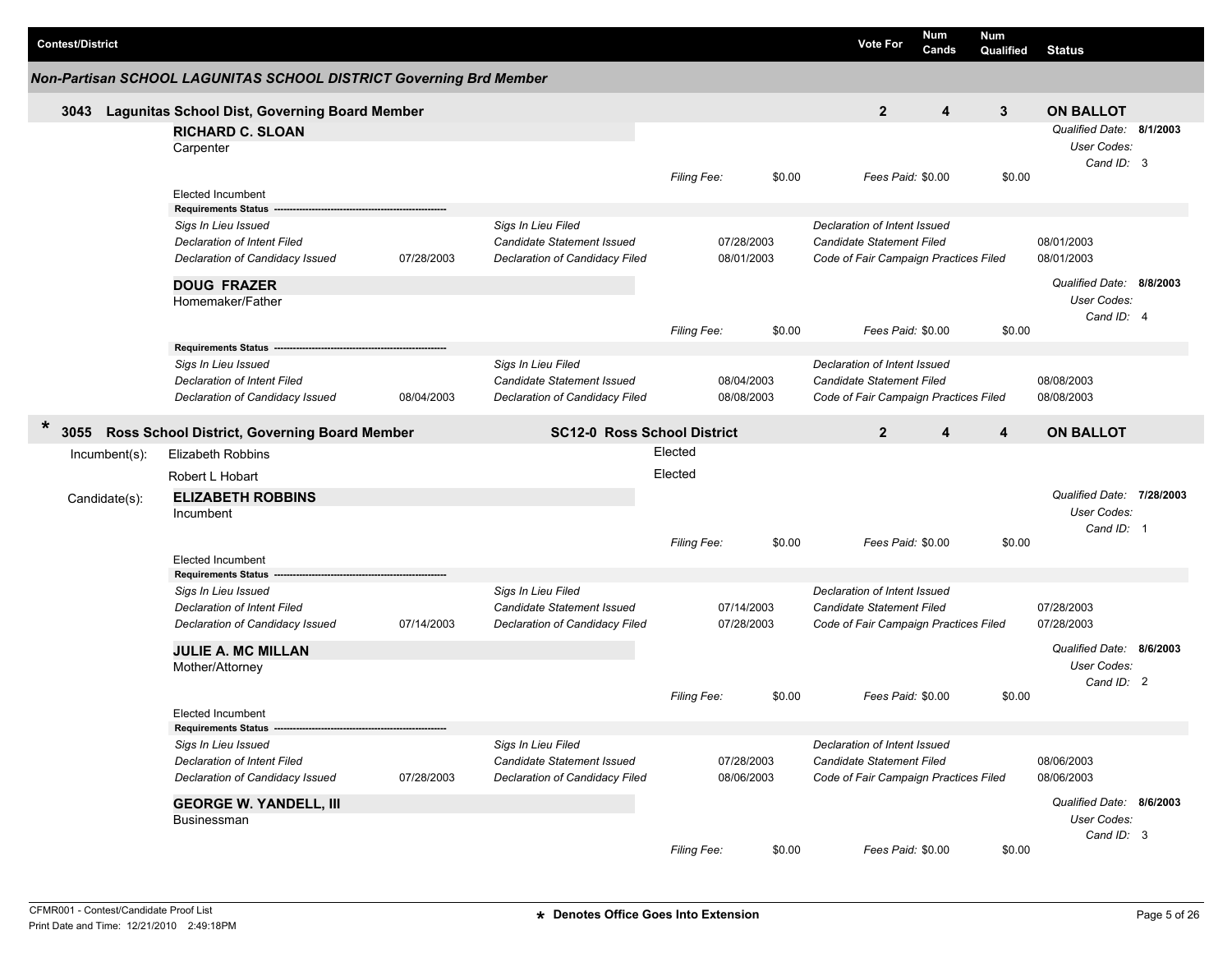| <b>Contest/District</b> |                                                                                                                            |            |                                                                                           |                      |                          | <b>Vote For</b>                                                                                    | Num<br>Cands | <b>Num</b><br>Qualified | <b>Status</b>                                          |  |
|-------------------------|----------------------------------------------------------------------------------------------------------------------------|------------|-------------------------------------------------------------------------------------------|----------------------|--------------------------|----------------------------------------------------------------------------------------------------|--------------|-------------------------|--------------------------------------------------------|--|
|                         | Non-Partisan SCHOOL ROSS SCHOOL DISTRICT Governing Board Member                                                            |            |                                                                                           |                      |                          |                                                                                                    |              |                         |                                                        |  |
| 3055                    | Ross School District, Governing Board Member                                                                               |            |                                                                                           |                      |                          | $\overline{2}$                                                                                     | 4            | 4                       | <b>ON BALLOT</b>                                       |  |
|                         | <b>Requirements Status</b><br>Sigs In Lieu Issued<br>Declaration of Intent Filed<br>Declaration of Candidacy Issued        | 08/04/2003 | Sigs In Lieu Filed<br>Candidate Statement Issued<br>Declaration of Candidacy Filed        |                      | 08/04/2003<br>08/06/2003 | Declaration of Intent Issued<br>Candidate Statement Filed<br>Code of Fair Campaign Practices Filed |              |                         | 08/06/2003<br>08/06/2003                               |  |
|                         | <b>SCOTT T. CHRONERT</b><br>No Ballot Designation                                                                          |            |                                                                                           |                      |                          |                                                                                                    |              |                         | Qualified Date: 8/8/2003<br>User Codes:<br>Cand ID: 4  |  |
|                         | Requirements Status -------                                                                                                |            |                                                                                           | Filing Fee:          | \$0.00                   | Fees Paid: \$0.00                                                                                  |              | \$0.00                  |                                                        |  |
|                         | Sigs In Lieu Issued<br><b>Declaration of Intent Filed</b><br>Declaration of Candidacy Issued                               | 08/07/2003 | Sigs In Lieu Filed<br>Candidate Statement Issued<br>Declaration of Candidacy Filed        |                      | 08/07/2003<br>08/08/2003 | Declaration of Intent Issued<br>Candidate Statement Filed<br>Code of Fair Campaign Practices Filed |              |                         | 08/08/2003<br>08/08/2003                               |  |
| $\ast$<br>3056          | Ross Valley School Dist, Governing Board Member                                                                            |            | SC13-0 Ross Valley School District                                                        |                      |                          | 3                                                                                                  | 4            | $\overline{4}$          | <b>ON BALLOT</b>                                       |  |
| Incumbent(s):           | Sharon R Sagar                                                                                                             |            |                                                                                           | Elected              |                          |                                                                                                    |              |                         |                                                        |  |
|                         | Conn Brendan Hickey                                                                                                        |            |                                                                                           | Appointed to Vacancy |                          |                                                                                                    |              |                         |                                                        |  |
|                         | Annelise Chilton Bauer                                                                                                     |            |                                                                                           | Appointed to Vacancy |                          |                                                                                                    |              |                         |                                                        |  |
| Candidate(s):           | <b>CONN HICKEY</b><br><b>Business Systems Manager</b>                                                                      |            |                                                                                           |                      |                          |                                                                                                    |              |                         | Qualified Date: 7/25/2003<br>User Codes:<br>Cand ID: 1 |  |
|                         |                                                                                                                            |            |                                                                                           | Filing Fee:          | \$0.00                   | Fees Paid: \$0.00                                                                                  |              | \$0.00                  |                                                        |  |
|                         | <b>Elected Incumbent</b><br><b>Requirements Status</b>                                                                     |            |                                                                                           |                      |                          |                                                                                                    |              |                         |                                                        |  |
|                         | Sigs In Lieu Issued<br><b>Declaration of Intent Filed</b><br>Declaration of Candidacy Issued                               | 07/14/2003 | Sigs In Lieu Filed<br><b>Candidate Statement Issued</b><br>Declaration of Candidacy Filed |                      | 07/14/2003<br>07/25/2003 | Declaration of Intent Issued<br>Candidate Statement Filed<br>Code of Fair Campaign Practices Filed |              |                         | 07/25/2003<br>07/25/2003                               |  |
|                         | <b>LORI J. LOPIN</b><br><b>Business Owner</b>                                                                              |            |                                                                                           |                      |                          |                                                                                                    |              |                         | Qualified Date: 8/4/2003<br>User Codes:<br>Cand ID: 2  |  |
|                         | <b>Elected Incumbent</b>                                                                                                   |            |                                                                                           | Filing Fee:          | \$0.00                   | Fees Paid: \$0.00                                                                                  |              | \$0.00                  |                                                        |  |
|                         | <b>Requirements Status</b><br>Sigs In Lieu Issued<br><b>Declaration of Intent Filed</b><br>Declaration of Candidacy Issued | 07/14/2003 | Sigs In Lieu Filed<br>Candidate Statement Issued<br>Declaration of Candidacy Filed        |                      | 07/14/2003<br>08/04/2003 | Declaration of Intent Issued<br>Candidate Statement Filed<br>Code of Fair Campaign Practices Filed |              |                         | 08/04/2003<br>08/04/2003                               |  |
|                         | <b>SHARON R. SAGAR</b><br>Incumbent                                                                                        |            |                                                                                           |                      |                          |                                                                                                    |              |                         | Qualified Date: 8/8/2003<br>User Codes:<br>Cand ID: 3  |  |
|                         | <b>Elected Incumbent</b><br>Requirements Status --                                                                         |            |                                                                                           | Filing Fee:          | \$0.00                   | Fees Paid: \$0.00                                                                                  |              | \$0.00                  |                                                        |  |
|                         | Sigs In Lieu Issued<br>Declaration of Intent Filed<br>Declaration of Candidacy Issued                                      | 07/21/2003 | Sigs In Lieu Filed<br><b>Candidate Statement Issued</b><br>Declaration of Candidacy Filed |                      | 07/21/2003<br>08/08/2003 | Declaration of Intent Issued<br>Candidate Statement Filed<br>Code of Fair Campaign Practices Filed |              |                         | 08/08/2003<br>08/08/2003                               |  |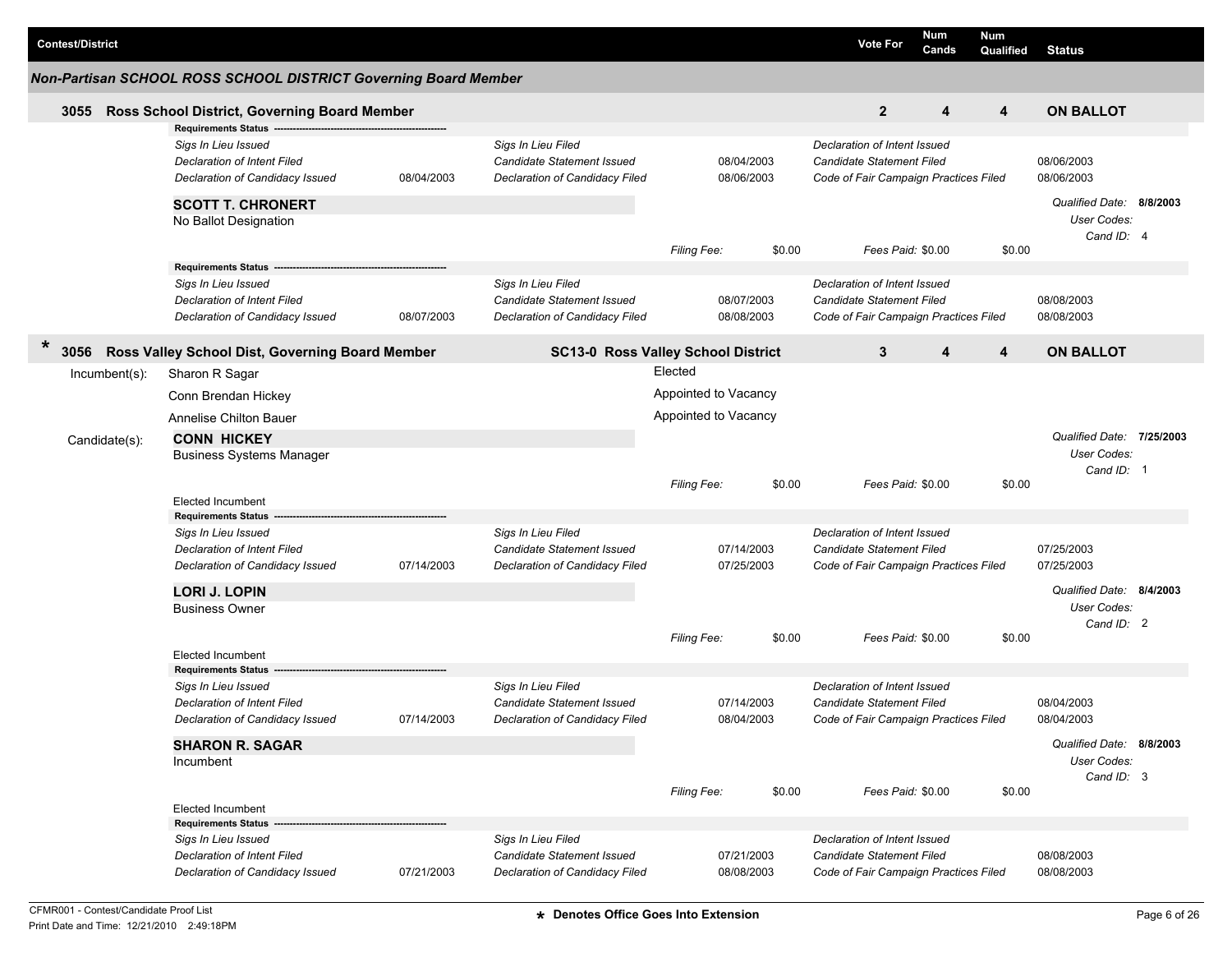| <b>Contest/District</b> |                                                                                                                                   |                                                                                           |                                                                                    |                              |                          |                                                                                                    | <b>Vote For</b>                                                                                           | <b>Num</b><br>Cands | Num<br>Qualified | <b>Status</b>                                           |  |
|-------------------------|-----------------------------------------------------------------------------------------------------------------------------------|-------------------------------------------------------------------------------------------|------------------------------------------------------------------------------------|------------------------------|--------------------------|----------------------------------------------------------------------------------------------------|-----------------------------------------------------------------------------------------------------------|---------------------|------------------|---------------------------------------------------------|--|
|                         | Non-Partisan SCHOOL ROSS VALLEY SCHOOL DISTRICT Governing Board Member                                                            |                                                                                           |                                                                                    |                              |                          |                                                                                                    |                                                                                                           |                     |                  |                                                         |  |
|                         | 3056 Ross Valley School Dist, Governing Board Member                                                                              |                                                                                           |                                                                                    |                              |                          |                                                                                                    | 3                                                                                                         | 4                   | 4                | <b>ON BALLOT</b>                                        |  |
|                         | <b>IAN M. ROTH</b><br>Administrative Services Manager                                                                             |                                                                                           |                                                                                    | Filing Fee:                  |                          | \$0.00                                                                                             | Fees Paid: \$0.00                                                                                         |                     | \$0.00           | Qualified Date: 8/8/2003<br>User Codes:<br>Cand ID: 4   |  |
|                         | <b>Requirements Status</b><br>Sigs In Lieu Issued<br>Declaration of Intent Filed<br>Declaration of Candidacy Issued               | 08/07/2003                                                                                | Sigs In Lieu Filed<br>Candidate Statement Issued<br>Declaration of Candidacy Filed |                              | 08/07/2003<br>08/08/2003 |                                                                                                    | Declaration of Intent Issued<br><b>Candidate Statement Filed</b><br>Code of Fair Campaign Practices Filed |                     |                  | 08/08/2003<br>08/08/2003                                |  |
| $\ast$<br>5012          | Member, Town Council, Town of Corte Madera                                                                                        |                                                                                           | *503-0 Town Of Corte Madera                                                        |                              |                          |                                                                                                    | $\overline{2}$                                                                                            | 4                   | 4                | <b>ON BALLOT</b>                                        |  |
| $Incumbent(s)$ :        | Alexandra Cock                                                                                                                    |                                                                                           |                                                                                    | Elected                      |                          |                                                                                                    |                                                                                                           |                     |                  |                                                         |  |
| Candidate(s):           | Robert Peter Ravasio<br><b>JIN SUK YANG</b><br>Incumbent                                                                          |                                                                                           |                                                                                    | Elected                      |                          |                                                                                                    |                                                                                                           |                     |                  | Qualified Date: 8/8/2003<br>User Codes:<br>Cand ID: 1   |  |
|                         | <b>Elected Incumbent</b>                                                                                                          |                                                                                           |                                                                                    | Filing Fee:                  |                          | \$0.00                                                                                             | Fees Paid: \$0.00                                                                                         |                     | \$0.00           |                                                         |  |
|                         | <b>Requirements Status</b><br>Sigs In Lieu Issued<br>Declaration of Intent Filed<br>Declaration of Candidacy Issued<br>08/08/2003 |                                                                                           | Sigs In Lieu Filed<br>Candidate Statement Issued<br>Declaration of Candidacy Filed |                              | 08/08/2003<br>08/08/2003 |                                                                                                    | Declaration of Intent Issued<br><b>Candidate Statement Filed</b><br>Code of Fair Campaign Practices Filed |                     |                  | 08/08/2003                                              |  |
|                         | <b>MARK COLOMBO</b><br>Physician/Attorney                                                                                         |                                                                                           |                                                                                    | Filing Fee:                  |                          | \$0.00                                                                                             | Fees Paid: \$0.00                                                                                         |                     | \$0.00           | Qualified Date: 8/13/2003<br>User Codes:<br>Cand ID: 2  |  |
|                         | <b>Requirements Status</b>                                                                                                        |                                                                                           |                                                                                    |                              |                          |                                                                                                    |                                                                                                           |                     |                  |                                                         |  |
|                         | Sigs In Lieu Issued<br>Declaration of Intent Filed<br>Declaration of Candidacy Issued                                             | 07/15/2003                                                                                | Sigs In Lieu Filed<br>Candidate Statement Issued<br>Declaration of Candidacy Filed |                              | 07/15/2003<br>08/11/2003 |                                                                                                    | Declaration of Intent Issued<br><b>Candidate Statement Filed</b><br>Code of Fair Campaign Practices Filed |                     |                  | 08/11/2003                                              |  |
|                         | <b>MELISSA PAULSON</b><br><b>Real Estate Advisor</b>                                                                              |                                                                                           |                                                                                    |                              |                          |                                                                                                    |                                                                                                           |                     |                  | Qualified Date: 8/13/2003<br>User Codes:<br>Cand ID: 3  |  |
|                         | <b>Elected Incumbent</b><br><b>Requirements Status</b>                                                                            |                                                                                           |                                                                                    | \$0.00<br><b>Filing Fee:</b> |                          | Fees Paid: \$0.00                                                                                  |                                                                                                           | \$0.00              |                  |                                                         |  |
|                         | Sigs In Lieu Issued<br>Declaration of Intent Filed<br>Declaration of Candidacy Issued<br>07/17/2003                               | Sigs In Lieu Filed<br><b>Candidate Statement Issued</b><br>Declaration of Candidacy Filed |                                                                                    | 07/17/2003<br>08/11/2003     |                          | Declaration of Intent Issued<br>Candidate Statement Filed<br>Code of Fair Campaign Practices Filed |                                                                                                           |                     | 08/11/2003       |                                                         |  |
|                         | <b>RAND ORVIN DILL</b><br>Write - In                                                                                              |                                                                                           |                                                                                    |                              |                          |                                                                                                    |                                                                                                           |                     |                  | Qualified Date: 10/21/2003<br>User Codes:<br>Cand ID: 4 |  |
|                         |                                                                                                                                   |                                                                                           |                                                                                    | Filing Fee:                  |                          | \$0.00                                                                                             | Fees Paid: \$0.00                                                                                         |                     | \$0.00           |                                                         |  |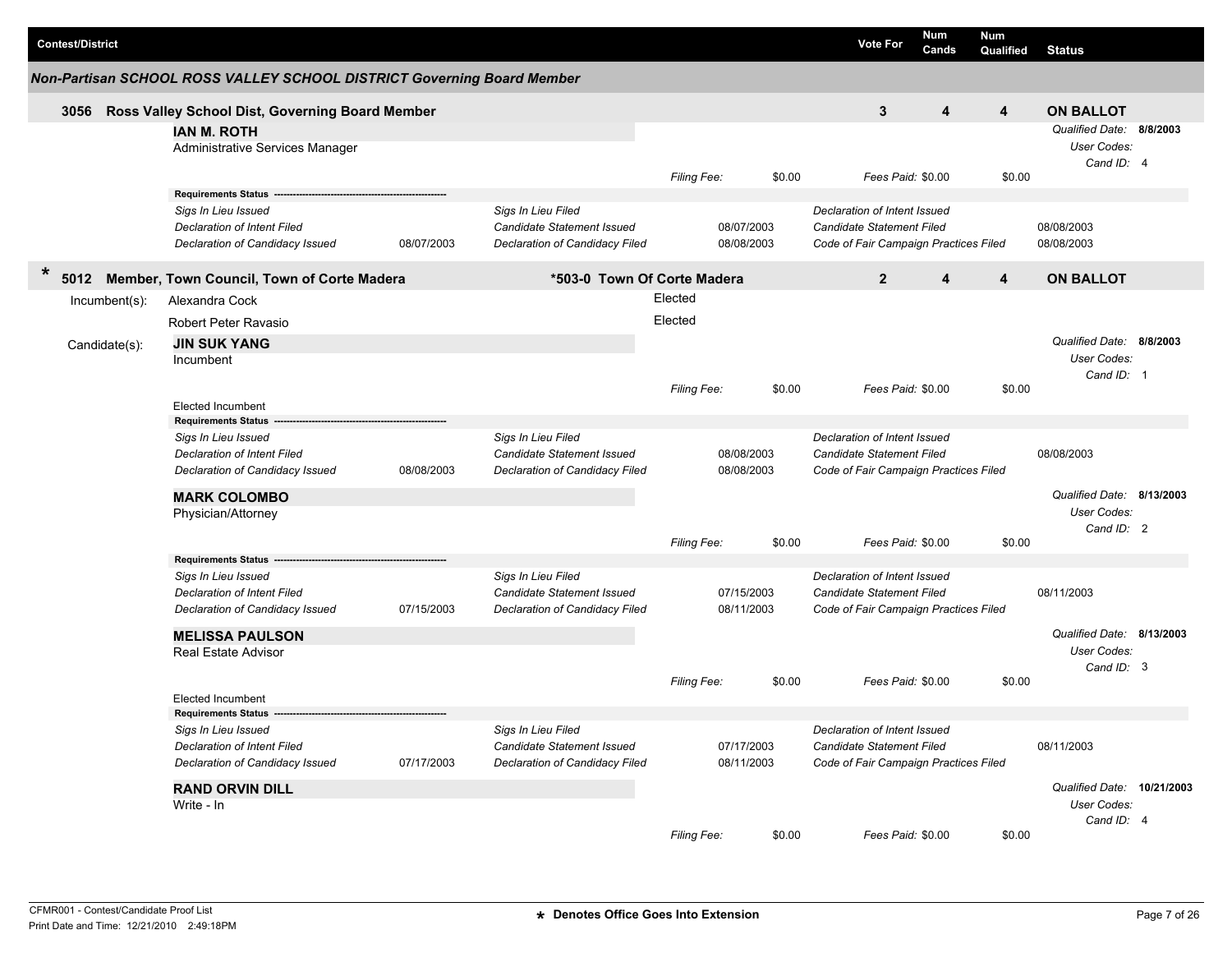|        | <b>Contest/District</b> |                                 |                                                                                                                     |                                |                                                                                    |         |                          |                                       | <b>Vote For</b>                                                                                           | Num<br>Cands             | <b>Num</b><br>Qualified | <b>Status</b>             |  |
|--------|-------------------------|---------------------------------|---------------------------------------------------------------------------------------------------------------------|--------------------------------|------------------------------------------------------------------------------------|---------|--------------------------|---------------------------------------|-----------------------------------------------------------------------------------------------------------|--------------------------|-------------------------|---------------------------|--|
|        |                         |                                 | Non-Partisan MUNICIPAL TOWN OF CORTE MADERA Member, Town Council                                                    |                                |                                                                                    |         |                          |                                       |                                                                                                           |                          |                         |                           |  |
|        | 5012                    |                                 | Member, Town Council, Town of Corte Madera                                                                          |                                |                                                                                    |         |                          |                                       | $\overline{2}$                                                                                            | 4                        | $\overline{\mathbf{4}}$ | <b>ON BALLOT</b>          |  |
|        |                         |                                 | <b>Requirements Status</b><br>Sigs In Lieu Issued<br>Declaration of Intent Filed<br>Declaration of Candidacy Issued | 10/15/2003                     | Sigs In Lieu Filed<br>Candidate Statement Issued<br>Declaration of Candidacy Filed |         | 10/21/2003               |                                       | Declaration of Intent Issued<br><b>Candidate Statement Filed</b><br>Code of Fair Campaign Practices Filed |                          |                         |                           |  |
| $\ast$ | 5022                    |                                 | Member, Town Council, Town of Fairfax                                                                               |                                | *504-0 Town Of Fairfax                                                             |         |                          |                                       | $\overline{2}$                                                                                            | 5                        | 5                       | <b>ON BALLOT</b>          |  |
|        |                         | $Incumbent(s)$ :                | Lewis E Tremaine III                                                                                                |                                |                                                                                    | Elected |                          |                                       |                                                                                                           |                          |                         |                           |  |
|        |                         |                                 | Lawrence Bragman                                                                                                    |                                |                                                                                    | Elected |                          |                                       |                                                                                                           |                          |                         |                           |  |
|        |                         | Candidate(s):                   | <b>LAURIE HAILER</b>                                                                                                |                                |                                                                                    |         |                          |                                       |                                                                                                           |                          |                         | Qualified Date: 8/8/2003  |  |
|        |                         |                                 | Teacher                                                                                                             |                                |                                                                                    |         |                          |                                       |                                                                                                           |                          |                         | User Codes:               |  |
|        |                         |                                 |                                                                                                                     |                                |                                                                                    |         |                          |                                       |                                                                                                           |                          |                         | Cand ID: 1                |  |
|        |                         |                                 |                                                                                                                     |                                |                                                                                    |         | Filing Fee:              | \$0.00                                | Fees Paid: \$0.00                                                                                         |                          | \$0.00                  |                           |  |
|        |                         |                                 | <b>Requirements Status</b>                                                                                          |                                | Sigs In Lieu Filed                                                                 |         |                          |                                       |                                                                                                           |                          |                         |                           |  |
|        |                         |                                 | Sigs In Lieu Issued<br>Declaration of Intent Filed                                                                  |                                | Candidate Statement Issued                                                         |         | 08/08/2003               |                                       | Declaration of Intent Issued<br>Candidate Statement Filed                                                 |                          |                         | 08/08/2003                |  |
|        |                         |                                 | Declaration of Candidacy Issued                                                                                     | 08/08/2003                     | Declaration of Candidacy Filed                                                     |         | 08/08/2003               |                                       | Code of Fair Campaign Practices Filed                                                                     |                          |                         |                           |  |
|        |                         |                                 |                                                                                                                     |                                |                                                                                    |         |                          |                                       |                                                                                                           |                          |                         |                           |  |
|        | <b>LEW TREMAINE</b>     |                                 |                                                                                                                     |                                |                                                                                    |         |                          |                                       |                                                                                                           | Qualified Date: 8/8/2003 |                         |                           |  |
|        |                         |                                 | Incumbent                                                                                                           |                                |                                                                                    |         |                          |                                       |                                                                                                           |                          |                         | User Codes:<br>Cand ID: 2 |  |
|        |                         |                                 |                                                                                                                     |                                |                                                                                    |         | Filing Fee:              | \$0.00                                | Fees Paid: \$0.00                                                                                         |                          | \$0.00                  |                           |  |
|        |                         |                                 | <b>Elected Incumbent</b>                                                                                            |                                |                                                                                    |         |                          |                                       |                                                                                                           |                          |                         |                           |  |
|        |                         |                                 | <b>Requirements Status</b>                                                                                          |                                |                                                                                    |         |                          |                                       |                                                                                                           |                          |                         |                           |  |
|        |                         |                                 | Sigs In Lieu Issued                                                                                                 |                                | Sigs In Lieu Filed                                                                 |         |                          |                                       | Declaration of Intent Issued                                                                              |                          |                         |                           |  |
|        |                         |                                 | Declaration of Intent Filed                                                                                         |                                | Candidate Statement Issued                                                         |         | 08/08/2003               |                                       | <b>Candidate Statement Filed</b>                                                                          |                          |                         | 08/08/2003                |  |
|        |                         |                                 | Declaration of Candidacy Issued                                                                                     | 08/08/2003                     | Declaration of Candidacy Filed                                                     |         | 08/08/2003               |                                       | Code of Fair Campaign Practices Filed                                                                     |                          |                         |                           |  |
|        |                         |                                 | <b>DAVID WEINSOFF</b>                                                                                               |                                |                                                                                    |         |                          |                                       |                                                                                                           |                          |                         | Qualified Date: 8/8/2003  |  |
|        |                         |                                 | <b>Environmental Attorney</b>                                                                                       |                                |                                                                                    |         |                          |                                       |                                                                                                           |                          |                         | <b>User Codes:</b>        |  |
|        |                         |                                 |                                                                                                                     |                                |                                                                                    |         | Filing Fee:              | \$0.00                                | Fees Paid: \$0.00                                                                                         |                          | \$0.00                  | Cand ID: 3                |  |
|        |                         |                                 | <b>Requirements Status</b>                                                                                          |                                |                                                                                    |         |                          |                                       |                                                                                                           |                          |                         |                           |  |
|        |                         |                                 | Sigs In Lieu Issued                                                                                                 |                                | Sigs In Lieu Filed                                                                 |         |                          |                                       | Declaration of Intent Issued                                                                              |                          |                         |                           |  |
|        |                         |                                 | <b>Declaration of Intent Filed</b>                                                                                  |                                | Candidate Statement Issued                                                         |         | 08/03/2003               |                                       | <b>Candidate Statement Filed</b>                                                                          |                          |                         | 08/03/2003                |  |
|        |                         |                                 | Declaration of Candidacy Issued                                                                                     | 08/03/2003                     | Declaration of Candidacy Filed                                                     |         | 08/08/2003               |                                       | Code of Fair Campaign Practices Filed                                                                     |                          |                         |                           |  |
|        |                         |                                 | <b>JORY K. PRUM</b>                                                                                                 |                                |                                                                                    |         |                          |                                       |                                                                                                           |                          |                         | Qualified Date: 8/8/2003  |  |
|        |                         |                                 | Sound Guy                                                                                                           |                                |                                                                                    |         |                          |                                       |                                                                                                           |                          |                         | <b>User Codes:</b>        |  |
|        |                         |                                 |                                                                                                                     |                                |                                                                                    |         |                          |                                       |                                                                                                           |                          |                         | Cand ID: 4                |  |
|        |                         |                                 |                                                                                                                     |                                |                                                                                    |         | Filing Fee:              | \$0.00                                | Fees Paid: \$0.00                                                                                         |                          | \$0.00                  |                           |  |
|        |                         |                                 | <b>Requirements Status</b>                                                                                          |                                |                                                                                    |         |                          |                                       |                                                                                                           |                          |                         |                           |  |
|        |                         |                                 | Sigs In Lieu Issued                                                                                                 |                                | Sigs In Lieu Filed                                                                 |         |                          |                                       | Declaration of Intent Issued                                                                              |                          |                         |                           |  |
|        |                         |                                 | <b>Declaration of Intent Filed</b>                                                                                  | 08/08/2003                     | <b>Candidate Statement Issued</b>                                                  |         | 08/08/2003<br>08/08/2003 |                                       | <b>Candidate Statement Filed</b>                                                                          |                          |                         | 08/08/2003                |  |
|        |                         | Declaration of Candidacy Issued |                                                                                                                     | Declaration of Candidacy Filed |                                                                                    |         |                          | Code of Fair Campaign Practices Filed |                                                                                                           |                          |                         |                           |  |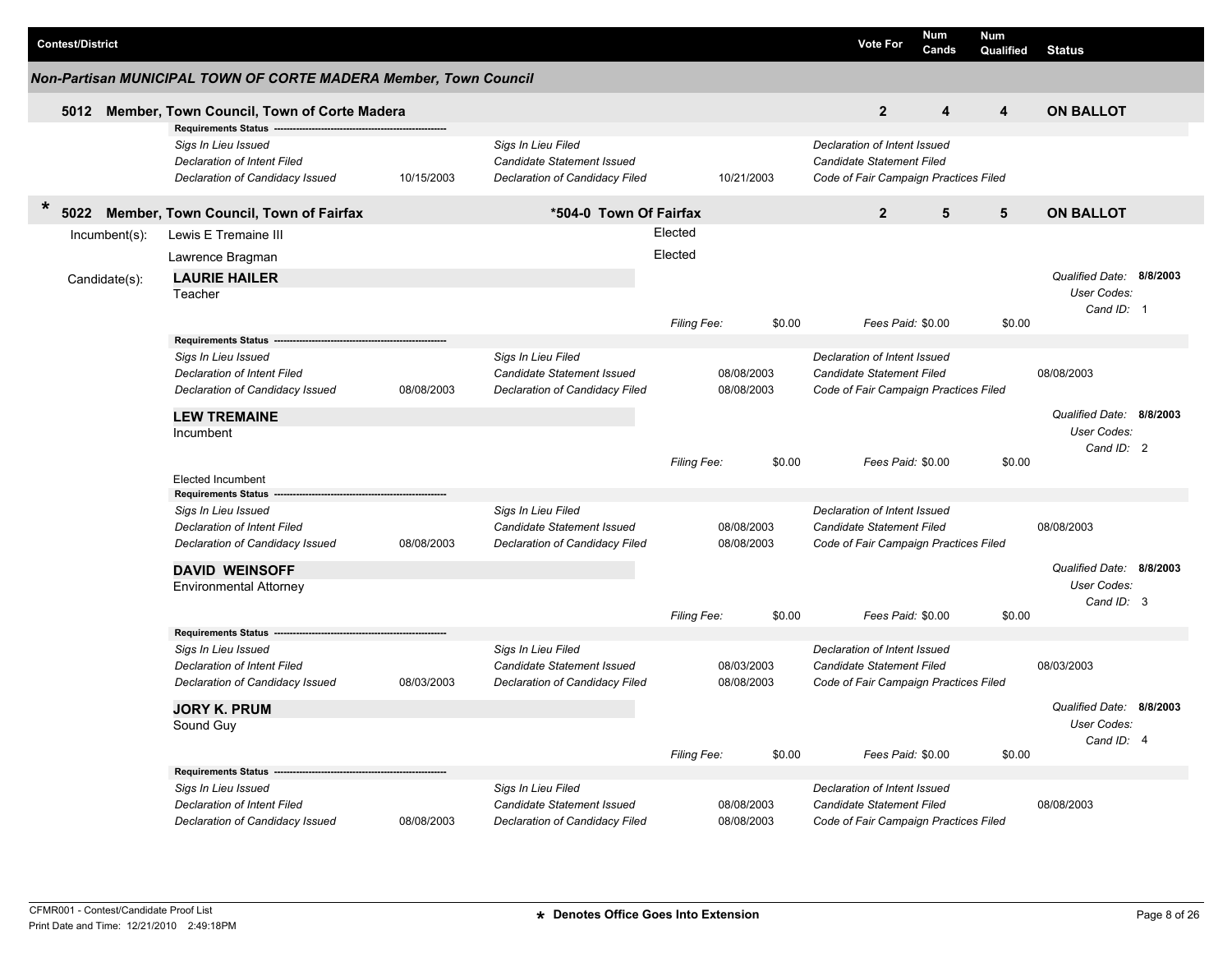|         | <b>Contest/District</b> |                  |                                                                       |            |                                   |             |                      |        | <b>Vote For</b>                       | Num<br>Cands | Num<br>Qualified | <b>Status</b>             |           |
|---------|-------------------------|------------------|-----------------------------------------------------------------------|------------|-----------------------------------|-------------|----------------------|--------|---------------------------------------|--------------|------------------|---------------------------|-----------|
|         |                         |                  | Non-Partisan MUNICIPAL TOWN OF FAIRFAX Member, Town Council           |            |                                   |             |                      |        |                                       |              |                  |                           |           |
|         | 5022                    |                  | Member, Town Council, Town of Fairfax                                 |            |                                   |             |                      |        | 2 <sup>2</sup>                        | 5            | 5                | <b>ON BALLOT</b>          |           |
|         |                         |                  | <b>LAWRENCE BRAGMAN</b>                                               |            |                                   |             |                      |        |                                       |              |                  | Qualified Date:           | 8/13/2003 |
|         |                         |                  | <b>Consumer Attorney</b>                                              |            |                                   |             |                      |        |                                       |              |                  | User Codes:<br>Cand ID: 5 |           |
|         |                         |                  |                                                                       |            |                                   | Filing Fee: |                      | \$0.00 | Fees Paid: \$0.00                     |              | \$0.00           |                           |           |
|         |                         |                  | <b>Elected Incumbent</b>                                              |            |                                   |             |                      |        |                                       |              |                  |                           |           |
|         |                         |                  | <b>Requirements Status</b><br>Sigs In Lieu Issued                     |            | Sigs In Lieu Filed                |             |                      |        | Declaration of Intent Issued          |              |                  |                           |           |
|         |                         |                  | Declaration of Intent Filed                                           |            | Candidate Statement Issued        |             | 07/15/2003           |        | <b>Candidate Statement Filed</b>      |              |                  | 08/13/2003                |           |
|         |                         |                  | Declaration of Candidacy Issued                                       | 07/15/2003 | Declaration of Candidacy Filed    |             | 08/13/2003           |        | Code of Fair Campaign Practices Filed |              |                  |                           |           |
| $\star$ | 5023                    |                  | Town Clerk, Town of Fairfax                                           |            | *504-0 Town Of Fairfax            |             |                      |        | $\mathbf{1}$                          | $\mathbf{1}$ | $\mathbf{1}$     | <b>ON BALLOT</b>          |           |
|         |                         | Incumbent(s):    | Judith Anderson                                                       |            |                                   | Elected     |                      |        |                                       |              |                  |                           |           |
|         |                         |                  | <b>JUDY ANDERSON</b>                                                  |            |                                   |             |                      |        |                                       |              |                  | Qualified Date: 8/8/2003  |           |
|         |                         | Candidate(s):    | Appointed Incumbent                                                   |            |                                   |             |                      |        |                                       |              |                  | User Codes:               |           |
|         |                         |                  |                                                                       |            |                                   |             |                      |        |                                       |              |                  | Cand ID: 1                |           |
|         |                         |                  |                                                                       |            |                                   | Filing Fee: |                      | \$0.00 | Fees Paid: \$0.00                     |              | \$0.00           |                           |           |
|         |                         |                  | <b>Elected Incumbent</b><br><b>Requirements Status</b>                |            |                                   |             |                      |        |                                       |              |                  |                           |           |
|         |                         |                  | Sigs In Lieu Issued                                                   |            | Sigs In Lieu Filed                |             |                      |        | Declaration of Intent Issued          |              |                  |                           |           |
|         |                         |                  | <b>Declaration of Intent Filed</b>                                    |            | <b>Candidate Statement Issued</b> |             |                      |        | Candidate Statement Filed             |              |                  |                           |           |
|         |                         |                  | Declaration of Candidacy Issued                                       | 08/08/2003 | Declaration of Candidacy Filed    |             | 08/08/2003           |        | Code of Fair Campaign Practices Filed |              |                  |                           |           |
| $\ast$  |                         |                  | 5024 Treasurer, Town of Fairfax                                       |            | *504-0 Town Of Fairfax            |             |                      |        | $\mathbf{1}$                          | $\mathbf{1}$ | $\mathbf{1}$     | <b>ON BALLOT</b>          |           |
|         |                         | Incumbent(s):    | <b>Barbara Louise Petty</b>                                           |            |                                   |             | Appointed to Vacancy |        |                                       |              |                  |                           |           |
|         |                         | Candidate(s):    | <b>KELLY, EDWARD.JAMES</b>                                            |            |                                   |             |                      |        |                                       |              |                  | Qualified Date: 10/1/2003 |           |
|         |                         |                  | <b>WRITE-IN CANDIDATE</b>                                             |            |                                   |             |                      |        |                                       |              |                  | User Codes:               |           |
|         |                         |                  |                                                                       |            |                                   | Filing Fee: |                      | \$0.00 | Fees Paid: \$0.00                     |              | \$0.00           | Cand ID: 1                |           |
|         |                         |                  | <b>Elected Incumbent</b>                                              |            |                                   |             |                      |        |                                       |              |                  |                           |           |
|         |                         |                  | <b>Requirements Status</b>                                            |            |                                   |             |                      |        |                                       |              |                  |                           |           |
|         |                         |                  | Sigs In Lieu Issued                                                   |            | Sigs In Lieu Filed                |             |                      |        | Declaration of Intent Issued          |              |                  |                           |           |
|         |                         |                  | <b>Declaration of Intent Filed</b><br>Declaration of Candidacy Issued | 09/25/2003 | Candidate Statement Issued        |             | 10/01/2003           |        | Candidate Statement Filed             |              |                  |                           |           |
|         |                         |                  |                                                                       |            | Declaration of Candidacy Filed    |             |                      |        | Code of Fair Campaign Practices Filed |              |                  |                           |           |
| $\ast$  | 5032                    |                  | Member, City Council, City of Larkspur                                |            | *505-0 City Of Larkspur           |             |                      |        | $\mathbf{2}$                          | 4            | 4                | <b>ON BALLOT</b>          |           |
|         |                         | $Incumbent(s)$ : | Larry Chu                                                             |            |                                   | Elected     |                      |        |                                       |              |                  |                           |           |
|         |                         |                  | Kathleen E Hartzell                                                   |            |                                   | Elected     |                      |        |                                       |              |                  |                           |           |
|         |                         | Candidate(s):    | <b>KATHLEEN E. HARTZELL</b>                                           |            |                                   |             |                      |        |                                       |              |                  | Qualified Date: 7/24/2003 |           |
|         |                         |                  | Larkspur School District Trustee                                      |            |                                   |             |                      |        |                                       |              |                  | User Codes:               |           |
|         |                         |                  |                                                                       |            |                                   | Filing Fee: |                      | \$0.00 | Fees Paid: \$0.00                     |              | \$0.00           | Cand ID: 1                |           |
|         |                         |                  | Elected Incumbent                                                     |            |                                   |             |                      |        |                                       |              |                  |                           |           |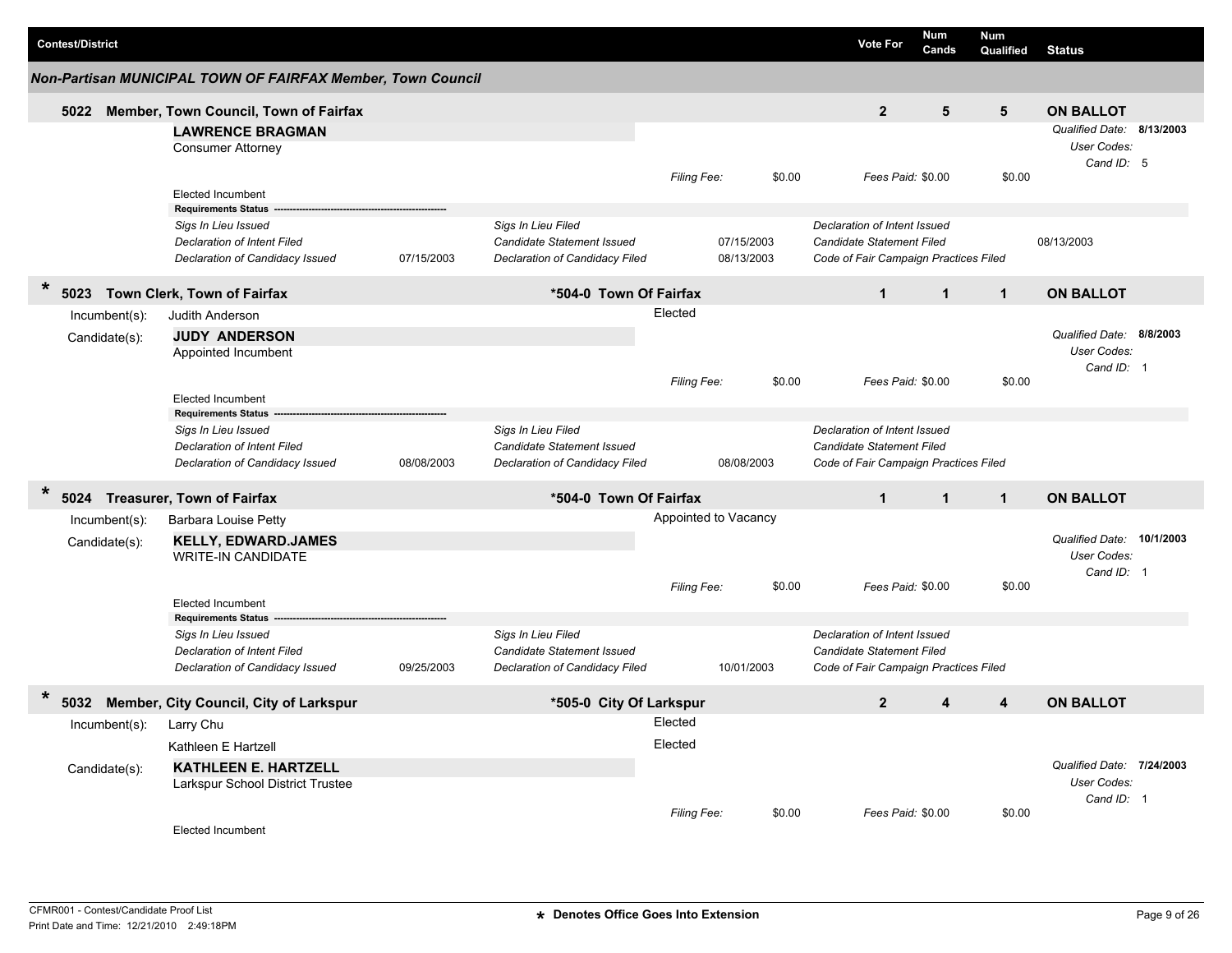| <b>Contest/District</b> |                                                                                                                |                                                                                                                     |            |                                                                                    |                    |                          |         | <b>Vote For</b>                                                                                    | Num<br>Cands      |   | <b>Num</b><br><b>Qualified</b> | <b>Status</b>                                          |  |
|-------------------------|----------------------------------------------------------------------------------------------------------------|---------------------------------------------------------------------------------------------------------------------|------------|------------------------------------------------------------------------------------|--------------------|--------------------------|---------|----------------------------------------------------------------------------------------------------|-------------------|---|--------------------------------|--------------------------------------------------------|--|
|                         |                                                                                                                | Non-Partisan MUNICIPAL CITY OF LARKSPUR Member, City Council                                                        |            |                                                                                    |                    |                          |         |                                                                                                    |                   |   |                                |                                                        |  |
| 5032                    |                                                                                                                | Member, City Council, City of Larkspur                                                                              |            |                                                                                    |                    |                          |         |                                                                                                    | $\overline{2}$    | 4 | 4                              | <b>ON BALLOT</b>                                       |  |
|                         |                                                                                                                | <b>Requirements Status</b><br>Sigs In Lieu Issued<br>Declaration of Intent Filed<br>Declaration of Candidacy Issued | 07/14/2003 | Sigs In Lieu Filed<br>Candidate Statement Issued<br>Declaration of Candidacy Filed |                    | 07/14/2003<br>07/24/2003 |         | Declaration of Intent Issued<br>Candidate Statement Filed<br>Code of Fair Campaign Practices Filed |                   |   |                                | 08/06/2003                                             |  |
|                         |                                                                                                                | LAURENCE ("LARRY") J. CHU<br><b>Management Consultant</b>                                                           |            |                                                                                    |                    |                          |         |                                                                                                    |                   |   |                                | Qualified Date: 8/8/2003<br>User Codes:<br>Cand ID: 2  |  |
|                         |                                                                                                                | <b>Elected Incumbent</b><br><b>Requirements Status</b>                                                              |            |                                                                                    | Filing Fee:        |                          | \$0.00  |                                                                                                    | Fees Paid: \$0.00 |   | \$0.00                         |                                                        |  |
|                         | Sigs In Lieu Issued<br>Declaration of Intent Filed<br>Declaration of Candidacy Issued<br><b>LORI OCHELTREE</b> |                                                                                                                     | 08/08/2003 | Sigs In Lieu Filed<br>Candidate Statement Issued<br>Declaration of Candidacy Filed |                    | 08/08/2003<br>08/08/2003 |         | Declaration of Intent Issued<br>Candidate Statement Filed<br>Code of Fair Campaign Practices Filed |                   |   |                                | 08/08/2003                                             |  |
|                         |                                                                                                                | Attorney                                                                                                            |            |                                                                                    | <b>Filing Fee:</b> |                          | \$0.00  |                                                                                                    | Fees Paid: \$0.00 |   | \$0.00                         | Qualified Date: 8/13/2003<br>User Codes:<br>Cand ID: 3 |  |
|                         |                                                                                                                | Requirements Status --                                                                                              |            |                                                                                    |                    |                          |         |                                                                                                    |                   |   |                                |                                                        |  |
|                         |                                                                                                                | Sigs In Lieu Issued<br>Declaration of Intent Filed<br>Declaration of Candidacy Issued                               | 07/25/2003 | Sigs In Lieu Filed<br>Candidate Statement Issued<br>Declaration of Candidacy Filed |                    | 07/25/2003<br>08/12/3003 |         | Declaration of Intent Issued<br>Candidate Statement Filed<br>Code of Fair Campaign Practices Filed |                   |   |                                | 08/12/2003                                             |  |
|                         |                                                                                                                | <b>ALBERT MC CLOSKEY</b>                                                                                            |            |                                                                                    |                    |                          |         |                                                                                                    |                   |   |                                | Qualified Date: 8/13/2003<br>User Codes:               |  |
|                         |                                                                                                                | No Ballot Designation                                                                                               |            |                                                                                    | Filing Fee:        |                          | \$0.00  |                                                                                                    | Fees Paid: \$0.00 |   | \$0.00                         | Cand ID: 4                                             |  |
|                         |                                                                                                                | <b>Requirements Status</b><br>Sigs In Lieu Issued<br>Declaration of Intent Filed<br>Declaration of Candidacy Issued | 08/08/2003 | Sigs In Lieu Filed<br>Candidate Statement Issued<br>Declaration of Candidacy Filed |                    | 08/08/2003<br>08/13/2003 |         | Declaration of Intent Issued<br>Candidate Statement Filed<br>Code of Fair Campaign Practices Filed |                   |   |                                | 08/13/2003                                             |  |
| $\ast$<br>5051          |                                                                                                                | Member, City Council, City of Novato                                                                                |            | *507-0 City Of Novato                                                              |                    |                          |         |                                                                                                    | 3                 | 6 | 6                              | <b>ON BALLOT</b>                                       |  |
|                         | Incumbent(s):                                                                                                  | Carole Dillon-Knutson<br>Jeanne E Mac Leamy                                                                         |            |                                                                                    | Elected<br>Elected |                          |         |                                                                                                    |                   |   |                                |                                                        |  |
|                         |                                                                                                                | Madeline Radkey Kellner                                                                                             |            |                                                                                    | Elected            |                          |         |                                                                                                    |                   |   |                                |                                                        |  |
|                         | Candidate(s):                                                                                                  | <b>MICHAEL DI GIORGIO</b><br>Small Businessman/Councilmember                                                        |            |                                                                                    |                    |                          |         |                                                                                                    |                   |   |                                | Qualified Date: 8/7/2003<br>User Codes:<br>Cand ID: 1  |  |
|                         |                                                                                                                | Requirements Status --                                                                                              |            |                                                                                    | Filing Fee:        |                          | \$25.00 |                                                                                                    | Fees Paid: \$0.00 |   | \$0.00                         |                                                        |  |
|                         |                                                                                                                | Sigs In Lieu Issued<br><b>Declaration of Intent Filed</b><br>Declaration of Candidacy Issued                        | 07/17/2003 | Sigs In Lieu Filed<br>Candidate Statement Issued<br>Declaration of Candidacy Filed |                    | 07/17/2003<br>08/07/2003 |         | Declaration of Intent Issued<br>Candidate Statement Filed<br>Code of Fair Campaign Practices Filed |                   |   |                                | 08/07/2003                                             |  |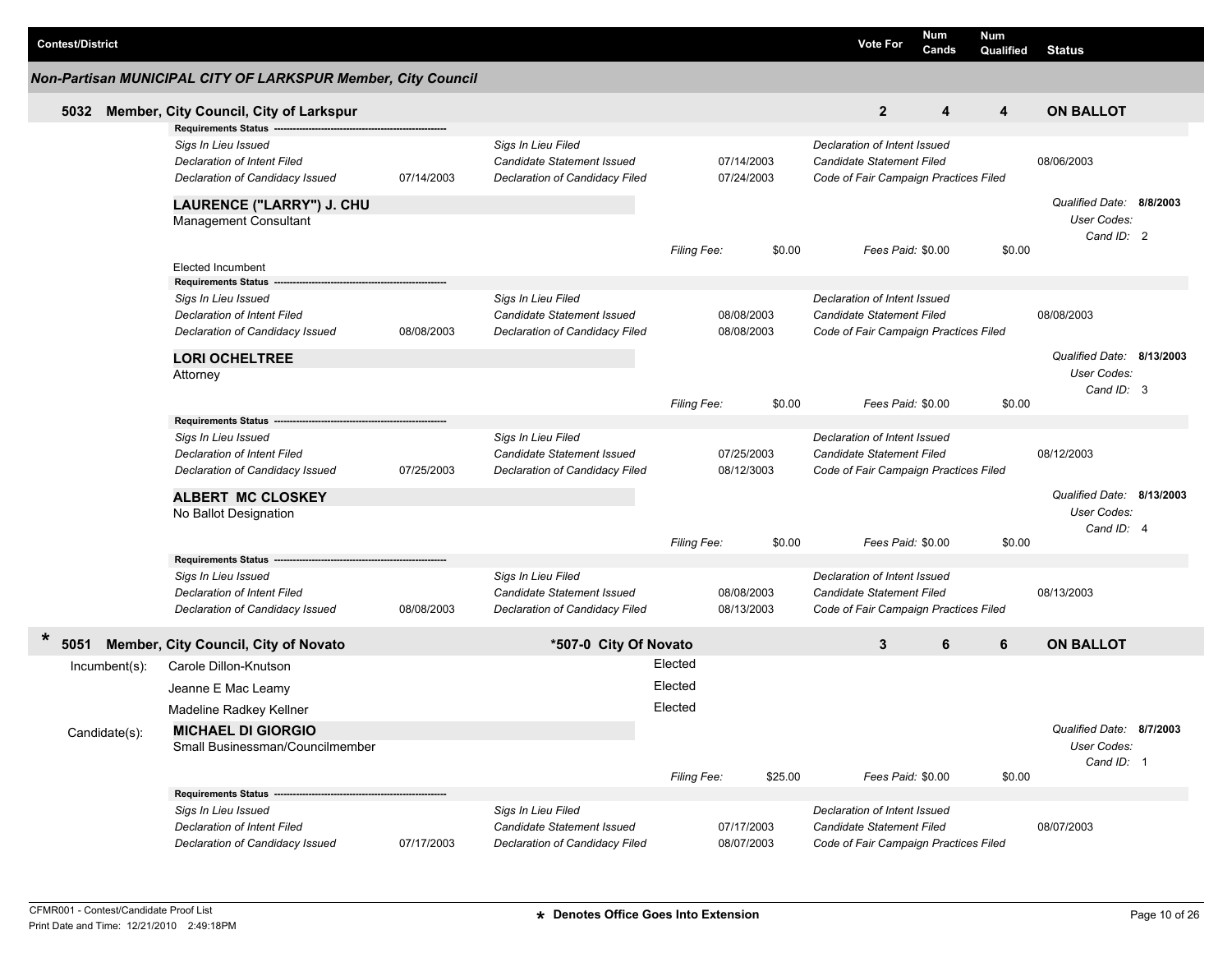| <b>Contest/District</b> |                                                                         |                                                            |            |                                                  |                    |                   | <b>Vote For</b>                       | <b>Num</b><br>Cands | <b>Num</b><br>Qualified | <b>Status</b>                           |  |
|-------------------------|-------------------------------------------------------------------------|------------------------------------------------------------|------------|--------------------------------------------------|--------------------|-------------------|---------------------------------------|---------------------|-------------------------|-----------------------------------------|--|
|                         |                                                                         | Non-Partisan MUNICIPAL CITY OF NOVATO Member, City Council |            |                                                  |                    |                   |                                       |                     |                         |                                         |  |
| 5051                    |                                                                         | Member, City Council, City of Novato                       |            |                                                  |                    |                   | 3                                     | 6                   | 6                       | <b>ON BALLOT</b>                        |  |
|                         |                                                                         | <b>JUDY ARNOLD</b>                                         |            |                                                  |                    |                   |                                       |                     |                         | Qualified Date: 8/7/2003                |  |
|                         |                                                                         | Senate Aide                                                |            |                                                  |                    |                   |                                       |                     |                         | User Codes:                             |  |
|                         |                                                                         |                                                            |            |                                                  |                    |                   |                                       |                     |                         | Cand ID: 2                              |  |
|                         |                                                                         |                                                            |            |                                                  | <b>Filing Fee:</b> | \$25.00           | Fees Paid: \$0.00                     |                     | \$0.00                  |                                         |  |
|                         |                                                                         | <b>Elected Incumbent</b><br><b>Requirements Status</b>     |            |                                                  |                    |                   |                                       |                     |                         |                                         |  |
|                         |                                                                         | Sigs In Lieu Issued                                        |            | Sigs In Lieu Filed                               |                    |                   | Declaration of Intent Issued          |                     |                         |                                         |  |
|                         |                                                                         | <b>Declaration of Intent Filed</b>                         |            | Candidate Statement Issued                       |                    | 07/17/2003        | Candidate Statement Filed             |                     |                         | 08/07/2003                              |  |
|                         |                                                                         | Declaration of Candidacy Issued                            | 07/17/2003 | Declaration of Candidacy Filed                   |                    | 08/07/2003        | Code of Fair Campaign Practices Filed |                     |                         |                                         |  |
|                         |                                                                         |                                                            |            |                                                  |                    |                   |                                       |                     |                         |                                         |  |
|                         |                                                                         | <b>JOHN MANI</b>                                           |            |                                                  |                    |                   |                                       |                     |                         | Qualified Date: 8/7/2003<br>User Codes: |  |
|                         |                                                                         | Retired Physician/Councilmember                            |            |                                                  |                    |                   |                                       |                     |                         | Cand ID: 4                              |  |
|                         |                                                                         |                                                            |            |                                                  | <b>Filing Fee:</b> | \$25.00           | Fees Paid: \$0.00                     |                     | \$0.00                  |                                         |  |
|                         |                                                                         | <b>Requirements Status</b>                                 |            |                                                  |                    |                   |                                       |                     |                         |                                         |  |
|                         |                                                                         | Sigs In Lieu Issued                                        |            | Sigs In Lieu Filed                               |                    |                   | Declaration of Intent Issued          |                     |                         |                                         |  |
|                         |                                                                         | <b>Declaration of Intent Filed</b>                         |            | Candidate Statement Issued                       |                    | 07/22/2003        | Candidate Statement Filed             |                     |                         | 08/07/2003                              |  |
|                         |                                                                         | Declaration of Candidacy Issued                            | 07/22/2003 | Declaration of Candidacy Filed                   |                    | 08/07/2003        | Code of Fair Campaign Practices Filed |                     |                         |                                         |  |
|                         |                                                                         | <b>GAIL MEYERS</b>                                         |            |                                                  |                    |                   |                                       |                     |                         | Qualified Date: 8/7/2003                |  |
|                         |                                                                         | Retired Bank Employee                                      |            |                                                  |                    |                   |                                       |                     |                         | User Codes:                             |  |
|                         |                                                                         |                                                            |            |                                                  |                    |                   |                                       |                     |                         | Cand ID: 5                              |  |
|                         |                                                                         |                                                            |            |                                                  | <b>Filing Fee:</b> | \$25.00           | Fees Paid: \$0.00                     |                     | \$0.00                  |                                         |  |
|                         |                                                                         | <b>Requirements Status</b>                                 |            |                                                  |                    |                   | Declaration of Intent Issued          |                     |                         |                                         |  |
|                         |                                                                         | Sigs In Lieu Issued<br><b>Declaration of Intent Filed</b>  |            | Sigs In Lieu Filed<br>Candidate Statement Issued |                    | 07/17/2003        | Candidate Statement Filed             |                     |                         | 08/07/2003                              |  |
|                         |                                                                         | Declaration of Candidacy Issued                            | 07/17/2003 | Declaration of Candidacy Filed                   |                    | 08/07/2003        | Code of Fair Campaign Practices Filed |                     |                         |                                         |  |
|                         |                                                                         |                                                            |            |                                                  |                    |                   |                                       |                     |                         |                                         |  |
|                         |                                                                         | <b>CAROLE DILLON-KNUTSON</b>                               |            |                                                  |                    |                   |                                       |                     |                         | Qualified Date: 8/8/2003                |  |
|                         |                                                                         | Councilmember/Business Owner                               |            |                                                  |                    |                   |                                       |                     |                         | User Codes:<br>Cand ID: 6               |  |
|                         |                                                                         |                                                            |            |                                                  | <b>Filing Fee:</b> | \$25.00           | Fees Paid: \$0.00                     |                     | \$0.00                  |                                         |  |
|                         |                                                                         | <b>Elected Incumbent</b>                                   |            |                                                  |                    |                   |                                       |                     |                         |                                         |  |
|                         |                                                                         | <b>Requirements Status</b>                                 |            |                                                  |                    |                   |                                       |                     |                         |                                         |  |
|                         |                                                                         | Sigs In Lieu Issued                                        |            | Sigs In Lieu Filed                               |                    |                   | Declaration of Intent Issued          |                     |                         |                                         |  |
|                         |                                                                         | <b>Declaration of Intent Filed</b>                         |            | Candidate Statement Issued                       |                    | 08/08/2003        | Candidate Statement Filed             |                     |                         | 08/08/2003                              |  |
|                         |                                                                         | Declaration of Candidacy Issued                            | 08/08/2003 | Declaration of Candidacy Filed                   |                    | 08/08/2003        | Code of Fair Campaign Practices Filed |                     |                         |                                         |  |
|                         |                                                                         | <b>JEANNE MAC LEAMY</b>                                    |            |                                                  |                    |                   |                                       |                     |                         | Qualified Date: 8/8/2003                |  |
|                         | Architect                                                               |                                                            |            |                                                  |                    |                   |                                       |                     | User Codes:             |                                         |  |
|                         |                                                                         |                                                            |            |                                                  |                    |                   |                                       |                     |                         | Cand ID: 7                              |  |
|                         | <b>Elected Incumbent</b>                                                |                                                            |            | Filing Fee:                                      | \$25.00            | Fees Paid: \$0.00 |                                       | \$0.00              |                         |                                         |  |
|                         |                                                                         | <b>Requirements Status</b>                                 |            |                                                  |                    |                   |                                       |                     |                         |                                         |  |
|                         |                                                                         | Sigs In Lieu Issued                                        |            | Sigs In Lieu Filed                               |                    |                   | Declaration of Intent Issued          |                     |                         |                                         |  |
|                         |                                                                         | <b>Declaration of Intent Filed</b>                         |            | Candidate Statement Issued                       |                    | 08/08/2003        | Candidate Statement Filed             |                     |                         | 08/08/2003                              |  |
|                         |                                                                         | Declaration of Candidacy Issued                            | 08/08/2003 | Declaration of Candidacy Filed                   |                    | 08/08/2003        | Code of Fair Campaign Practices Filed |                     |                         |                                         |  |
|                         |                                                                         |                                                            |            |                                                  |                    |                   |                                       |                     |                         |                                         |  |
| $\ast$<br>5073          | Member, Town Council, Town of San Anselmo<br>*501-0 Town Of San Anselmo |                                                            |            |                                                  |                    |                   | $\overline{2}$                        | 3                   | $\mathbf{3}$            | <b>ON BALLOT</b>                        |  |
|                         |                                                                         |                                                            |            |                                                  |                    |                   |                                       |                     |                         |                                         |  |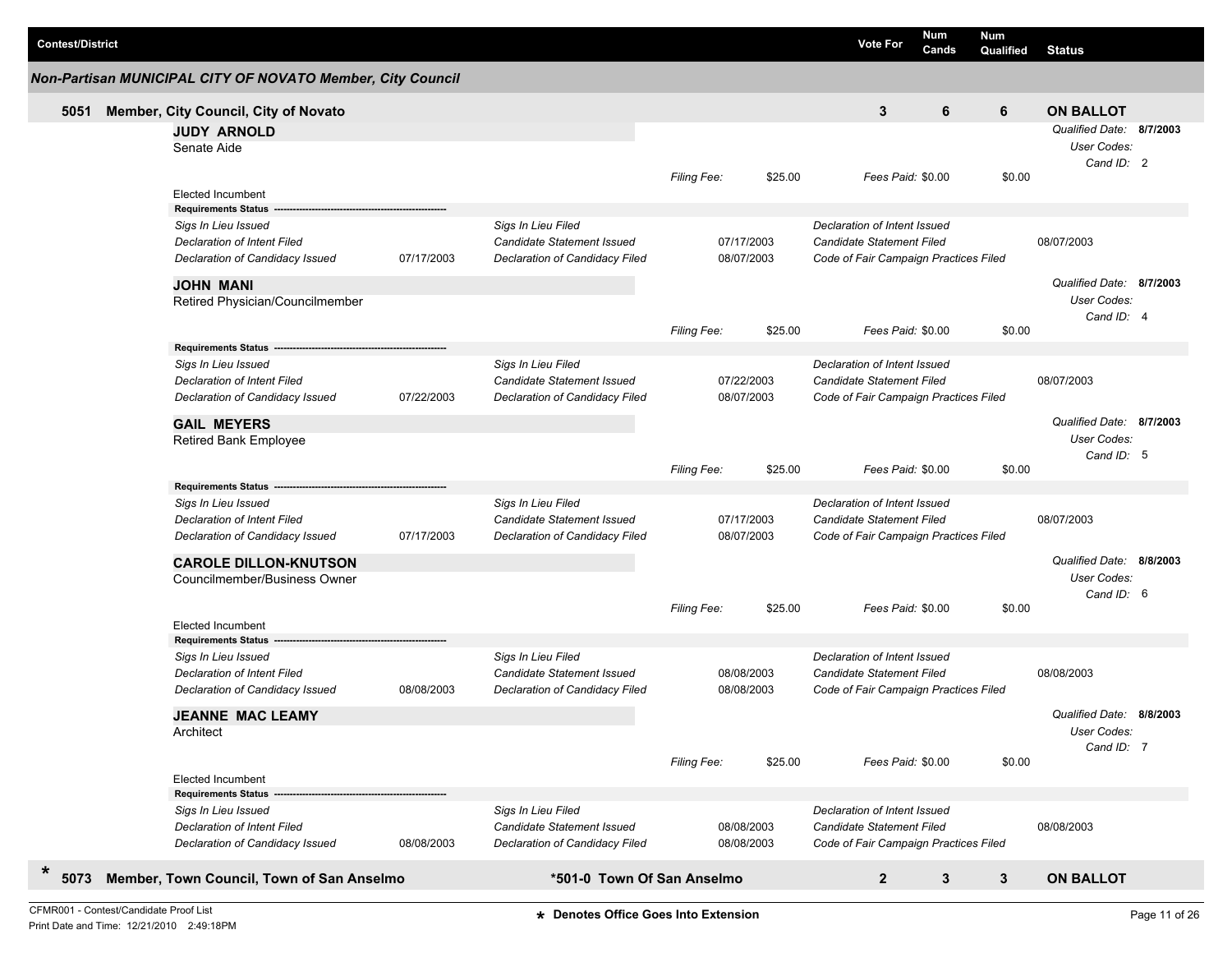| <b>Contest/District</b> |                  |                                                                |            |                                                              |             |            |         | <b>Vote For</b>                                                    | Num<br>Cands | <b>Num</b><br>Qualified | <b>Status</b>            |  |
|-------------------------|------------------|----------------------------------------------------------------|------------|--------------------------------------------------------------|-------------|------------|---------|--------------------------------------------------------------------|--------------|-------------------------|--------------------------|--|
| $\ast$<br>5073          |                  | Member, Town Council, Town of San Anselmo                      |            | *501-0 Town Of San Anselmo                                   |             |            |         | $\overline{2}$                                                     | 3            | 3                       | <b>ON BALLOT</b>         |  |
|                         | Incumbent(s):    | Barbara Anne Thornton                                          |            |                                                              | Elected     |            |         |                                                                    |              |                         |                          |  |
|                         |                  | Ford Greene                                                    |            |                                                              | Elected     |            |         |                                                                    |              |                         |                          |  |
|                         | Candidate(s):    | <b>PETER KILKUS</b>                                            |            |                                                              |             |            |         |                                                                    |              |                         | Qualified Date: 8/6/2003 |  |
|                         |                  | Incumbent                                                      |            |                                                              |             |            |         |                                                                    |              |                         | User Codes:              |  |
|                         |                  |                                                                |            |                                                              | Filing Fee: |            | \$25.00 | Fees Paid: \$0.00                                                  |              | \$0.00                  | Cand ID: 1               |  |
|                         |                  | <b>Elected Incumbent</b>                                       |            |                                                              |             |            |         |                                                                    |              |                         |                          |  |
|                         |                  | <b>Requirements Status</b>                                     |            |                                                              |             |            |         |                                                                    |              |                         |                          |  |
|                         |                  | Sigs In Lieu Issued<br><b>Declaration of Intent Filed</b>      |            | Sigs In Lieu Filed<br>Candidate Statement Issued             |             | 07/22/2003 |         | Declaration of Intent Issued<br>Candidate Statement Filed          |              |                         | 08/05/2003               |  |
|                         |                  | Declaration of Candidacy Issued                                | 07/22/2003 | Declaration of Candidacy Filed                               |             | 08/05/2003 |         | Code of Fair Campaign Practices Filed                              |              |                         |                          |  |
|                         |                  | <b>BARBARA THORNTON</b>                                        |            |                                                              |             |            |         |                                                                    |              |                         | Qualified Date: 8/8/2003 |  |
|                         |                  | Appointed Incumbent                                            |            |                                                              |             |            |         |                                                                    |              |                         | User Codes:              |  |
|                         |                  |                                                                |            |                                                              |             |            |         |                                                                    |              |                         | Cand ID: 2               |  |
|                         |                  |                                                                |            |                                                              | Filing Fee: |            | \$25.00 | Fees Paid: \$0.00                                                  |              | \$0.00                  |                          |  |
|                         |                  | <b>Elected Incumbent</b><br><b>Requirements Status</b>         |            |                                                              |             |            |         |                                                                    |              |                         |                          |  |
|                         |                  | Sigs In Lieu Issued                                            |            | Sigs In Lieu Filed                                           |             |            |         | Declaration of Intent Issued                                       |              |                         |                          |  |
|                         |                  | <b>Declaration of Intent Filed</b>                             |            | Candidate Statement Issued                                   |             | 08/08/2003 |         | Candidate Statement Filed                                          |              |                         | 08/08/2003               |  |
|                         |                  | Declaration of Candidacy Issued                                | 08/08/2003 | Declaration of Candidacy Filed                               |             | 08/08/2003 |         | Code of Fair Campaign Practices Filed                              |              |                         |                          |  |
|                         |                  | <b>HERMAN MEHLING</b>                                          |            |                                                              |             |            |         |                                                                    |              |                         | Qualified Date: 8/8/2003 |  |
|                         |                  | <b>Public Relations Consultant</b>                             |            |                                                              |             |            |         |                                                                    |              |                         | User Codes:              |  |
|                         |                  |                                                                |            |                                                              | Filing Fee: |            | \$25.00 | Fees Paid: \$0.00                                                  |              | \$0.00                  | Cand ID: 3               |  |
|                         |                  | <b>Requirements Status</b>                                     |            |                                                              |             |            |         |                                                                    |              |                         |                          |  |
|                         |                  | Sigs In Lieu Issued                                            |            | Sigs In Lieu Filed                                           |             |            |         | Declaration of Intent Issued                                       |              |                         |                          |  |
|                         |                  | <b>Declaration of Intent Filed</b>                             |            | Candidate Statement Issued                                   |             | 08/08/2003 |         | <b>Candidate Statement Filed</b>                                   |              |                         | 08/08/2003               |  |
|                         |                  | Declaration of Candidacy Issued                                | 08/08/2003 | Declaration of Candidacy Filed                               |             | 08/08/2003 |         | Code of Fair Campaign Practices Filed                              |              |                         |                          |  |
| *                       |                  | 5074 Town Clerk, Town of San Anselmo                           |            | *501-0 Town Of San Anselmo                                   |             |            |         | $\mathbf{1}$                                                       | $\mathbf{1}$ | $\mathbf{1}$            | <b>ON BALLOT</b>         |  |
|                         | $Incumbent(s)$ : | Barbara A Chambers                                             |            |                                                              | Elected     |            |         |                                                                    |              |                         |                          |  |
|                         | Candidate(s):    | <b>BARBARA A. CHAMBERS</b>                                     |            |                                                              |             |            |         |                                                                    |              |                         | Qualified Date: 8/8/2003 |  |
|                         |                  | <b>Assistant Planner</b>                                       |            |                                                              |             |            |         |                                                                    |              |                         | User Codes:              |  |
|                         |                  |                                                                |            |                                                              | Filing Fee: |            | \$25.00 | Fees Paid: \$0.00                                                  |              | \$0.00                  | Cand ID: 1               |  |
|                         |                  | <b>Elected Incumbent</b>                                       |            |                                                              |             |            |         |                                                                    |              |                         |                          |  |
|                         |                  | <b>Requirements Status</b>                                     |            |                                                              |             |            |         |                                                                    |              |                         |                          |  |
|                         |                  | Sigs In Lieu Issued                                            |            | Sigs In Lieu Filed                                           |             |            |         | Declaration of Intent Issued                                       |              |                         |                          |  |
|                         |                  | Declaration of Intent Filed<br>Declaration of Candidacy Issued | 08/08/2003 | Candidate Statement Issued<br>Declaration of Candidacy Filed |             | 08/08/2003 |         | Candidate Statement Filed<br>Code of Fair Campaign Practices Filed |              |                         | 08/08/2003               |  |
|                         |                  |                                                                |            |                                                              |             |            |         |                                                                    |              |                         |                          |  |
| $\star$<br>5075         |                  | Town Treasurer, Town of San Anselmo                            |            | *501-0 Town Of San Anselmo                                   |             |            |         | $\mathbf{1}$                                                       | $\mathbf{1}$ | $\mathbf{1}$            | <b>ON BALLOT</b>         |  |
|                         | $Incumbent(s)$ : | <b>Bess M Niemcewicz</b>                                       |            |                                                              | Elected     |            |         |                                                                    |              |                         |                          |  |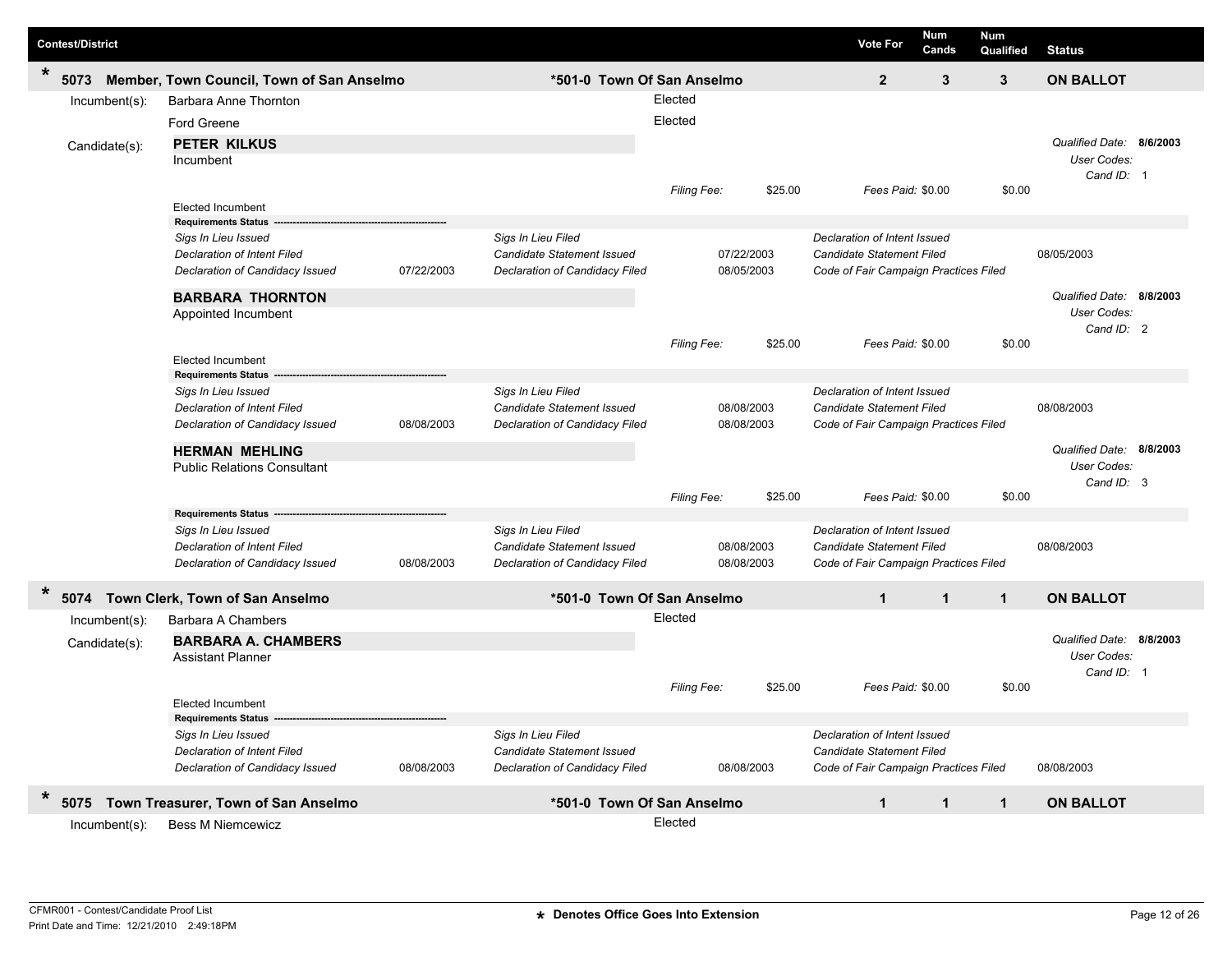|                         |                                                                       |            |                                                              |                    |                          |         |                                                                    | Num            | Num            |                           |          |
|-------------------------|-----------------------------------------------------------------------|------------|--------------------------------------------------------------|--------------------|--------------------------|---------|--------------------------------------------------------------------|----------------|----------------|---------------------------|----------|
| <b>Contest/District</b> |                                                                       |            |                                                              |                    |                          |         | <b>Vote For</b>                                                    | Cands          | Qualified      | <b>Status</b>             |          |
|                         | Non-Partisan MUNICIPAL TOWN OF SAN ANSELMO Town Treasurer             |            |                                                              |                    |                          |         |                                                                    |                |                |                           |          |
|                         | 5075 Town Treasurer, Town of San Anselmo                              |            |                                                              |                    |                          |         | $\mathbf 1$                                                        | $\mathbf{1}$   | $\mathbf{1}$   | <b>ON BALLOT</b>          |          |
| Candidate(s):           | <b>ROBERTA ROBINSON</b>                                               |            |                                                              |                    |                          |         |                                                                    |                |                | Qualified Date: 8/13/2003 |          |
|                         | Banker                                                                |            |                                                              |                    |                          |         |                                                                    |                |                | User Codes:               |          |
|                         |                                                                       |            |                                                              | <b>Filing Fee:</b> |                          | \$25.00 | Fees Paid: \$0.00                                                  |                | \$0.00         | Cand ID: 1                |          |
|                         | <b>Elected Incumbent</b>                                              |            |                                                              |                    |                          |         |                                                                    |                |                |                           |          |
|                         | <b>Requirements Status</b>                                            |            |                                                              |                    |                          |         |                                                                    |                |                |                           |          |
|                         | Sigs In Lieu Issued                                                   |            | Sigs In Lieu Filed<br>Candidate Statement Issued             |                    |                          |         | Declaration of Intent Issued                                       |                |                | 08/12/3003                |          |
|                         | <b>Declaration of Intent Filed</b><br>Declaration of Candidacy Issued | 07/22/2003 | Declaration of Candidacy Filed                               |                    | 07/22/2003<br>08/12/3003 |         | Candidate Statement Filed<br>Code of Fair Campaign Practices Filed |                |                |                           |          |
|                         |                                                                       |            |                                                              |                    |                          |         |                                                                    |                |                |                           |          |
| $\ast$<br>5082          | Mayor, City of San Rafael                                             |            | *511-0 City Of San Rafael                                    |                    |                          |         | $\mathbf 1$                                                        | $\overline{2}$ | $\overline{2}$ | <b>ON BALLOT</b>          |          |
| Incumbent(s):           | Albert Joseph Boro                                                    |            |                                                              | Elected            |                          |         |                                                                    |                |                |                           |          |
| Candidate(s):           | L. B. " KYLE" KEILMAN, III                                            |            |                                                              |                    |                          |         |                                                                    |                |                | Qualified Date:           | 8/7/2003 |
|                         | Union Stage Worker                                                    |            |                                                              |                    |                          |         |                                                                    |                |                | User Codes:<br>Cand ID: 1 |          |
|                         |                                                                       |            |                                                              | Filing Fee:        |                          | \$0.00  | Fees Paid: \$0.00                                                  |                | \$0.00         |                           |          |
|                         | <b>Requirements Status</b>                                            |            |                                                              |                    |                          |         |                                                                    |                |                |                           |          |
|                         | Sigs In Lieu Issued                                                   |            | Sigs In Lieu Filed                                           |                    |                          |         | Declaration of Intent Issued                                       |                |                |                           |          |
|                         | Declaration of Intent Filed                                           |            | Candidate Statement Issued                                   |                    | 07/30/2003               |         | Candidate Statement Filed                                          |                |                | 08/07/2003                |          |
|                         | Declaration of Candidacy Issued                                       | 07/30/2003 | Declaration of Candidacy Filed                               |                    | 08/07/2003               |         | Code of Fair Campaign Practices Filed                              |                |                | 08/07/2003                |          |
|                         | <b>AL BORO</b>                                                        |            |                                                              |                    |                          |         |                                                                    |                |                | Qualified Date: 8/8/2003  |          |
|                         | San Rafael Mayor                                                      |            |                                                              |                    |                          |         |                                                                    |                |                | User Codes:<br>Cand ID: 2 |          |
|                         |                                                                       |            |                                                              | <b>Filing Fee:</b> |                          | \$0.00  | Fees Paid: \$0.00                                                  |                | \$0.00         |                           |          |
|                         | <b>Elected Incumbent</b>                                              |            |                                                              |                    |                          |         |                                                                    |                |                |                           |          |
|                         | <b>Requirements Status</b>                                            |            |                                                              |                    |                          |         |                                                                    |                |                |                           |          |
|                         | Sigs In Lieu Issued<br><b>Declaration of Intent Filed</b>             |            | Sigs In Lieu Filed<br>Candidate Statement Issued             |                    | 08/08/2003               |         | Declaration of Intent Issued<br>Candidate Statement Filed          |                |                | 08/08/2003                |          |
|                         | Declaration of Candidacy Issued                                       | 08/08/2003 | Declaration of Candidacy Filed                               |                    | 08/08/2003               |         | Code of Fair Campaign Practices Filed                              |                |                |                           |          |
|                         |                                                                       |            |                                                              |                    |                          |         |                                                                    |                |                |                           |          |
| $\ast$<br>5083          | Member, City Council, City of San Rafael                              |            | *511-0 City Of San Rafael                                    |                    |                          |         | $\overline{2}$                                                     | 3              | 3              | <b>ON BALLOT</b>          |          |
| Incumbent(s):           | Greg Brockbank                                                        |            |                                                              | Elected            |                          |         |                                                                    |                |                |                           |          |
|                         | Damon Matthew Connolly                                                |            |                                                              | Elected            |                          |         |                                                                    |                |                |                           |          |
| Candidate(s):           | <b>GARY O. PHILLIPS</b>                                               |            |                                                              |                    |                          |         |                                                                    |                |                | Qualified Date: 8/7/2003  |          |
|                         | Incumbent                                                             |            |                                                              |                    |                          |         |                                                                    |                |                | User Codes:               |          |
|                         |                                                                       |            |                                                              | Filing Fee:        |                          | \$0.00  | Fees Paid: \$0.00                                                  |                | \$0.00         | Cand ID: 1                |          |
|                         | <b>Elected Incumbent</b>                                              |            |                                                              |                    |                          |         |                                                                    |                |                |                           |          |
|                         | <b>Requirements Status</b>                                            |            |                                                              |                    |                          |         |                                                                    |                |                |                           |          |
|                         | Sigs In Lieu Issued                                                   |            | Sigs In Lieu Filed                                           |                    |                          |         | Declaration of Intent Issued                                       |                |                |                           |          |
|                         | Declaration of Intent Filed<br>Declaration of Candidacy Issued        | 07/14/2003 | Candidate Statement Issued<br>Declaration of Candidacy Filed |                    | 07/14/2003<br>08/07/2003 |         | Candidate Statement Filed<br>Code of Fair Campaign Practices Filed |                |                | 08/07/2003<br>08/07/2003  |          |
|                         |                                                                       |            |                                                              |                    |                          |         |                                                                    |                |                |                           |          |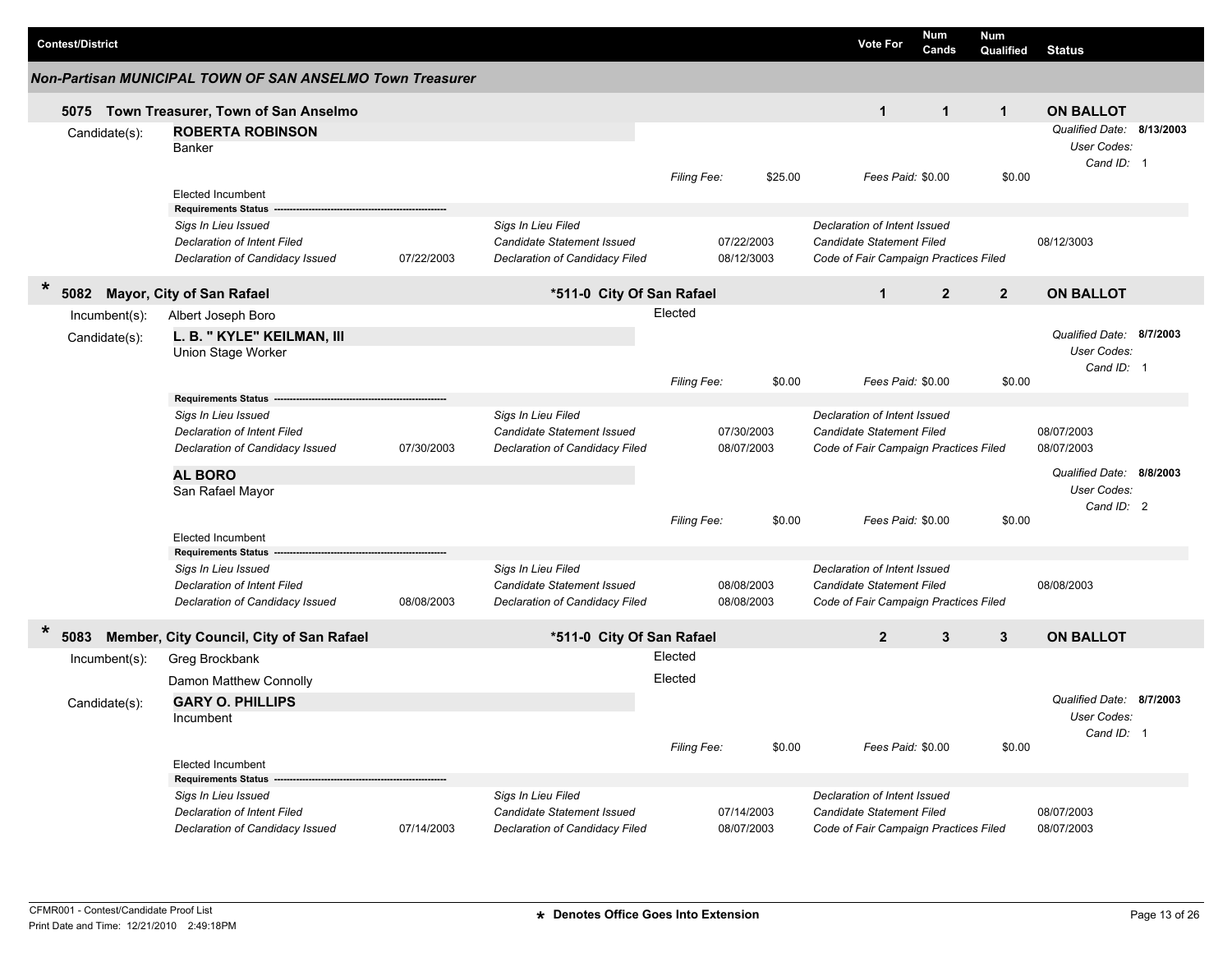|   | <b>Contest/District</b> |               |                                                                       |            |                                                              |                    |                          | <b>Vote For</b>                                                           | Num<br>Cands   | <b>Num</b><br>Qualified | <b>Status</b>             |  |
|---|-------------------------|---------------|-----------------------------------------------------------------------|------------|--------------------------------------------------------------|--------------------|--------------------------|---------------------------------------------------------------------------|----------------|-------------------------|---------------------------|--|
|   |                         |               | Non-Partisan MUNICIPAL CITY OF SAN RAFAEL Member, City Council        |            |                                                              |                    |                          |                                                                           |                |                         |                           |  |
|   | 5083                    |               | Member, City Council, City of San Rafael                              |            |                                                              |                    |                          | $\mathbf{2}$                                                              | 3              | 3                       | <b>ON BALLOT</b>          |  |
|   |                         |               | <b>PAUL M. COHEN</b>                                                  |            |                                                              |                    |                          |                                                                           |                |                         | Qualified Date: 8/8/2003  |  |
|   |                         |               | San Rafael Councilmember                                              |            |                                                              |                    |                          |                                                                           |                |                         | User Codes:               |  |
|   |                         |               |                                                                       |            |                                                              | Filing Fee:        | \$0.00                   | Fees Paid: \$0.00                                                         |                | \$0.00                  | Cand ID: 2                |  |
|   |                         |               | <b>Elected Incumbent</b>                                              |            |                                                              |                    |                          |                                                                           |                |                         |                           |  |
|   |                         |               | <b>Requirements Status</b>                                            |            |                                                              |                    |                          |                                                                           |                |                         |                           |  |
|   |                         |               | Sigs In Lieu Issued                                                   |            | Sigs In Lieu Filed                                           |                    |                          | Declaration of Intent Issued                                              |                |                         |                           |  |
|   |                         |               | <b>Declaration of Intent Filed</b><br>Declaration of Candidacy Issued | 08/08/2003 | Candidate Statement Issued<br>Declaration of Candidacy Filed |                    | 08/08/2003<br>08/08/2003 | <b>Candidate Statement Filed</b><br>Code of Fair Campaign Practices Filed |                |                         | 08/08/2003                |  |
|   |                         |               |                                                                       |            |                                                              |                    |                          |                                                                           |                |                         |                           |  |
|   |                         |               | <b>MARK W. HARROLD</b>                                                |            |                                                              |                    |                          |                                                                           |                |                         | Qualified Date: 8/8/2003  |  |
|   |                         |               | <b>Business Consultant</b>                                            |            |                                                              |                    |                          |                                                                           |                |                         | User Codes:<br>Cand ID: 3 |  |
|   |                         |               |                                                                       |            |                                                              | Filing Fee:        | \$0.00                   | Fees Paid: \$0.00                                                         |                | \$0.00                  |                           |  |
|   |                         |               | <b>Requirements Status</b>                                            |            |                                                              |                    |                          |                                                                           |                |                         |                           |  |
|   |                         |               | Sigs In Lieu Issued                                                   |            | Sigs In Lieu Filed                                           |                    |                          | Declaration of Intent Issued                                              |                |                         |                           |  |
|   |                         |               | Declaration of Intent Filed                                           |            | Candidate Statement Issued                                   |                    | 08/08/2003               | <b>Candidate Statement Filed</b>                                          |                |                         | 08/08/2003                |  |
|   |                         |               | Declaration of Candidacy Issued                                       | 08/08/2003 | Declaration of Candidacy Filed                               |                    | 08/08/2003               | Code of Fair Campaign Practices Filed                                     |                |                         |                           |  |
| * | 5085                    |               | <b>City Attorney, City of San Rafael</b>                              |            | *511-0 City Of San Rafael                                    |                    |                          | $\mathbf{1}$                                                              | $\mathbf{1}$   | $\mathbf{1}$            | <b>ON BALLOT</b>          |  |
|   |                         | Incumbent(s): | Robert F Epstein                                                      |            |                                                              | Elected            |                          |                                                                           |                |                         |                           |  |
|   |                         | Candidate(s): | <b>GARY T. RAGGHIANTI</b>                                             |            |                                                              |                    |                          |                                                                           |                |                         | Qualified Date: 7/25/2003 |  |
|   |                         |               | Incumbent                                                             |            |                                                              |                    |                          |                                                                           |                |                         | <b>User Codes:</b>        |  |
|   |                         |               |                                                                       |            |                                                              |                    | \$0.00                   | Fees Paid: \$0.00                                                         |                | \$0.00                  | Cand ID: 1                |  |
|   |                         |               | <b>Elected Incumbent</b>                                              |            |                                                              | <b>Filing Fee:</b> |                          |                                                                           |                |                         |                           |  |
|   |                         |               | <b>Requirements Status</b>                                            |            |                                                              |                    |                          |                                                                           |                |                         |                           |  |
|   |                         |               | Sigs In Lieu Issued                                                   |            | Sigs In Lieu Filed                                           |                    |                          | Declaration of Intent Issued                                              |                |                         |                           |  |
|   |                         |               | Declaration of Intent Filed                                           |            | Candidate Statement Issued                                   |                    | 07/14/2003               | <b>Candidate Statement Filed</b>                                          |                |                         |                           |  |
|   |                         |               | Declaration of Candidacy Issued                                       | 07/14/2003 | Declaration of Candidacy Filed                               |                    | 07/25/2003               | Code of Fair Campaign Practices Filed                                     |                |                         | 07/25/2003                |  |
| * | 5086                    |               | <b>Clerk and Assessor, City of San Rafael</b>                         |            | *511-0 City Of San Rafael                                    |                    |                          | $\mathbf{1}$                                                              | $\overline{2}$ | $\overline{2}$          | <b>ON BALLOT</b>          |  |
|   |                         | Incumbent(s): | <b>Esther Colette Beirne</b>                                          |            |                                                              | Elected            |                          |                                                                           |                |                         |                           |  |
|   |                         | Candidate(s): | <b>JEANNE M. LEONCINI</b>                                             |            |                                                              |                    |                          |                                                                           |                |                         | Qualified Date: 8/5/2003  |  |
|   |                         |               | Incumbent                                                             |            |                                                              |                    |                          |                                                                           |                |                         | <b>User Codes:</b>        |  |
|   |                         |               |                                                                       |            |                                                              | Filing Fee:        | \$0.00                   | Fees Paid: \$0.00                                                         |                | \$0.00                  | Cand ID: 1                |  |
|   |                         |               | <b>Elected Incumbent</b>                                              |            |                                                              |                    |                          |                                                                           |                |                         |                           |  |
|   |                         |               | <b>Requirements Status</b>                                            |            |                                                              |                    |                          |                                                                           |                |                         |                           |  |
|   |                         |               | Sigs In Lieu Issued                                                   |            | Sigs In Lieu Filed                                           |                    |                          | Declaration of Intent Issued                                              |                |                         |                           |  |
|   |                         |               | Declaration of Intent Filed                                           |            | <b>Candidate Statement Issued</b>                            |                    | 07/14/2003               | <b>Candidate Statement Filed</b>                                          |                |                         | 08/05/2003                |  |
|   |                         |               | Declaration of Candidacy Issued                                       | 07/14/2003 | Declaration of Candidacy Filed                               |                    | 08/05/2003               | Code of Fair Campaign Practices Filed                                     |                |                         | 08/05/2003                |  |
|   |                         |               | <b>SANDRA LOLLINI</b>                                                 |            |                                                              |                    |                          |                                                                           |                |                         | Qualified Date: 8/8/2003  |  |
|   |                         |               | <b>Account Executive</b>                                              |            |                                                              |                    |                          |                                                                           |                |                         | User Codes:               |  |
|   |                         |               |                                                                       |            |                                                              | Filing Fee:        | \$0.00                   | Fees Paid: \$0.00                                                         |                | \$0.00                  | Cand ID: 2                |  |
|   |                         |               |                                                                       |            |                                                              |                    |                          |                                                                           |                |                         |                           |  |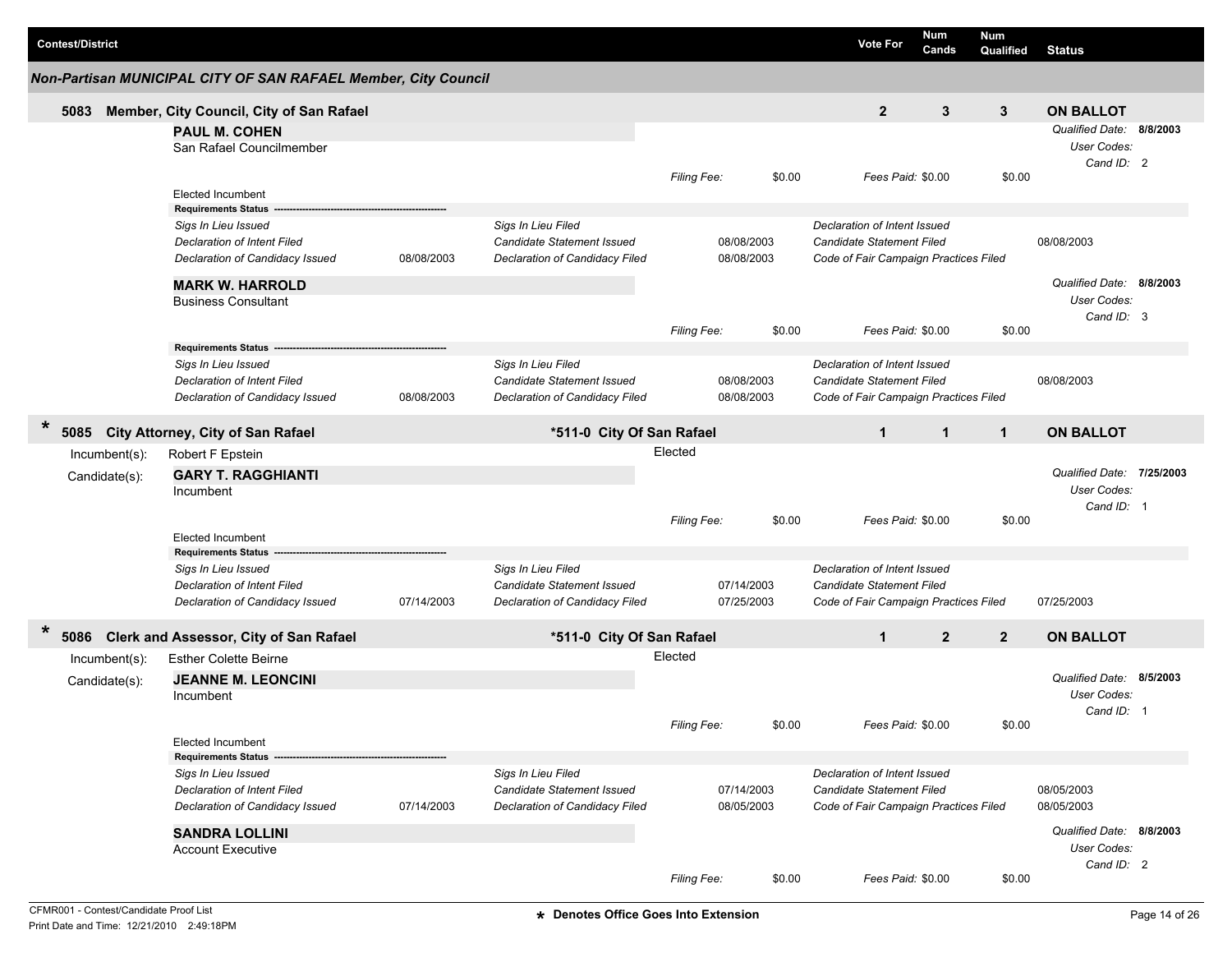|        | <b>Contest/District</b> |               |                                                                                              |            |                                                                                    |             |                          |        | <b>Vote For</b>                                                                                    | Num<br>Cands   | <b>Num</b><br>Qualified | <b>Status</b>                            |  |
|--------|-------------------------|---------------|----------------------------------------------------------------------------------------------|------------|------------------------------------------------------------------------------------|-------------|--------------------------|--------|----------------------------------------------------------------------------------------------------|----------------|-------------------------|------------------------------------------|--|
|        |                         |               | Non-Partisan MUNICIPAL CITY OF SAN RAFAEL Clerk And Assessor                                 |            |                                                                                    |             |                          |        |                                                                                                    |                |                         |                                          |  |
|        | 5086                    |               | Clerk and Assessor, City of San Rafael                                                       |            |                                                                                    |             |                          |        | 1                                                                                                  | $\overline{2}$ | $\overline{2}$          | <b>ON BALLOT</b>                         |  |
|        |                         |               | <b>Requirements Status</b>                                                                   |            |                                                                                    |             |                          |        |                                                                                                    |                |                         |                                          |  |
|        |                         |               | Sigs In Lieu Issued<br><b>Declaration of Intent Filed</b><br>Declaration of Candidacy Issued | 08/08/2003 | Sigs In Lieu Filed<br>Candidate Statement Issued<br>Declaration of Candidacy Filed |             | 08/08/2003<br>08/08/2003 |        | Declaration of Intent Issued<br>Candidate Statement Filed<br>Code of Fair Campaign Practices Filed |                |                         | 08/08/2003                               |  |
| $\ast$ | 5103                    |               | Member, Town Council, Town of Tiburon                                                        |            | *510-0 Town Of Tiburon                                                             |             |                          |        | $\overline{2}$                                                                                     | 3              | 3                       | <b>ON BALLOT</b>                         |  |
|        |                         |               |                                                                                              |            |                                                                                    | Elected     |                          |        |                                                                                                    |                |                         |                                          |  |
|        |                         | Incumbent(s): | Jeffrey Michael Slavitz                                                                      |            |                                                                                    |             |                          |        |                                                                                                    |                |                         |                                          |  |
|        |                         |               | <b>Richard B Collins</b>                                                                     |            |                                                                                    | Elected     |                          |        |                                                                                                    |                |                         |                                          |  |
|        |                         | Candidate(s): | <b>GEORGE SALERNO</b>                                                                        |            |                                                                                    |             |                          |        |                                                                                                    |                |                         | Qualified Date: 7/17/2003                |  |
|        |                         |               | Retired Businessman                                                                          |            |                                                                                    |             |                          |        |                                                                                                    |                |                         | User Codes:                              |  |
|        |                         |               |                                                                                              |            |                                                                                    | Filing Fee: |                          | \$0.00 | Fees Paid: \$0.00                                                                                  |                | \$0.00                  | Cand ID: 1                               |  |
|        |                         |               | <b>Requirements Status</b>                                                                   |            |                                                                                    |             |                          |        |                                                                                                    |                |                         |                                          |  |
|        |                         |               | Sigs In Lieu Issued                                                                          |            | Sigs In Lieu Filed                                                                 |             |                          |        | Declaration of Intent Issued                                                                       |                |                         |                                          |  |
|        |                         |               | <b>Declaration of Intent Filed</b>                                                           |            | <b>Candidate Statement Issued</b>                                                  |             | 07/14/2003               |        | Candidate Statement Filed                                                                          |                |                         | 07/16/2003                               |  |
|        |                         |               | Declaration of Candidacy Issued                                                              | 07/14/2003 | Declaration of Candidacy Filed                                                     |             | 07/16/2003               |        | Code of Fair Campaign Practices Filed                                                              |                |                         |                                          |  |
|        |                         |               |                                                                                              |            |                                                                                    |             |                          |        |                                                                                                    |                |                         |                                          |  |
|        |                         |               | <b>JEFF SLAVITZ</b>                                                                          |            |                                                                                    |             |                          |        |                                                                                                    |                |                         | Qualified Date: 7/22/2003<br>User Codes: |  |
|        |                         |               | <b>Town Councilmember</b>                                                                    |            |                                                                                    |             |                          |        |                                                                                                    |                |                         | Cand ID: 2                               |  |
|        |                         |               |                                                                                              |            |                                                                                    | Filing Fee: |                          | \$0.00 | Fees Paid: \$0.00                                                                                  |                | \$0.00                  |                                          |  |
|        |                         |               | Elected Incumbent                                                                            |            |                                                                                    |             |                          |        |                                                                                                    |                |                         |                                          |  |
|        |                         |               | <b>Requirements Status</b>                                                                   |            |                                                                                    |             |                          |        |                                                                                                    |                |                         |                                          |  |
|        |                         |               | Sigs In Lieu Issued                                                                          |            | Sigs In Lieu Filed                                                                 |             |                          |        | Declaration of Intent Issued                                                                       |                |                         |                                          |  |
|        |                         |               | <b>Declaration of Intent Filed</b>                                                           |            | Candidate Statement Issued                                                         |             | 07/14/2003               |        | Candidate Statement Filed                                                                          |                |                         | 07/22/2003                               |  |
|        |                         |               | Declaration of Candidacy Issued                                                              | 07/14/2003 | Declaration of Candidacy Filed                                                     |             | 07/22/2003               |        | Code of Fair Campaign Practices Filed                                                              |                |                         |                                          |  |
|        |                         |               | <b>PAUL SMITH</b>                                                                            |            |                                                                                    |             |                          |        |                                                                                                    |                |                         | Qualified Date: 8/1/2003                 |  |
|        |                         |               | Attorney                                                                                     |            |                                                                                    |             |                          |        |                                                                                                    |                |                         | User Codes:<br>Cand ID: 3                |  |
|        |                         |               |                                                                                              |            |                                                                                    | Filing Fee: |                          | \$0.00 | Fees Paid: \$0.00                                                                                  |                | \$0.00                  |                                          |  |
|        |                         |               | <b>Elected Incumbent</b>                                                                     |            |                                                                                    |             |                          |        |                                                                                                    |                |                         |                                          |  |
|        |                         |               | <b>Requirements Status</b>                                                                   |            |                                                                                    |             |                          |        |                                                                                                    |                |                         |                                          |  |
|        |                         |               | Sigs In Lieu Issued                                                                          |            | Sigs In Lieu Filed                                                                 |             |                          |        | Declaration of Intent Issued                                                                       |                |                         |                                          |  |
|        |                         |               | <b>Declaration of Intent Filed</b>                                                           |            | Candidate Statement Issued                                                         |             | 07/29/2003               |        | Candidate Statement Filed                                                                          |                |                         | 08/01/2003                               |  |
|        |                         |               | Declaration of Candidacy Issued                                                              | 07/29/2003 | Declaration of Candidacy Filed                                                     |             | 08/01/2003               |        | Code of Fair Campaign Practices Filed                                                              |                |                         |                                          |  |
| $\ast$ |                         |               | 6001 Director, Bel Marin Keys Csd                                                            |            | CSD05-0 Bel Marin Keys Community Services I 3                                      |             |                          |        |                                                                                                    | 8              | 8                       | <b>ON BALLOT</b>                         |  |
|        |                         | Incumbent(s): | Darrick Chase                                                                                |            |                                                                                    | Elected     |                          |        |                                                                                                    |                |                         |                                          |  |
|        |                         |               | Susan Mary Leidy                                                                             |            |                                                                                    | Elected     |                          |        |                                                                                                    |                |                         |                                          |  |
|        |                         |               | <b>Ernest Peter S Ganas</b>                                                                  |            |                                                                                    | Elected     |                          |        |                                                                                                    |                |                         |                                          |  |
|        |                         |               | <b>JOHN CRAWFORD</b>                                                                         |            |                                                                                    |             |                          |        |                                                                                                    |                |                         | Qualified Date: 8/8/2003                 |  |
|        |                         | Candidate(s): | Retired                                                                                      |            |                                                                                    |             |                          |        |                                                                                                    |                |                         | User Codes:                              |  |
|        |                         |               |                                                                                              |            |                                                                                    |             |                          |        |                                                                                                    |                |                         | Cand ID: 1                               |  |
|        |                         |               |                                                                                              |            |                                                                                    | Filing Fee: |                          | \$0.00 | Fees Paid: \$0.00                                                                                  |                | \$0.00                  |                                          |  |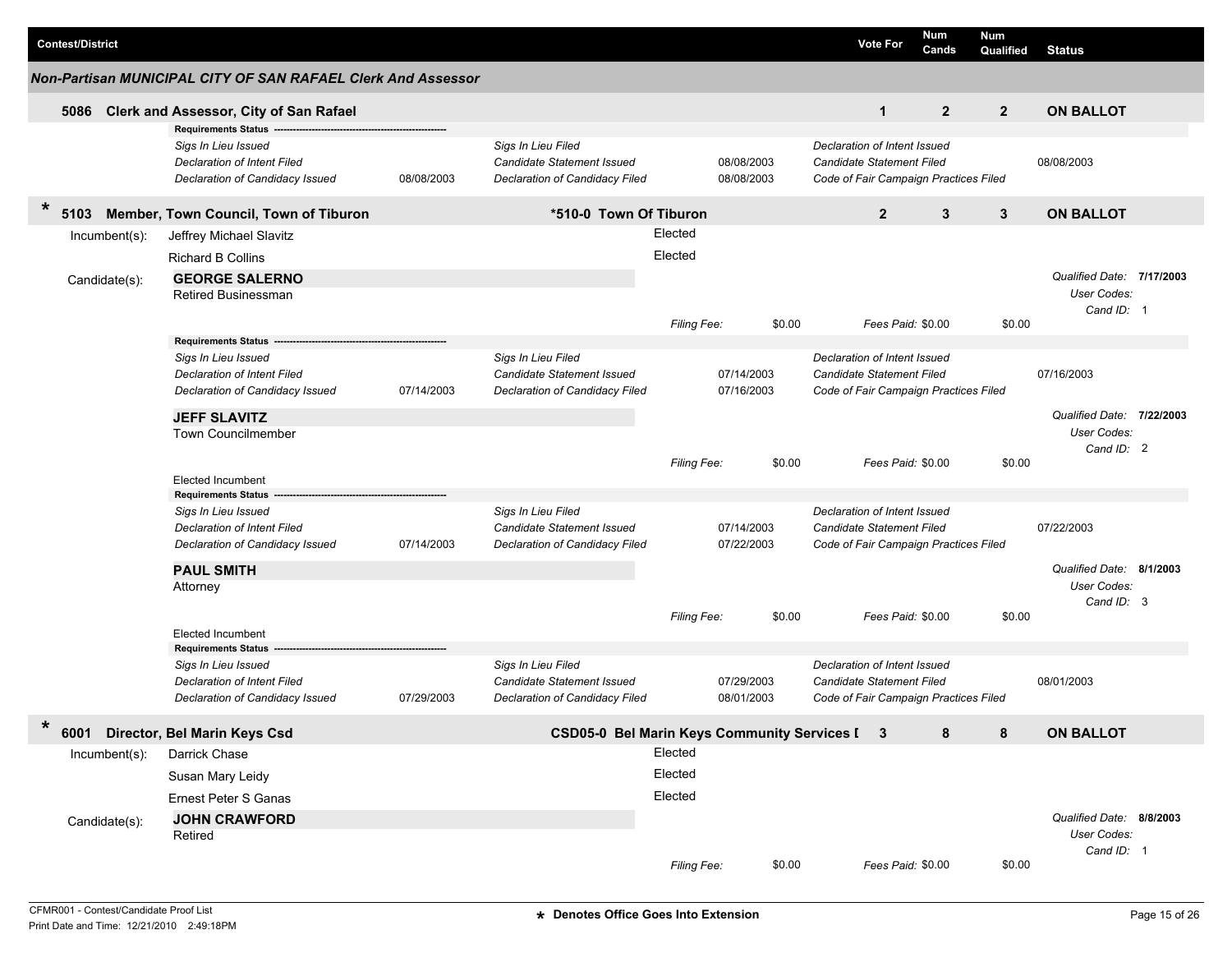| <b>Contest/District</b> |                                                                                                                            |            |                                                                                    |                    |                          | <b>Vote For</b>                                                                                    | Num<br>Cands | <b>Num</b><br>Qualified | <b>Status</b>                                          |  |
|-------------------------|----------------------------------------------------------------------------------------------------------------------------|------------|------------------------------------------------------------------------------------|--------------------|--------------------------|----------------------------------------------------------------------------------------------------|--------------|-------------------------|--------------------------------------------------------|--|
|                         | Non-Partisan DISTRICT BEL MARIN KEYS COMMUNITY SERVICES DISTRICT Director                                                  |            |                                                                                    |                    |                          |                                                                                                    |              |                         |                                                        |  |
| 6001                    | Director, Bel Marin Keys Csd                                                                                               |            |                                                                                    |                    |                          | 3                                                                                                  | 8            | 8                       | <b>ON BALLOT</b>                                       |  |
|                         | <b>Requirements Status</b><br>Sigs In Lieu Issued<br><b>Declaration of Intent Filed</b><br>Declaration of Candidacy Issued | 08/01/2003 | Sigs In Lieu Filed<br>Candidate Statement Issued<br>Declaration of Candidacy Filed |                    | 08/01/2003<br>08/08/2003 | Declaration of Intent Issued<br>Candidate Statement Filed<br>Code of Fair Campaign Practices Filed |              |                         | 08/08/2003<br>08/08/2003                               |  |
|                         | <b>KEVIN S. TWEED</b><br><b>Marine Services</b>                                                                            |            |                                                                                    | <b>Filing Fee:</b> | \$0.00                   | Fees Paid: \$0.00                                                                                  |              | \$0.00                  | Qualified Date: 8/7/2003<br>User Codes:<br>Cand ID: 3  |  |
|                         | <b>Requirements Status</b>                                                                                                 |            |                                                                                    |                    |                          |                                                                                                    |              |                         |                                                        |  |
|                         | Sigs In Lieu Issued<br><b>Declaration of Intent Filed</b><br>Declaration of Candidacy Issued<br><b>MARY ANN CASLER</b>     | 08/07/2003 | Sigs In Lieu Filed<br>Candidate Statement Issued<br>Declaration of Candidacy Filed |                    | 08/07/2003<br>08/07/2003 | Declaration of Intent Issued<br>Candidate Statement Filed<br>Code of Fair Campaign Practices Filed |              |                         | 08/07/2003<br>08/07/2003<br>Qualified Date: 8/8/2003   |  |
|                         | Graphic Artist                                                                                                             |            |                                                                                    | Filing Fee:        | \$0.00                   | Fees Paid: \$0.00                                                                                  |              | \$0.00                  | User Codes:<br>Cand ID: 4                              |  |
|                         | Requirements Status ---                                                                                                    |            |                                                                                    |                    |                          |                                                                                                    |              |                         |                                                        |  |
|                         | Sigs In Lieu Issued<br><b>Declaration of Intent Filed</b><br>Declaration of Candidacy Issued                               | 08/08/2003 | Sigs In Lieu Filed<br>Candidate Statement Issued<br>Declaration of Candidacy Filed |                    | 08/08/2003<br>08/08/2003 | Declaration of Intent Issued<br>Candidate Statement Filed<br>Code of Fair Campaign Practices Filed |              |                         | 08/08/2003<br>08/08/2003                               |  |
|                         | <b>VICTORIA WILLIAMS-CLARKE</b><br>Incumbent                                                                               |            |                                                                                    |                    |                          |                                                                                                    |              |                         | Qualified Date: 8/8/2003<br>User Codes:<br>Cand ID: 5  |  |
|                         |                                                                                                                            |            |                                                                                    | <b>Filing Fee:</b> | \$0.00                   | Fees Paid: \$0.00                                                                                  |              | \$0.00                  |                                                        |  |
|                         | Requirements Status --<br>Sigs In Lieu Issued                                                                              |            | Sigs In Lieu Filed                                                                 |                    |                          | Declaration of Intent Issued                                                                       |              |                         |                                                        |  |
|                         | <b>Declaration of Intent Filed</b><br>Declaration of Candidacy Issued                                                      | 08/08/2003 | Candidate Statement Issued<br>Declaration of Candidacy Filed                       |                    | 08/08/2003<br>08/08/2003 | Candidate Statement Filed<br>Code of Fair Campaign Practices Filed                                 |              |                         | 08/08/2003<br>08/08/2003                               |  |
|                         | <b>ANGELE KHACHADOUR</b><br><b>Retired Attorney</b>                                                                        |            |                                                                                    |                    |                          |                                                                                                    |              |                         | Qualified Date: 8/13/2003<br>User Codes:<br>Cand ID: 6 |  |
|                         | <b>Elected Incumbent</b><br>Requirements Status --                                                                         |            |                                                                                    | <b>Filing Fee:</b> | \$0.00                   | Fees Paid: \$0.00                                                                                  |              | \$0.00                  |                                                        |  |
|                         | Sigs In Lieu Issued                                                                                                        |            | Sigs In Lieu Filed                                                                 |                    |                          | Declaration of Intent Issued                                                                       |              |                         |                                                        |  |
|                         | Declaration of Intent Filed<br>Declaration of Candidacy Issued                                                             | 08/12/2003 | Candidate Statement Issued<br>Declaration of Candidacy Filed                       |                    | 08/12/2003<br>08/13/2003 | Candidate Statement Filed<br>Code of Fair Campaign Practices Filed                                 |              |                         | 08/13/2003<br>08/13/2003                               |  |
|                         | <b>BILL MC GRATH</b><br>Vice President Construction                                                                        |            |                                                                                    |                    |                          |                                                                                                    |              |                         | Qualified Date: 8/13/2003<br>User Codes:<br>Cand ID: 7 |  |
|                         | Elected Incumbent                                                                                                          |            |                                                                                    | <b>Filing Fee:</b> | \$0.00                   | Fees Paid: \$0.00                                                                                  |              | \$0.00                  |                                                        |  |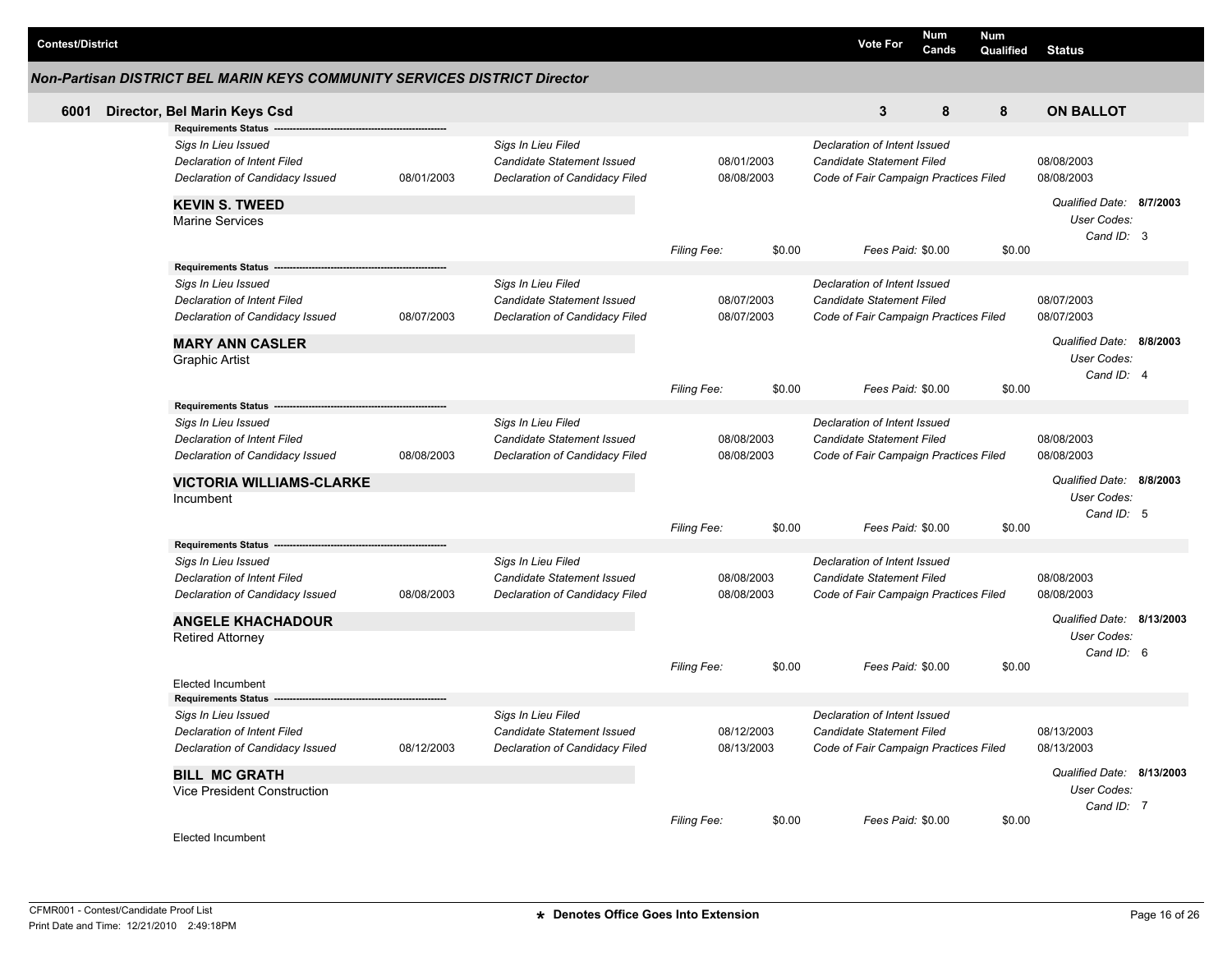| <b>Contest/District</b> |                                                                           |            |                                                              |                      |                          |        |                                                                    | <b>Vote For</b>   | <b>Num</b><br>Cands | <b>Num</b><br>Qualified | <b>Status</b>                            |  |
|-------------------------|---------------------------------------------------------------------------|------------|--------------------------------------------------------------|----------------------|--------------------------|--------|--------------------------------------------------------------------|-------------------|---------------------|-------------------------|------------------------------------------|--|
|                         | Non-Partisan DISTRICT BEL MARIN KEYS COMMUNITY SERVICES DISTRICT Director |            |                                                              |                      |                          |        |                                                                    |                   |                     |                         |                                          |  |
| 6001                    | Director, Bel Marin Keys Csd                                              |            |                                                              |                      |                          |        |                                                                    | 3                 | 8                   | 8                       | <b>ON BALLOT</b>                         |  |
|                         | <b>Requirements Status</b>                                                |            |                                                              |                      |                          |        |                                                                    |                   |                     |                         |                                          |  |
|                         | Sigs In Lieu Issued<br>Declaration of Intent Filed                        |            | Sigs In Lieu Filed<br>Candidate Statement Issued             |                      | 08/13/2003               |        | Declaration of Intent Issued<br>Candidate Statement Filed          |                   |                     |                         | 08/13/2003                               |  |
|                         | Declaration of Candidacy Issued                                           | 08/13/2003 | Declaration of Candidacy Filed                               |                      | 08/13/2003               |        | Code of Fair Campaign Practices Filed                              |                   |                     |                         | 08/13/2003                               |  |
|                         | <b>JEFFERSON JAMES GRAVES</b>                                             |            |                                                              |                      |                          |        |                                                                    |                   |                     |                         | Qualified Date: 8/13/2003                |  |
|                         | <b>Retired Bank Officer</b>                                               |            |                                                              |                      |                          |        |                                                                    |                   |                     |                         | User Codes:<br>Cand ID: 8                |  |
|                         |                                                                           |            |                                                              | <b>Filing Fee:</b>   |                          | \$0.00 |                                                                    | Fees Paid: \$0.00 |                     | \$0.00                  |                                          |  |
|                         | <b>Requirements Status</b>                                                |            |                                                              |                      |                          |        |                                                                    |                   |                     |                         |                                          |  |
|                         | Sigs In Lieu Issued                                                       |            | Sigs In Lieu Filed                                           |                      |                          |        | Declaration of Intent Issued                                       |                   |                     |                         |                                          |  |
|                         | Declaration of Intent Filed<br>Declaration of Candidacy Issued            | 08/13/2003 | Candidate Statement Issued<br>Declaration of Candidacy Filed |                      | 08/13/2003               |        | Candidate Statement Filed<br>Code of Fair Campaign Practices Filed |                   |                     |                         | 08/13/2003                               |  |
|                         | <b>BOB FOLEY</b>                                                          |            |                                                              |                      |                          |        |                                                                    |                   |                     |                         | Qualified Date: 8/13/2003                |  |
|                         | Retired                                                                   |            |                                                              |                      |                          |        |                                                                    |                   |                     |                         | User Codes:<br>Cand ID: 9                |  |
|                         |                                                                           |            |                                                              | Filing Fee:          |                          | \$0.00 |                                                                    | Fees Paid: \$0.00 |                     | \$0.00                  |                                          |  |
|                         | <b>Elected Incumbent</b><br><b>Requirements Status</b>                    |            |                                                              |                      |                          |        |                                                                    |                   |                     |                         |                                          |  |
|                         | Sigs In Lieu Issued                                                       |            | Sigs In Lieu Filed                                           |                      |                          |        | Declaration of Intent Issued                                       |                   |                     |                         |                                          |  |
|                         | Declaration of Intent Filed                                               |            | Candidate Statement Issued                                   |                      |                          |        | Candidate Statement Filed                                          |                   |                     |                         |                                          |  |
|                         | Declaration of Candidacy Issued                                           | 08/13/2003 | Declaration of Candidacy Filed                               |                      | 08/13/2003               |        | Code of Fair Campaign Practices Filed                              |                   |                     |                         | 08/13/2003                               |  |
| $\ast$<br>6003          | <b>Director, Marin City Csd</b>                                           |            | <b>CSD02-0 Marin City Community Services Distric</b>         |                      |                          |        |                                                                    | 3                 | $\overline{2}$      | $\overline{2}$          | <b>ON BALLOT</b>                         |  |
| Incumbent(s):           | Ross Alan Weinstein                                                       |            |                                                              | Appointed to Vacancy |                          |        |                                                                    |                   |                     |                         |                                          |  |
|                         | La Tanya Justine Wiggins                                                  |            |                                                              | Elected              |                          |        |                                                                    |                   |                     |                         |                                          |  |
|                         | Nancy Jo Johnson                                                          |            |                                                              | Elected              |                          |        |                                                                    |                   |                     |                         |                                          |  |
| Candidate(s):           | <b>NITA WINTER</b>                                                        |            |                                                              |                      |                          |        |                                                                    |                   |                     |                         | Qualified Date: 8/11/2003<br>User Codes: |  |
|                         | Photographer                                                              |            |                                                              |                      |                          |        |                                                                    |                   |                     |                         | Cand ID: 1                               |  |
|                         |                                                                           |            |                                                              | Filing Fee:          |                          | \$0.00 |                                                                    | Fees Paid: \$0.00 |                     | \$0.00                  |                                          |  |
|                         | <b>Requirements Status</b>                                                |            |                                                              |                      |                          |        |                                                                    |                   |                     |                         |                                          |  |
|                         | Sigs In Lieu Issued                                                       |            | Sigs In Lieu Filed                                           |                      |                          |        | Declaration of Intent Issued                                       |                   |                     |                         |                                          |  |
|                         | Declaration of Intent Filed<br>Declaration of Candidacy Issued            | 08/05/2003 | Candidate Statement Issued<br>Declaration of Candidacy Filed |                      | 08/05/2003<br>08/11/2003 |        | Candidate Statement Filed<br>Code of Fair Campaign Practices Filed |                   |                     |                         | 08/11/2003<br>08/11/2003                 |  |
|                         |                                                                           |            |                                                              |                      |                          |        |                                                                    |                   |                     |                         |                                          |  |
|                         | <b>MELVIN ATKINS</b>                                                      |            |                                                              |                      |                          |        |                                                                    |                   |                     |                         | Qualified Date: 8/8/2003<br>User Codes:  |  |
|                         | <b>Community Volunteer</b>                                                |            |                                                              |                      |                          |        |                                                                    |                   |                     |                         | Cand ID: 5                               |  |
|                         |                                                                           |            |                                                              | Filing Fee:          |                          | \$0.00 |                                                                    | Fees Paid: \$0.00 |                     | \$0.00                  |                                          |  |
|                         | <b>Elected Incumbent</b>                                                  |            |                                                              |                      |                          |        |                                                                    |                   |                     |                         |                                          |  |
|                         | <b>Requirements Status</b><br>Sigs In Lieu Issued                         |            | Sigs In Lieu Filed                                           |                      |                          |        | Declaration of Intent Issued                                       |                   |                     |                         |                                          |  |
|                         | Declaration of Intent Filed                                               |            | Candidate Statement Issued                                   |                      |                          |        | Candidate Statement Filed                                          |                   |                     |                         |                                          |  |
|                         | Declaration of Candidacy Issued                                           | 08/08/2003 | Declaration of Candidacy Filed                               |                      | 08/08/2003               |        | Code of Fair Campaign Practices Filed                              |                   |                     |                         | 08/08/2003                               |  |
|                         |                                                                           |            |                                                              |                      |                          |        |                                                                    |                   |                     |                         |                                          |  |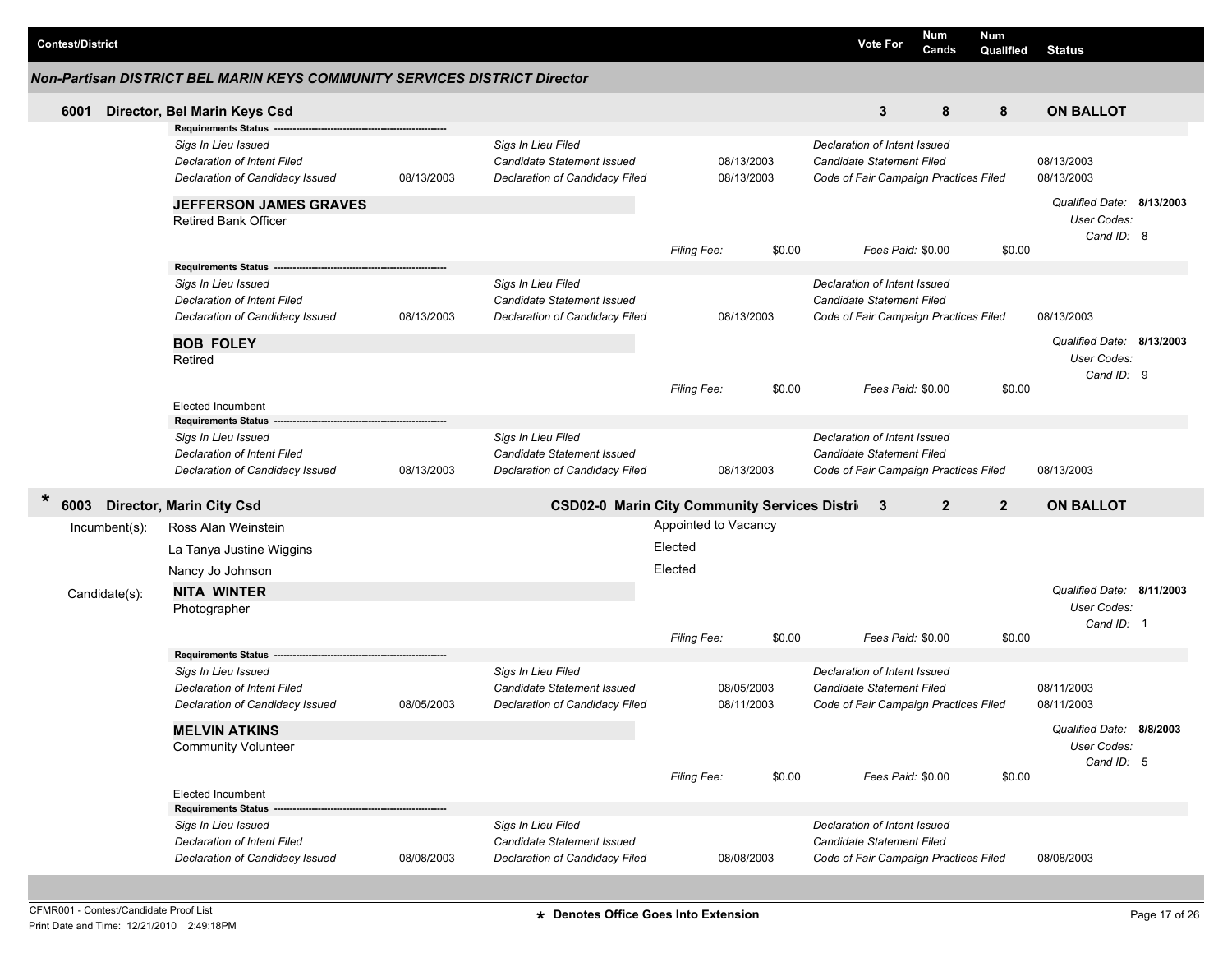| <b>Contest/District</b> |                                                   |            |                                                              |                                                         |        |                                  | <b>Vote For</b>   | Num<br>Cands                          | <b>Num</b><br>Qualified | <b>Status</b>             |  |
|-------------------------|---------------------------------------------------|------------|--------------------------------------------------------------|---------------------------------------------------------|--------|----------------------------------|-------------------|---------------------------------------|-------------------------|---------------------------|--|
| *<br>6004               | <b>Director, Marin City Csd</b>                   |            |                                                              | <b>CSD02-0 Marin City Community Services Districe 2</b> |        |                                  |                   | $\overline{7}$                        | 6                       | <b>ON BALLOT</b>          |  |
| Incumbent(s):           | Royce Y Mc Lemore                                 |            |                                                              | Elected                                                 |        |                                  |                   |                                       |                         |                           |  |
|                         | Everett Parchment Brandon                         |            |                                                              | Elected                                                 |        |                                  |                   |                                       |                         |                           |  |
| Candidate(s):           | <b>DEREK A. MORGAN</b>                            |            |                                                              |                                                         |        |                                  |                   |                                       |                         | Qualified Date: 8/8/2003  |  |
|                         | <b>Community Service Director</b>                 |            |                                                              |                                                         |        |                                  |                   |                                       |                         | User Codes:               |  |
|                         |                                                   |            |                                                              | <b>Filing Fee:</b>                                      | \$0.00 |                                  | Fees Paid: \$0.00 |                                       | \$0.00                  | Cand ID: 4                |  |
|                         | Elected Incumbent                                 |            |                                                              |                                                         |        |                                  |                   |                                       |                         |                           |  |
|                         | <b>Requirements Status</b>                        |            |                                                              |                                                         |        |                                  |                   |                                       |                         |                           |  |
|                         | Sigs In Lieu Issued                               |            | Sigs In Lieu Filed                                           |                                                         |        | Declaration of Intent Issued     |                   |                                       |                         |                           |  |
|                         | Declaration of Intent Filed                       |            | Candidate Statement Issued<br>Declaration of Candidacy Filed | 08/08/2003                                              |        | <b>Candidate Statement Filed</b> |                   |                                       |                         | 08/08/2003                |  |
|                         | Declaration of Candidacy Issued                   | 08/08/2003 |                                                              |                                                         |        |                                  |                   | Code of Fair Campaign Practices Filed |                         |                           |  |
|                         | <b>KAREN ELAINE ASHBY</b>                         |            |                                                              |                                                         |        |                                  |                   |                                       |                         | Qualified Date: 8/8/2003  |  |
|                         | Mother                                            |            |                                                              |                                                         |        |                                  |                   |                                       |                         | User Codes:<br>Cand ID: 5 |  |
|                         |                                                   |            |                                                              | Filing Fee:                                             | \$0.00 |                                  | Fees Paid: \$0.00 |                                       | \$0.00                  |                           |  |
|                         | Requirements Status -                             |            |                                                              |                                                         |        |                                  |                   |                                       |                         |                           |  |
|                         | Sigs In Lieu Issued                               |            | Sigs In Lieu Filed                                           |                                                         |        | Declaration of Intent Issued     |                   |                                       |                         |                           |  |
|                         | <b>Declaration of Intent Filed</b>                |            | Candidate Statement Issued                                   |                                                         |        | <b>Candidate Statement Filed</b> |                   |                                       |                         |                           |  |
|                         | Declaration of Candidacy Issued                   | 08/08/2003 | Declaration of Candidacy Filed                               | 08/08/2003                                              |        |                                  |                   | Code of Fair Campaign Practices Filed |                         | 08/08/2003                |  |
|                         | <b>ROBERT E. FISHER</b>                           |            |                                                              |                                                         |        |                                  |                   |                                       |                         | Qualified Date: 8/11/2003 |  |
|                         | Businessperson/Engineer                           |            |                                                              |                                                         |        |                                  |                   |                                       |                         | User Codes:               |  |
|                         |                                                   |            |                                                              |                                                         |        |                                  |                   |                                       |                         | Cand ID: 6                |  |
|                         | <b>Requirements Status</b>                        |            |                                                              | Filing Fee:                                             | \$0.00 |                                  | Fees Paid: \$0.00 |                                       | \$0.00                  |                           |  |
|                         | Sigs In Lieu Issued                               |            | Sigs In Lieu Filed                                           |                                                         |        | Declaration of Intent Issued     |                   |                                       |                         |                           |  |
|                         | Declaration of Intent Filed                       |            | Candidate Statement Issued                                   | 08/08/2003                                              |        | Candidate Statement Filed        |                   |                                       |                         | 08/11/2003                |  |
|                         | Declaration of Candidacy Issued                   | 08/08/2003 | Declaration of Candidacy Filed                               | 08/11/2003                                              |        |                                  |                   | Code of Fair Campaign Practices Filed |                         | 08/11/2003                |  |
|                         | <b>TERRY AARON THOMPSON</b>                       |            |                                                              |                                                         |        |                                  |                   |                                       |                         | Qualified Date: 8/8/2003  |  |
|                         | Incumbent                                         |            |                                                              |                                                         |        |                                  |                   |                                       |                         | User Codes:               |  |
|                         |                                                   |            |                                                              |                                                         |        |                                  |                   |                                       |                         | Cand ID: 7                |  |
|                         |                                                   |            |                                                              | Filing Fee:                                             | \$0.00 |                                  | Fees Paid: \$0.00 |                                       | \$0.00                  |                           |  |
|                         | <b>Requirements Status</b><br>Sigs In Lieu Issued |            | Sigs In Lieu Filed                                           |                                                         |        | Declaration of Intent Issued     |                   |                                       |                         |                           |  |
|                         | Declaration of Intent Filed                       |            | Candidate Statement Issued                                   |                                                         |        | Candidate Statement Filed        |                   |                                       |                         |                           |  |
|                         | Declaration of Candidacy Issued                   | 08/08/2003 | Declaration of Candidacy Filed                               | 08/08/2003                                              |        |                                  |                   | Code of Fair Campaign Practices Filed |                         | 08/08/2003                |  |
|                         |                                                   |            |                                                              |                                                         |        |                                  |                   |                                       |                         | Qualified Date: 8/13/2003 |  |
|                         | <b>DONALD PARKER</b><br><b>Business Owner</b>     |            |                                                              |                                                         |        |                                  |                   |                                       |                         | User Codes:               |  |
|                         |                                                   |            |                                                              |                                                         |        |                                  |                   |                                       |                         | Cand ID: 8                |  |
|                         |                                                   |            |                                                              | Filing Fee:                                             | \$0.00 |                                  | Fees Paid: \$0.00 |                                       | \$0.00                  |                           |  |
|                         | <b>Requirements Status</b>                        |            |                                                              |                                                         |        |                                  |                   |                                       |                         |                           |  |
|                         | Sigs In Lieu Issued                               |            | Sigs In Lieu Filed                                           |                                                         |        | Declaration of Intent Issued     |                   |                                       |                         |                           |  |
|                         | Declaration of Intent Filed                       |            | Candidate Statement Issued                                   |                                                         |        | Candidate Statement Filed        |                   |                                       |                         |                           |  |
|                         | Declaration of Candidacy Issued                   | 08/12/2003 | Declaration of Candidacy Filed                               | 08/13/2003                                              |        |                                  |                   | Code of Fair Campaign Practices Filed |                         | 08/13/2003                |  |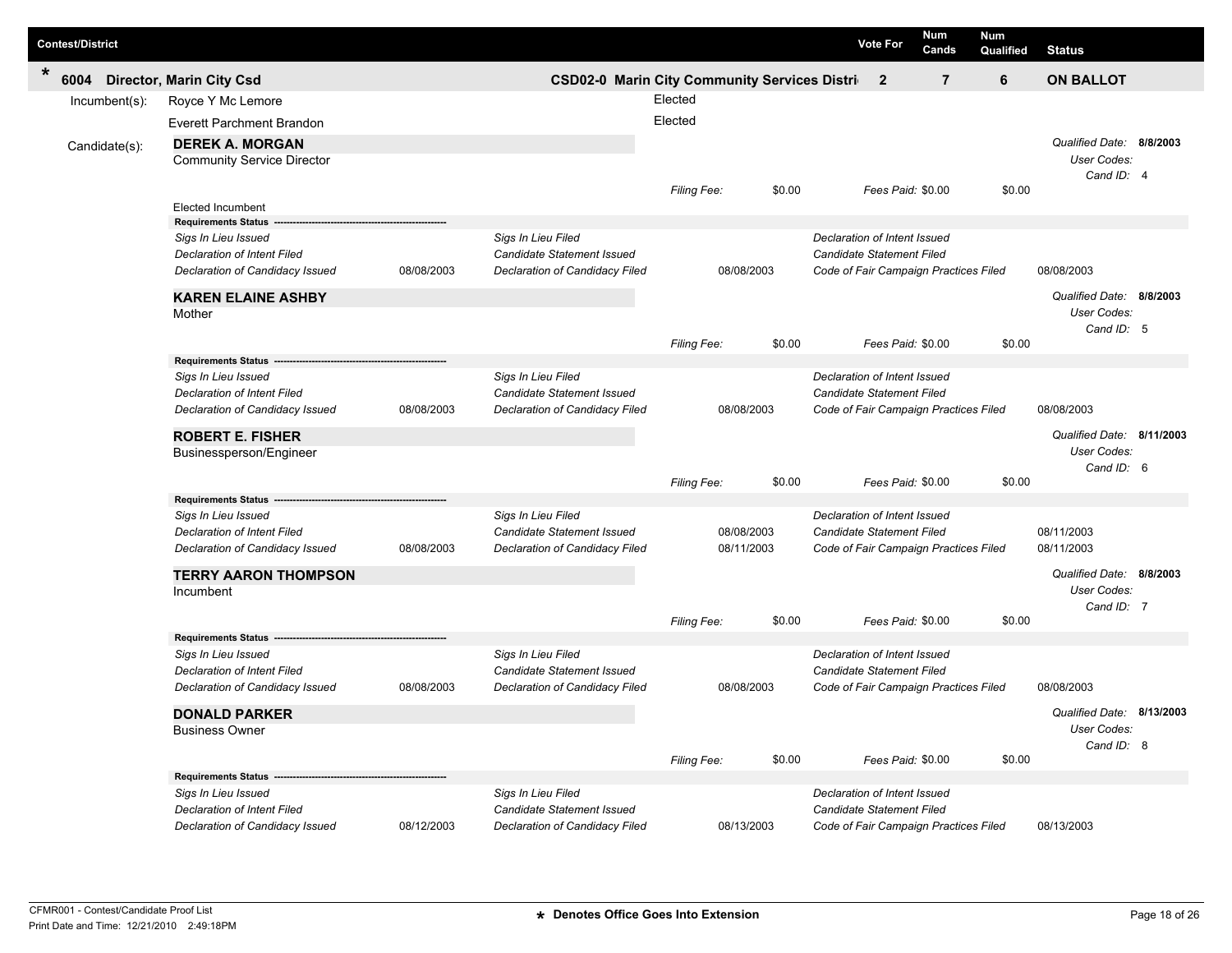|        | <b>Contest/District</b> |                                                                                                                     |                                                                                       |            |                                                                                           |                    |                          |        | <b>Vote For</b>                                                                                           | <b>Num</b><br>Cands | <b>Num</b><br>Qualified | <b>Status</b>                                          |  |
|--------|-------------------------|---------------------------------------------------------------------------------------------------------------------|---------------------------------------------------------------------------------------|------------|-------------------------------------------------------------------------------------------|--------------------|--------------------------|--------|-----------------------------------------------------------------------------------------------------------|---------------------|-------------------------|--------------------------------------------------------|--|
|        |                         |                                                                                                                     | Non-Partisan DISTRICT MARIN CITY COMMUNITY SERVICES DISTRICT Director                 |            |                                                                                           |                    |                          |        |                                                                                                           |                     |                         |                                                        |  |
|        | 6004                    |                                                                                                                     | <b>Director, Marin City Csd</b>                                                       |            |                                                                                           |                    |                          |        | $\mathbf{2}$                                                                                              | $\overline{7}$      | 6                       | <b>ON BALLOT</b>                                       |  |
|        |                         |                                                                                                                     | <b>HAZLITT KROG</b><br>Multimedia Producer/Entrepreneur                               |            |                                                                                           |                    |                          |        |                                                                                                           |                     |                         | Qualified Date: 8/13/2003<br>User Codes:<br>Cand ID: 9 |  |
|        |                         |                                                                                                                     | <b>Elected Incumbent</b><br><b>Requirements Status</b>                                |            |                                                                                           | Filing Fee:        |                          | \$0.00 | Fees Paid: \$0.00                                                                                         |                     | \$0.00                  |                                                        |  |
|        |                         |                                                                                                                     | Sigs In Lieu Issued<br>Declaration of Intent Filed<br>Declaration of Candidacy Issued | 08/13/2003 | Sigs In Lieu Filed<br>Candidate Statement Issued<br>Declaration of Candidacy Filed        |                    | 08/13/2003<br>08/13/2003 |        | Declaration of Intent Issued<br>Candidate Statement Filed<br>Code of Fair Campaign Practices Filed        |                     |                         | 08/13/2003<br>08/13/2003                               |  |
| $\ast$ | 6005                    |                                                                                                                     | <b>Director, Marinwood Csd</b>                                                        |            | <b>CSD03-0 Marinwood Community Services Distr</b>                                         |                    |                          |        | $\mathbf{3}$                                                                                              | 5                   | 4                       | <b>ON BALLOT</b>                                       |  |
|        |                         | Incumbent(s):                                                                                                       | Tarey Ayn Read                                                                        |            |                                                                                           | Elected            |                          |        |                                                                                                           |                     |                         |                                                        |  |
|        |                         |                                                                                                                     | <b>William Howard Hansell</b>                                                         |            |                                                                                           | Elected            |                          |        |                                                                                                           |                     |                         |                                                        |  |
|        |                         |                                                                                                                     | Cyane Bemiss Dandridge                                                                |            |                                                                                           | Elected            |                          |        |                                                                                                           |                     |                         |                                                        |  |
|        |                         | Candidate(s):                                                                                                       | <b>MARI C. BALLAS-WARD</b><br><b>Escrow Officer</b>                                   |            |                                                                                           |                    |                          |        |                                                                                                           |                     |                         | Qualified Date: 8/4/2003<br>User Codes:<br>Cand ID: 2  |  |
|        |                         |                                                                                                                     |                                                                                       |            |                                                                                           | Filing Fee:        |                          | \$0.00 | Fees Paid: \$0.00                                                                                         |                     | \$0.00                  |                                                        |  |
|        |                         | <b>Requirements Status</b><br>Sigs In Lieu Issued<br>Declaration of Intent Filed<br>Declaration of Candidacy Issued |                                                                                       | 07/21/2003 | Sigs In Lieu Filed<br>Candidate Statement Issued<br>Declaration of Candidacy Filed        |                    | 07/21/2003<br>08/04/2003 |        | Declaration of Intent Issued<br>Candidate Statement Filed<br>Code of Fair Campaign Practices Filed        |                     |                         | 08/04/2003<br>08/04/2003                               |  |
|        |                         |                                                                                                                     | <b>WALTER K. DODS</b>                                                                 |            |                                                                                           |                    |                          |        |                                                                                                           |                     |                         | Qualified Date: 8/7/2003                               |  |
|        |                         |                                                                                                                     | Incumbent                                                                             |            |                                                                                           | <b>Filing Fee:</b> |                          | \$0.00 | Fees Paid: \$0.00                                                                                         |                     | \$0.00                  | User Codes:<br>Cand ID: 3                              |  |
|        |                         |                                                                                                                     | <b>Elected Incumbent</b><br><b>Requirements Status</b>                                |            |                                                                                           |                    |                          |        |                                                                                                           |                     |                         |                                                        |  |
|        |                         |                                                                                                                     | Sigs In Lieu Issued<br>Declaration of Intent Filed<br>Declaration of Candidacy Issued | 07/29/2003 | Sigs In Lieu Filed<br>Candidate Statement Issued<br>Declaration of Candidacy Filed        |                    | 07/29/2003<br>08/07/2003 |        | Declaration of Intent Issued<br>Candidate Statement Filed<br>Code of Fair Campaign Practices Filed        |                     |                         | 08/07/2003<br>08/07/2003                               |  |
|        |                         |                                                                                                                     | <b>MARGARET B. FELDSTEIN</b><br>Incumbent                                             |            |                                                                                           |                    |                          |        |                                                                                                           |                     |                         | Qualified Date: 8/1/2003<br>User Codes:<br>Cand ID: 4  |  |
|        |                         |                                                                                                                     | Elected Incumbent                                                                     |            |                                                                                           | Filing Fee:        |                          | \$0.00 | Fees Paid: \$0.00                                                                                         |                     | \$0.00                  |                                                        |  |
|        |                         |                                                                                                                     | <b>Requirements Status</b>                                                            |            |                                                                                           |                    |                          |        |                                                                                                           |                     |                         |                                                        |  |
|        |                         |                                                                                                                     | Sigs In Lieu Issued<br>Declaration of Intent Filed<br>Declaration of Candidacy Issued | 08/01/2003 | Sigs In Lieu Filed<br><b>Candidate Statement Issued</b><br>Declaration of Candidacy Filed |                    | 08/01/2003               |        | Declaration of Intent Issued<br><b>Candidate Statement Filed</b><br>Code of Fair Campaign Practices Filed |                     |                         | 08/01/2003                                             |  |
|        |                         |                                                                                                                     | <b>GENEVIEVE T. BOLDING</b><br>Incumbent                                              |            |                                                                                           |                    |                          |        |                                                                                                           |                     |                         | Qualified Date: 8/7/2003<br>User Codes:<br>Cand ID: 5  |  |
|        |                         |                                                                                                                     | Elected Incumbent                                                                     |            |                                                                                           | Filing Fee:        |                          | \$0.00 | Fees Paid: \$0.00                                                                                         |                     | \$0.00                  |                                                        |  |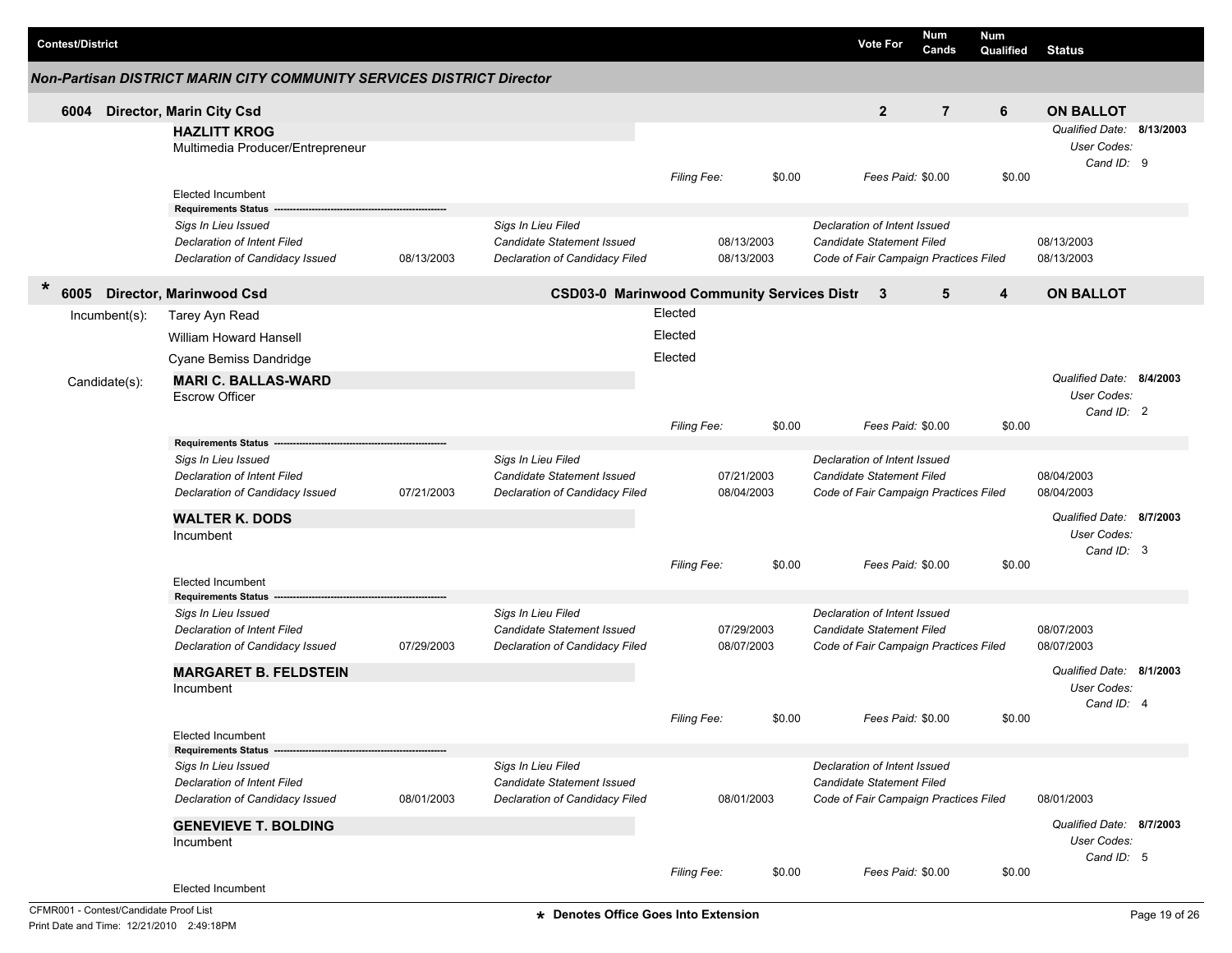| <b>Contest/District</b> |                                                                                       |            |                                                                                    |                    |                          |        |                                                                                                    | <b>Vote For</b>   | Num<br>Cands | <b>Num</b><br>Qualified | <b>Status</b>                                          |  |
|-------------------------|---------------------------------------------------------------------------------------|------------|------------------------------------------------------------------------------------|--------------------|--------------------------|--------|----------------------------------------------------------------------------------------------------|-------------------|--------------|-------------------------|--------------------------------------------------------|--|
|                         | <b>Non-Partisan DISTRICT MARINWOOD COMMUNITY SERVICES DISTRICT Director</b>           |            |                                                                                    |                    |                          |        |                                                                                                    |                   |              |                         |                                                        |  |
| 6005                    | <b>Director, Marinwood Csd</b>                                                        |            |                                                                                    |                    |                          |        |                                                                                                    | 3                 | 5            | 4                       | <b>ON BALLOT</b>                                       |  |
|                         | <b>Requirements Status</b>                                                            |            |                                                                                    |                    |                          |        |                                                                                                    |                   |              |                         |                                                        |  |
|                         | Sigs In Lieu Issued<br>Declaration of Intent Filed<br>Declaration of Candidacy Issued | 08/01/2003 | Sigs In Lieu Filed<br>Candidate Statement Issued<br>Declaration of Candidacy Filed |                    | 08/01/2003<br>08/07/2003 |        | Declaration of Intent Issued<br>Candidate Statement Filed<br>Code of Fair Campaign Practices Filed |                   |              |                         | 08/07/2003<br>08/07/2003                               |  |
| *<br>6009               | <b>Director, Tamalpais Csd</b>                                                        |            | CSD06-0 Tamalpais Community Services Distri 3                                      |                    |                          |        |                                                                                                    |                   | 5            | 4                       | <b>ON BALLOT</b>                                       |  |
| Incumbent(s):           | Gretchen F N Stagg                                                                    |            |                                                                                    | Elected            |                          |        |                                                                                                    |                   |              |                         |                                                        |  |
|                         | Steffen John Bartschat                                                                |            |                                                                                    | Elected            |                          |        |                                                                                                    |                   |              |                         |                                                        |  |
|                         | Linda Johnson                                                                         |            |                                                                                    | Elected            |                          |        |                                                                                                    |                   |              |                         |                                                        |  |
|                         | <b>LINDA F. JOHNSON</b>                                                               |            |                                                                                    |                    |                          |        |                                                                                                    |                   |              |                         | Qualified Date: 8/4/2003                               |  |
| Candidate(s):           | <b>Business Owner</b>                                                                 |            |                                                                                    |                    |                          |        |                                                                                                    |                   |              |                         | User Codes:                                            |  |
|                         |                                                                                       |            |                                                                                    |                    |                          |        |                                                                                                    |                   |              |                         | Cand ID: 1                                             |  |
|                         |                                                                                       |            |                                                                                    | <b>Filing Fee:</b> |                          | \$0.00 |                                                                                                    | Fees Paid: \$0.00 |              | \$0.00                  |                                                        |  |
|                         | <b>Elected Incumbent</b><br><b>Requirements Status</b>                                |            |                                                                                    |                    |                          |        |                                                                                                    |                   |              |                         |                                                        |  |
|                         | Sigs In Lieu Issued                                                                   |            | Sigs In Lieu Filed                                                                 |                    |                          |        | Declaration of Intent Issued                                                                       |                   |              |                         |                                                        |  |
|                         | <b>Declaration of Intent Filed</b>                                                    |            | Candidate Statement Issued                                                         |                    | 07/14/2003               |        | Candidate Statement Filed                                                                          |                   |              |                         | 08/04/2003                                             |  |
|                         | Declaration of Candidacy Issued                                                       | 07/14/2003 | Declaration of Candidacy Filed                                                     |                    | 08/04/2003               |        | Code of Fair Campaign Practices Filed                                                              |                   |              |                         | 08/04/2003                                             |  |
|                         | <b>SANDRA KIRBY-GLADING</b><br><b>Businesswoman</b>                                   |            |                                                                                    |                    |                          |        |                                                                                                    |                   |              |                         | Qualified Date: 8/8/2003<br>User Codes:<br>Cand ID: 2  |  |
|                         |                                                                                       |            |                                                                                    | <b>Filing Fee:</b> |                          | \$0.00 |                                                                                                    | Fees Paid: \$0.00 |              | \$0.00                  |                                                        |  |
|                         | <b>Elected Incumbent</b><br><b>Requirements Status</b>                                |            |                                                                                    |                    |                          |        |                                                                                                    |                   |              |                         |                                                        |  |
|                         | Sigs In Lieu Issued                                                                   |            | Sigs In Lieu Filed                                                                 |                    |                          |        | Declaration of Intent Issued                                                                       |                   |              |                         |                                                        |  |
|                         | Declaration of Intent Filed                                                           |            | Candidate Statement Issued                                                         |                    | 08/08/2003               |        | Candidate Statement Filed                                                                          |                   |              |                         | 08/08/2003                                             |  |
|                         | Declaration of Candidacy Issued                                                       | 08/08/2003 | Declaration of Candidacy Filed                                                     |                    | 08/08/2003               |        | Code of Fair Campaign Practices Filed                                                              |                   |              |                         | 08/08/2003                                             |  |
|                         | <b>JUDITH CHAPMAN</b>                                                                 |            |                                                                                    |                    |                          |        |                                                                                                    |                   |              |                         | Qualified Date: 8/6/2003                               |  |
|                         | Incumbent                                                                             |            |                                                                                    |                    |                          |        |                                                                                                    |                   |              |                         | User Codes:                                            |  |
|                         |                                                                                       |            |                                                                                    | Filing Fee:        |                          | \$0.00 |                                                                                                    | Fees Paid: \$0.00 |              | \$0.00                  | Cand ID: 4                                             |  |
|                         | <b>Requirements Status</b>                                                            |            |                                                                                    |                    |                          |        |                                                                                                    |                   |              |                         |                                                        |  |
|                         | Sigs In Lieu Issued                                                                   |            | Sigs In Lieu Filed                                                                 |                    |                          |        | Declaration of Intent Issued                                                                       |                   |              |                         |                                                        |  |
|                         | Declaration of Intent Filed                                                           |            | Candidate Statement Issued                                                         |                    | 08/06/2003               |        | Candidate Statement Filed                                                                          |                   |              |                         | 08/06/2003                                             |  |
|                         | Declaration of Candidacy Issued                                                       | 08/06/2003 | Declaration of Candidacy Filed                                                     |                    | 08/06/2003               |        | Code of Fair Campaign Practices Filed                                                              |                   |              |                         | 08/06/2003                                             |  |
|                         | <b>STEFFEN J. BARTSCHAT</b><br><b>Business Executive</b>                              |            |                                                                                    | Filing Fee:        |                          | \$0.00 |                                                                                                    | Fees Paid: \$0.00 |              | \$0.00                  | Qualified Date: 8/13/2003<br>User Codes:<br>Cand ID: 5 |  |
|                         | <b>Elected Incumbent</b>                                                              |            |                                                                                    |                    |                          |        |                                                                                                    |                   |              |                         |                                                        |  |
|                         | <b>Requirements Status</b>                                                            |            |                                                                                    |                    |                          |        |                                                                                                    |                   |              |                         |                                                        |  |
|                         | Sigs In Lieu Issued<br><b>Declaration of Intent Filed</b>                             |            | Sigs In Lieu Filed<br>Candidate Statement Issued                                   |                    | 08/13/2003               |        | Declaration of Intent Issued<br>Candidate Statement Filed                                          |                   |              |                         | 08/13/2003                                             |  |
|                         | Declaration of Candidacy Issued                                                       | 08/13/2003 | Declaration of Candidacy Filed                                                     |                    | 08/13/2003               |        | Code of Fair Campaign Practices Filed                                                              |                   |              |                         | 08/13/2003                                             |  |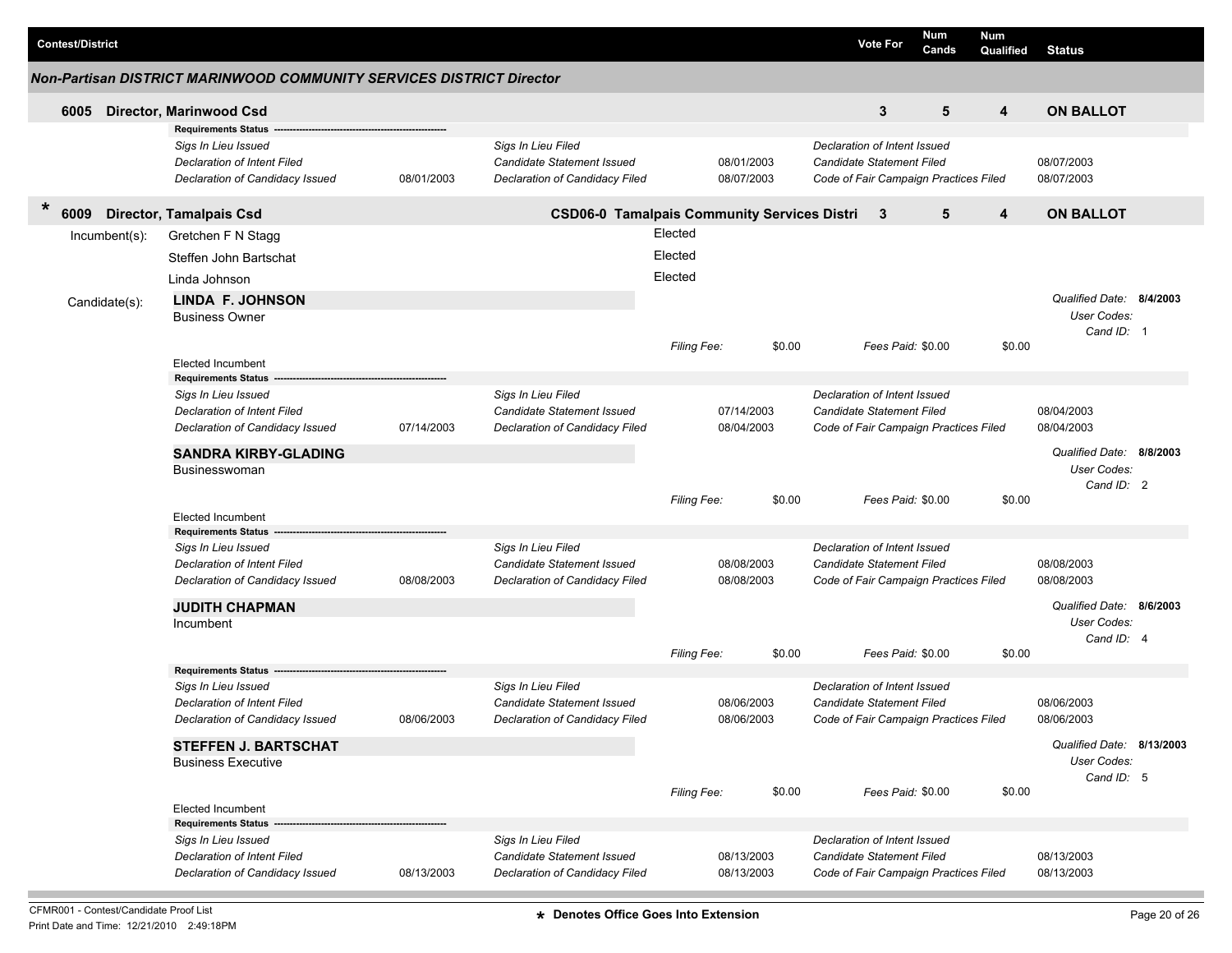| <b>Contest/District</b> |                                                           |            |                                                  |                                        |        | <b>Vote For</b>                                                  | Num<br>Cands | Num<br>Qualified | <b>Status</b>                                                 |  |
|-------------------------|-----------------------------------------------------------|------------|--------------------------------------------------|----------------------------------------|--------|------------------------------------------------------------------|--------------|------------------|---------------------------------------------------------------|--|
| $\ast$<br>6019          | <b>Director, Novato Fpd</b>                               |            |                                                  | FI04-0 Novato Fire Protection District |        | 3                                                                | 8            | $\overline{7}$   | <b>ON BALLOT</b>                                              |  |
| Incumbent(s):           | L J Silverman                                             |            |                                                  | Elected                                |        |                                                                  |              |                  |                                                               |  |
|                         | Mark James Horick                                         |            |                                                  | Elected                                |        |                                                                  |              |                  |                                                               |  |
|                         | Jim Galli                                                 |            |                                                  | Elected                                |        |                                                                  |              |                  |                                                               |  |
| Candidate(s):           | <b>MARK J. HORICK</b><br><b>Assistant Fire Chief</b>      |            |                                                  |                                        |        |                                                                  |              |                  | Qualified Date: 7/30/2003<br>User Codes:<br>Cand ID: 2        |  |
|                         |                                                           |            |                                                  | Filing Fee:                            | \$0.00 | Fees Paid: \$0.00                                                |              | \$0.00           |                                                               |  |
|                         | <b>Elected Incumbent</b><br><b>Requirements Status</b>    |            |                                                  |                                        |        |                                                                  |              |                  |                                                               |  |
|                         | Sigs In Lieu Issued<br>Declaration of Intent Filed        |            | Sigs In Lieu Filed<br>Candidate Statement Issued | 07/15/2003                             |        | Declaration of Intent Issued<br>Candidate Statement Filed        |              |                  | 07/30/2003                                                    |  |
|                         | Declaration of Candidacy Issued                           | 07/15/2003 | Declaration of Candidacy Filed                   | 07/30/2003                             |        | Code of Fair Campaign Practices Filed                            |              |                  | 07/30/2003                                                    |  |
|                         | <b>STEVE METCHO</b><br><b>Retired Fire Officer</b>        |            |                                                  |                                        |        |                                                                  |              |                  | Qualified Date: 7/31/2003<br><b>User Codes:</b><br>Cand ID: 3 |  |
|                         | <b>Elected Incumbent</b>                                  |            |                                                  | Filing Fee:                            | \$0.00 | Fees Paid: \$0.00                                                |              | \$0.00           |                                                               |  |
|                         | <b>Requirements Status</b>                                |            |                                                  |                                        |        |                                                                  |              |                  |                                                               |  |
|                         | Sigs In Lieu Issued<br><b>Declaration of Intent Filed</b> |            | Sigs In Lieu Filed<br>Candidate Statement Issued | 07/23/2003                             |        | Declaration of Intent Issued<br><b>Candidate Statement Filed</b> |              |                  | 07/31/2003                                                    |  |
|                         | Declaration of Candidacy Issued                           | 07/23/2003 | Declaration of Candidacy Filed                   | 07/31/2003                             |        | Code of Fair Campaign Practices Filed                            |              |                  | 07/31/2003                                                    |  |
|                         | <b>JOHN COLEMAN</b><br><b>Community Volunteer</b>         |            |                                                  |                                        |        |                                                                  |              |                  | Qualified Date: 8/7/2003<br>User Codes:                       |  |
|                         |                                                           |            |                                                  | Filing Fee:                            | \$0.00 | Fees Paid: \$0.00                                                |              | \$0.00           | Cand ID: 4                                                    |  |
|                         | <b>Requirements Status</b>                                |            |                                                  |                                        |        |                                                                  |              |                  |                                                               |  |
|                         | Sigs In Lieu Issued<br><b>Declaration of Intent Filed</b> |            | Sigs In Lieu Filed<br>Candidate Statement Issued |                                        |        | Declaration of Intent Issued<br>Candidate Statement Filed        |              |                  |                                                               |  |
|                         | Declaration of Candidacy Issued                           | 08/05/2003 | Declaration of Candidacy Filed                   | 08/07/2003                             |        | Code of Fair Campaign Practices Filed                            |              |                  | 08/07/2003                                                    |  |
|                         | <b>TED MC CARTHY</b><br>Retired                           |            |                                                  |                                        |        |                                                                  |              |                  | Qualified Date: 8/5/2003<br>User Codes:                       |  |
|                         |                                                           |            |                                                  | Filing Fee:                            | \$0.00 | Fees Paid: \$0.00                                                |              | \$0.00           | Cand ID: 5                                                    |  |
|                         | <b>Requirements Status</b><br>Sigs In Lieu Issued         |            | Sigs In Lieu Filed                               |                                        |        | Declaration of Intent Issued                                     |              |                  |                                                               |  |
|                         | Declaration of Intent Filed                               |            | Candidate Statement Issued                       |                                        |        | Candidate Statement Filed                                        |              |                  |                                                               |  |
|                         | Declaration of Candidacy Issued                           | 08/05/2003 | Declaration of Candidacy Filed                   | 08/05/2003                             |        | Code of Fair Campaign Practices Filed                            |              |                  | 08/05/2003                                                    |  |
|                         | <b>LJ SILVERMAN</b><br>Retired Firefighter/Paramedic      |            |                                                  |                                        |        |                                                                  |              |                  | Qualified Date: 8/7/2003<br>User Codes:<br>Cand ID: 6         |  |
|                         | <b>Elected Incumbent</b>                                  |            |                                                  | Filing Fee:                            | \$0.00 | Fees Paid: \$0.00                                                |              | \$0.00           |                                                               |  |
|                         | <b>Requirements Status -</b>                              |            |                                                  |                                        |        |                                                                  |              |                  |                                                               |  |
|                         | Sigs In Lieu Issued<br>Declaration of Intent Filed        |            | Sigs In Lieu Filed<br>Candidate Statement Issued |                                        |        | Declaration of Intent Issued<br>Candidate Statement Filed        |              |                  |                                                               |  |
|                         | Declaration of Candidacy Issued                           | 08/07/2003 | Declaration of Candidacy Filed                   | 08/07/2003                             |        | Code of Fair Campaign Practices Filed                            |              |                  | 08/07/2003                                                    |  |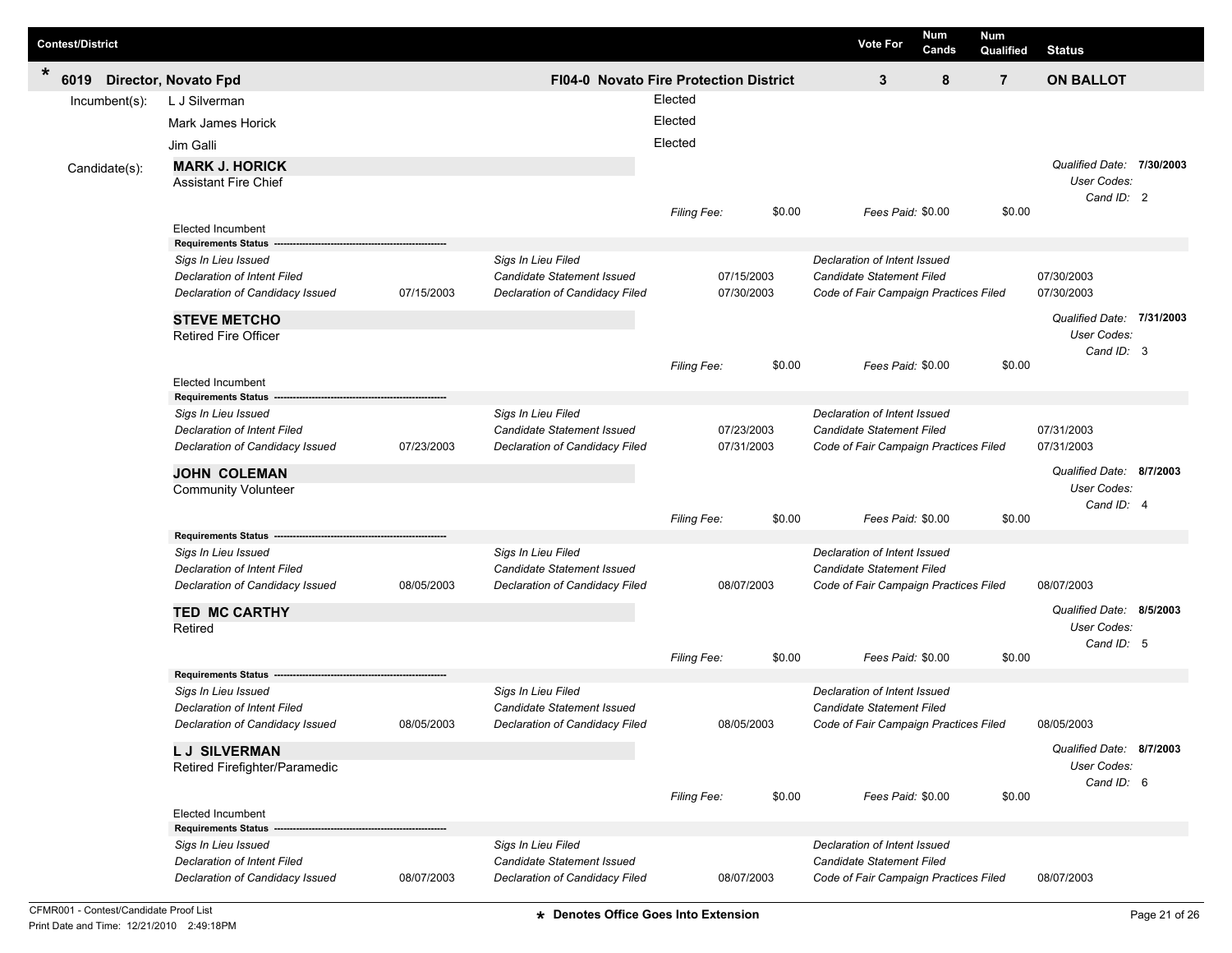| <b>Contest/District</b> |                                   |                                                                                                                                                   |            |                                                                                    |                    |                          | <b>Vote For</b>                                                                                    | Num<br>Cands | Num<br>Qualified | <b>Status</b>                                          |  |
|-------------------------|-----------------------------------|---------------------------------------------------------------------------------------------------------------------------------------------------|------------|------------------------------------------------------------------------------------|--------------------|--------------------------|----------------------------------------------------------------------------------------------------|--------------|------------------|--------------------------------------------------------|--|
|                         |                                   | Non-Partisan DISTRICT NOVATO FIRE PROTECTION DISTRICT Director                                                                                    |            |                                                                                    |                    |                          |                                                                                                    |              |                  |                                                        |  |
| 6019                    |                                   | Director, Novato Fpd                                                                                                                              |            |                                                                                    |                    |                          | 3                                                                                                  | 8            | $\overline{7}$   | <b>ON BALLOT</b>                                       |  |
|                         |                                   | <b>JIM HANSON</b><br>Appointed Incumbent                                                                                                          |            |                                                                                    | <b>Filing Fee:</b> | \$0.00                   | Fees Paid: \$0.00                                                                                  |              | \$0.00           | Qualified Date: 8/8/2003<br>User Codes:<br>Cand ID: 7  |  |
|                         |                                   | <b>Requirements Status</b><br>Sigs In Lieu Issued<br><b>Declaration of Intent Filed</b><br>Declaration of Candidacy Issued                        | 08/08/2003 | Sigs In Lieu Filed<br>Candidate Statement Issued<br>Declaration of Candidacy Filed |                    | 08/08/2003               | Declaration of Intent Issued<br>Candidate Statement Filed<br>Code of Fair Campaign Practices Filed |              |                  | 08/08/2003                                             |  |
|                         |                                   | <b>MARY STOMPE</b><br>CPA/Nonprofit Administrator                                                                                                 |            |                                                                                    | Filing Fee:        | \$0.00                   | Fees Paid: \$0.00                                                                                  |              | \$0.00           | Qualified Date: 8/11/2003<br>User Codes:<br>Cand ID: 8 |  |
|                         |                                   | Requirements Status -<br>Sigs In Lieu Issued<br>Declaration of Intent Filed<br>Declaration of Candidacy Issued                                    | 08/11/2003 | Sigs In Lieu Filed<br>Candidate Statement Issued<br>Declaration of Candidacy Filed |                    | 08/11/2003<br>08/11/2003 | Declaration of Intent Issued<br>Candidate Statement Filed<br>Code of Fair Campaign Practices Filed |              |                  | 08/11/2003<br>08/11/2003                               |  |
| $\star$<br>6032         |                                   | <b>Director, Bolinas Community Pud</b>                                                                                                            |            | PUD01-0 Bolinas Community Public Utility Dist 2                                    |                    |                          |                                                                                                    | 6            | 5                | <b>ON BALLOT</b>                                       |  |
|                         | $Incumbent(s)$ :<br>Candidate(s): | Vic Amoroso<br>Donald Leonard Smith<br><b>VIC AMOROSO</b><br>Incumbent                                                                            |            |                                                                                    | Elected<br>Elected |                          |                                                                                                    |              |                  | Qualified Date: 8/4/2003<br>User Codes:<br>Cand ID: 1  |  |
|                         |                                   | <b>Elected Incumbent</b>                                                                                                                          |            |                                                                                    | <b>Filing Fee:</b> | \$0.00                   | Fees Paid: \$0.00                                                                                  |              | \$0.00           |                                                        |  |
|                         |                                   | <b>Requirements Status</b><br>Sigs In Lieu Issued<br><b>Declaration of Intent Filed</b><br>Declaration of Candidacy Issued<br><b>ANDREW BLAKE</b> | 08/04/2003 | Sigs In Lieu Filed<br>Candidate Statement Issued<br>Declaration of Candidacy Filed |                    | 08/04/2003               | Declaration of Intent Issued<br>Candidate Statement Filed<br>Code of Fair Campaign Practices Filed |              |                  | 08/04/2003<br>Qualified Date: 8/8/2003                 |  |
|                         |                                   | <b>Construction Project Manager</b>                                                                                                               |            |                                                                                    | <b>Filing Fee:</b> | \$0.00                   | Fees Paid: \$0.00                                                                                  |              | \$0.00           | User Codes:<br>Cand ID: 3                              |  |
|                         |                                   | <b>Requirements Status</b><br>Sigs In Lieu Issued<br>Declaration of Intent Filed<br>Declaration of Candidacy Issued                               | 08/08/2003 | Sigs In Lieu Filed<br>Candidate Statement Issued<br>Declaration of Candidacy Filed |                    | 08/08/2003               | Declaration of Intent Issued<br>Candidate Statement Filed<br>Code of Fair Campaign Practices Filed |              |                  | 08/08/2003                                             |  |
|                         |                                   | <b>DON SMITH</b><br><b>Retired Engineer</b>                                                                                                       |            |                                                                                    |                    |                          |                                                                                                    |              |                  | Qualified Date: 8/12/2003<br>User Codes:<br>Cand ID: 4 |  |
|                         |                                   | Elected Incumbent                                                                                                                                 |            |                                                                                    | <b>Filing Fee:</b> | \$0.00                   | Fees Paid: \$0.00                                                                                  |              | \$0.00           |                                                        |  |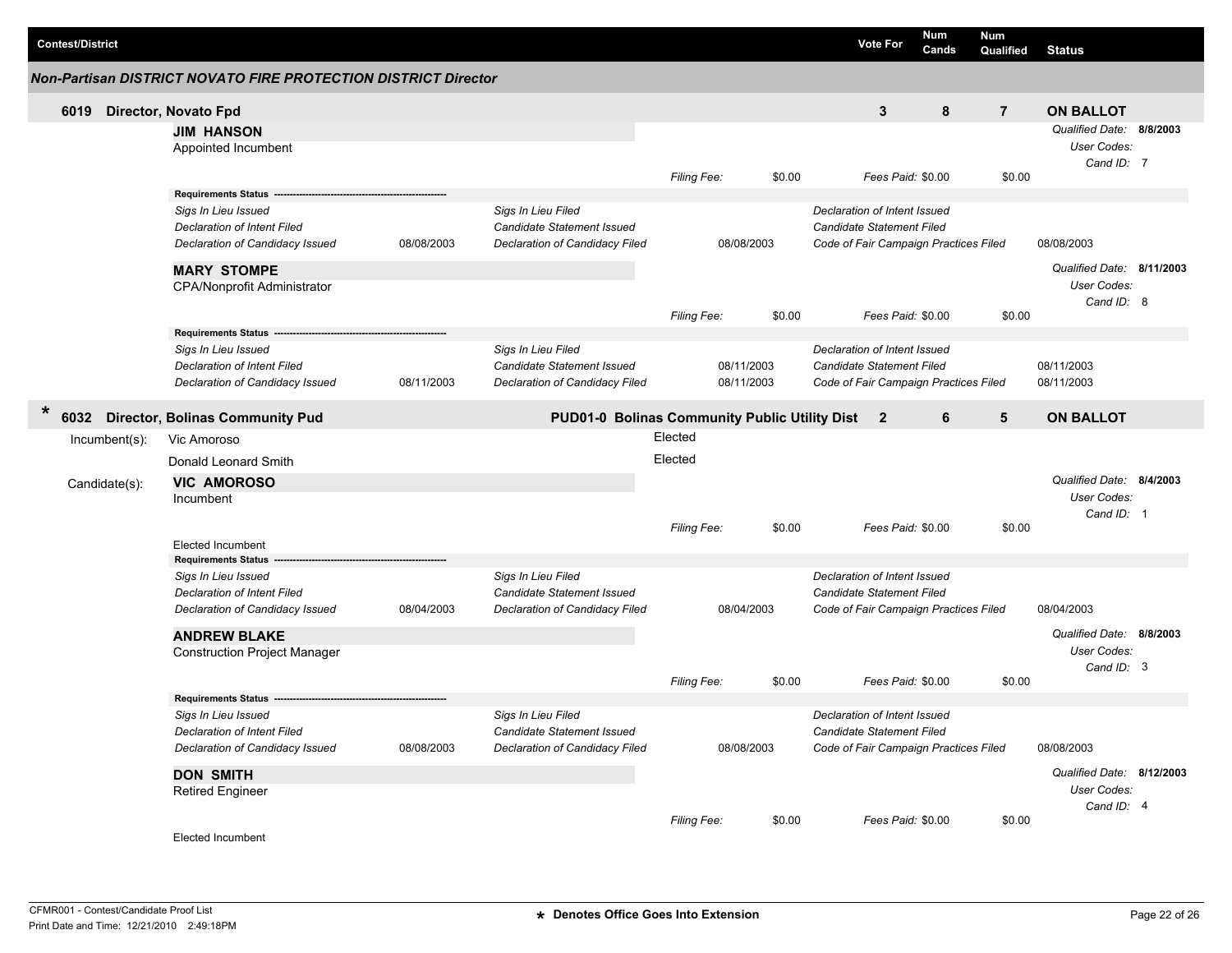| <b>Contest/District</b> |                                   |                                                                                                                            |            |                                                                                           |                    |                          |         | <b>Vote For</b>                                                                                    |                   | Num<br>Cands | <b>Num</b><br>Qualified | <b>Status</b>                                          |  |
|-------------------------|-----------------------------------|----------------------------------------------------------------------------------------------------------------------------|------------|-------------------------------------------------------------------------------------------|--------------------|--------------------------|---------|----------------------------------------------------------------------------------------------------|-------------------|--------------|-------------------------|--------------------------------------------------------|--|
|                         |                                   | Non-Partisan DISTRICT BOLINAS COMMUNITY PUBLIC UTILITY DISTRICT Director                                                   |            |                                                                                           |                    |                          |         |                                                                                                    |                   |              |                         |                                                        |  |
| 6032                    |                                   | <b>Director, Bolinas Community Pud</b>                                                                                     |            |                                                                                           |                    |                          |         |                                                                                                    | $\overline{2}$    | 6            | $5\phantom{1}$          | <b>ON BALLOT</b>                                       |  |
|                         |                                   | <b>Requirements Status</b><br>Sigs In Lieu Issued<br><b>Declaration of Intent Filed</b><br>Declaration of Candidacy Issued | 08/12/2003 | Sigs In Lieu Filed<br>Candidate Statement Issued<br>Declaration of Candidacy Filed        |                    | 08/12/2003               |         | Declaration of Intent Issued<br>Candidate Statement Filed<br>Code of Fair Campaign Practices Filed |                   |              |                         | 08/12/2003                                             |  |
|                         |                                   | <b>JOAN JENARA KOPFER</b><br><b>Business Owner/Designer</b>                                                                |            |                                                                                           | Filing Fee:        |                          | \$0.00  |                                                                                                    | Fees Paid: \$0.00 |              | \$0.00                  | Qualified Date: 8/13/2003<br>User Codes:<br>Cand ID: 5 |  |
|                         |                                   | <b>Requirements Status</b><br>Sigs In Lieu Issued<br><b>Declaration of Intent Filed</b><br>Declaration of Candidacy Issued | 08/13/2003 | Sigs In Lieu Filed<br>Candidate Statement Issued<br><b>Declaration of Candidacy Filed</b> |                    | 08/13/2003               |         | Declaration of Intent Issued<br>Candidate Statement Filed<br>Code of Fair Campaign Practices Filed |                   |              |                         | 08/13/2003                                             |  |
|                         |                                   | <b>JOEL J. BRAVERMAN</b><br>Musician/Bus Driver                                                                            |            |                                                                                           | Filing Fee:        |                          | \$0.00  |                                                                                                    | Fees Paid: \$0.00 |              | \$0.00                  | Qualified Date: 8/13/2003<br>User Codes:<br>Cand ID: 6 |  |
|                         |                                   | <b>Requirements Status</b><br>Sigs In Lieu Issued<br>Declaration of Intent Filed<br>Declaration of Candidacy Issued        | 08/13/2003 | Sigs In Lieu Filed<br>Candidate Statement Issued<br>Declaration of Candidacy Filed        |                    | 08/13/2003               |         | Declaration of Intent Issued<br>Candidate Statement Filed<br>Code of Fair Campaign Practices Filed |                   |              |                         | 08/13/2003                                             |  |
| $\star$<br>6048         |                                   | Director, Las Gallinas Vy Sanitary                                                                                         |            | SA07-0 Las Gallinas Valley Sanitary District                                              |                    |                          |         |                                                                                                    | $\overline{2}$    | 5            | 5                       | <b>ON BALLOT</b>                                       |  |
|                         | $Incumbent(s)$ :<br>Candidate(s): | Craig K Murray<br>Judy Anne Schriebman<br><b>RICHARD H. OWENS</b><br>Incumbent                                             |            |                                                                                           | Elected<br>Elected |                          |         |                                                                                                    |                   |              |                         | Qualified Date: 8/6/2003<br>User Codes:<br>Cand ID: 1  |  |
|                         |                                   | <b>Elected Incumbent</b><br><b>Requirements Status</b>                                                                     |            |                                                                                           | Filing Fee:        |                          | \$52.28 |                                                                                                    | Fees Paid: \$0.00 |              | \$0.00                  |                                                        |  |
|                         |                                   | Sigs In Lieu Issued<br><b>Declaration of Intent Filed</b><br>Declaration of Candidacy Issued                               | 07/15/2003 | Sigs In Lieu Filed<br><b>Candidate Statement Issued</b><br>Declaration of Candidacy Filed |                    | 07/15/2003<br>08/06/2003 |         | Declaration of Intent Issued<br>Candidate Statement Filed<br>Code of Fair Campaign Practices Filed |                   |              |                         | 08/06/2003<br>08/06/2003                               |  |
|                         |                                   | <b>JUDY SCHRIEBMAN</b><br>Homeopath/Writer                                                                                 |            |                                                                                           |                    |                          |         |                                                                                                    |                   |              |                         | Qualified Date: 8/8/2003<br>User Codes:<br>Cand ID: 2  |  |
|                         |                                   | <b>Requirements Status</b>                                                                                                 |            |                                                                                           | Filing Fee:        |                          | \$52.28 |                                                                                                    | Fees Paid: \$0.00 |              | \$0.00                  |                                                        |  |
|                         |                                   | Sigs In Lieu Issued<br><b>Declaration of Intent Filed</b><br>Declaration of Candidacy Issued                               | 08/04/2003 | Sigs In Lieu Filed<br>Candidate Statement Issued<br>Declaration of Candidacy Filed        |                    | 08/04/2003<br>08/08/2003 |         | Declaration of Intent Issued<br>Candidate Statement Filed<br>Code of Fair Campaign Practices Filed |                   |              |                         | 08/08/2003<br>08/08/2003                               |  |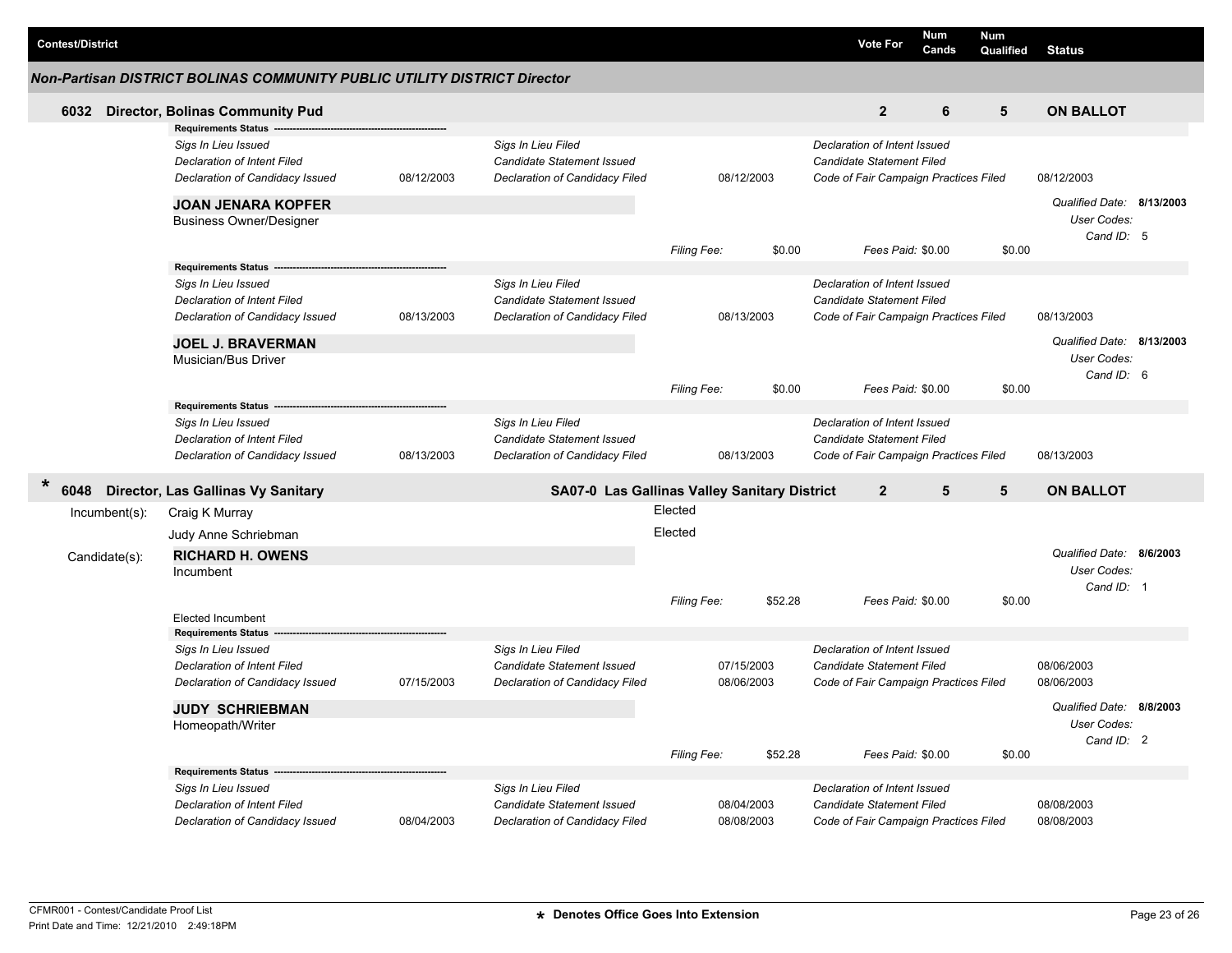| <b>Contest/District</b> |                                                                      |            |                                                              |                    |                          |         | <b>Vote For</b>                                                           | Num<br>Cands | <b>Num</b><br>Qualified                 | <b>Status</b>                                         |  |
|-------------------------|----------------------------------------------------------------------|------------|--------------------------------------------------------------|--------------------|--------------------------|---------|---------------------------------------------------------------------------|--------------|-----------------------------------------|-------------------------------------------------------|--|
|                         | Non-Partisan DISTRICT LAS GALLINAS VALLEY SANITARY DISTRICT Director |            |                                                              |                    |                          |         |                                                                           |              |                                         |                                                       |  |
| 6048                    | Director, Las Gallinas Vy Sanitary                                   |            |                                                              |                    |                          |         | $\overline{2}$                                                            | 5            | 5                                       | <b>ON BALLOT</b>                                      |  |
|                         | <b>DOUGLAS COLBERT</b><br>Incumbent                                  |            |                                                              |                    |                          |         |                                                                           |              |                                         | Qualified Date: 8/8/2003<br>User Codes:<br>Cand ID: 3 |  |
|                         | <b>Elected Incumbent</b>                                             |            |                                                              | Filing Fee:        |                          | \$52.28 | Fees Paid: \$0.00                                                         |              | \$0.00                                  |                                                       |  |
|                         | <b>Requirements Status</b><br>Sigs In Lieu Issued                    |            | Sigs In Lieu Filed                                           |                    |                          |         | Declaration of Intent Issued                                              |              |                                         |                                                       |  |
|                         | Declaration of Intent Filed<br>Declaration of Candidacy Issued       | 08/04/2003 | Candidate Statement Issued<br>Declaration of Candidacy Filed |                    | 08/04/2003<br>08/08/2003 |         | <b>Candidate Statement Filed</b><br>Code of Fair Campaign Practices Filed |              |                                         | 08/08/2003<br>08/08/2003                              |  |
|                         | <b>RON FORD</b>                                                      |            |                                                              |                    |                          |         |                                                                           |              |                                         | Qualified Date: 8/8/2003                              |  |
|                         | Administrative Aide                                                  |            |                                                              |                    |                          |         |                                                                           |              |                                         | User Codes:<br>Cand ID: 4                             |  |
|                         |                                                                      |            |                                                              | Filing Fee:        |                          | \$52.28 | Fees Paid: \$52.28                                                        |              | \$0.00                                  |                                                       |  |
|                         | <b>Requirements Status</b><br>Sigs In Lieu Issued                    | 08/06/2003 | Sigs In Lieu Filed                                           |                    | 08/08/2003               |         | Declaration of Intent Issued                                              |              |                                         |                                                       |  |
|                         | Declaration of Intent Filed                                          |            | Candidate Statement Issued                                   |                    | 08/06/2003               |         | Candidate Statement Filed                                                 |              |                                         | 08/08/2003                                            |  |
|                         | Declaration of Candidacy Issued                                      | 08/06/2003 | Declaration of Candidacy Filed                               |                    | 08/08/2003               |         | Code of Fair Campaign Practices Filed                                     |              |                                         | 08/08/2003                                            |  |
|                         | <b>GARY "SPANKY" REILLY</b><br>Retired                               |            |                                                              |                    |                          |         |                                                                           |              | Qualified Date: 8/7/2003<br>User Codes: |                                                       |  |
|                         |                                                                      |            |                                                              | Filing Fee:        |                          | \$52.28 | Fees Paid: \$0.00                                                         |              | \$0.00                                  | Cand ID: 5                                            |  |
|                         | <b>Requirements Status</b>                                           |            |                                                              |                    |                          |         |                                                                           |              |                                         |                                                       |  |
|                         | Sigs In Lieu Issued                                                  |            | Sigs In Lieu Filed                                           |                    |                          |         | Declaration of Intent Issued                                              |              |                                         |                                                       |  |
|                         | Declaration of Intent Filed                                          |            | Candidate Statement Issued                                   |                    |                          |         | <b>Candidate Statement Filed</b>                                          |              |                                         |                                                       |  |
|                         | Declaration of Candidacy Issued                                      | 08/07/2003 | Declaration of Candidacy Filed                               |                    | 08/07/2003               |         | Code of Fair Campaign Practices Filed                                     |              |                                         | 08/07/2003                                            |  |
| $\ast$<br>6050          | <b>Director, Novato Sanitary District</b>                            |            | <b>SA03-0 Novato Sanitary District</b>                       |                    |                          |         | $\overline{2}$                                                            | 3            | 3                                       | <b>ON BALLOT</b>                                      |  |
| Incumbent(s):           | George C Quesada                                                     |            |                                                              | Elected            |                          |         |                                                                           |              |                                         |                                                       |  |
|                         | James D Fritz                                                        |            |                                                              | Elected            |                          |         |                                                                           |              |                                         |                                                       |  |
| Candidate(s):           | <b>JAMES D. FRITZ</b>                                                |            |                                                              |                    |                          |         |                                                                           |              |                                         | Qualified Date: 7/16/2003                             |  |
|                         | Appointed Incumbent                                                  |            |                                                              |                    |                          |         |                                                                           |              |                                         | User Codes:                                           |  |
|                         |                                                                      |            |                                                              | <b>Filing Fee:</b> |                          | \$51.60 | Fees Paid: \$0.00                                                         |              | \$0.00                                  | Cand ID: 1                                            |  |
|                         | <b>Elected Incumbent</b>                                             |            |                                                              |                    |                          |         |                                                                           |              |                                         |                                                       |  |
|                         | <b>Requirements Status</b>                                           |            |                                                              |                    |                          |         |                                                                           |              |                                         |                                                       |  |
|                         | Sigs In Lieu Issued<br>Declaration of Intent Filed                   |            | Sigs In Lieu Filed<br>Candidate Statement Issued             |                    | 07/16/2003               |         | Declaration of Intent Issued<br><b>Candidate Statement Filed</b>          |              |                                         | 07/16/2003                                            |  |
|                         | Declaration of Candidacy Issued                                      | 07/16/2003 | Declaration of Candidacy Filed                               |                    | 07/16/2003               |         | Code of Fair Campaign Practices Filed                                     |              |                                         | 07/16/2003                                            |  |
|                         |                                                                      |            |                                                              |                    |                          |         |                                                                           |              |                                         | Qualified Date: 7/18/2003                             |  |
|                         | <b>GEORGE C. QUESADA</b><br>Incumbent                                |            |                                                              |                    |                          |         |                                                                           |              |                                         | User Codes:                                           |  |
|                         |                                                                      |            |                                                              |                    |                          |         |                                                                           |              |                                         | Cand ID: 2                                            |  |
|                         | Elected Incumbent                                                    |            |                                                              | Filing Fee:        |                          | \$51.60 | Fees Paid: \$0.00                                                         |              | \$0.00                                  |                                                       |  |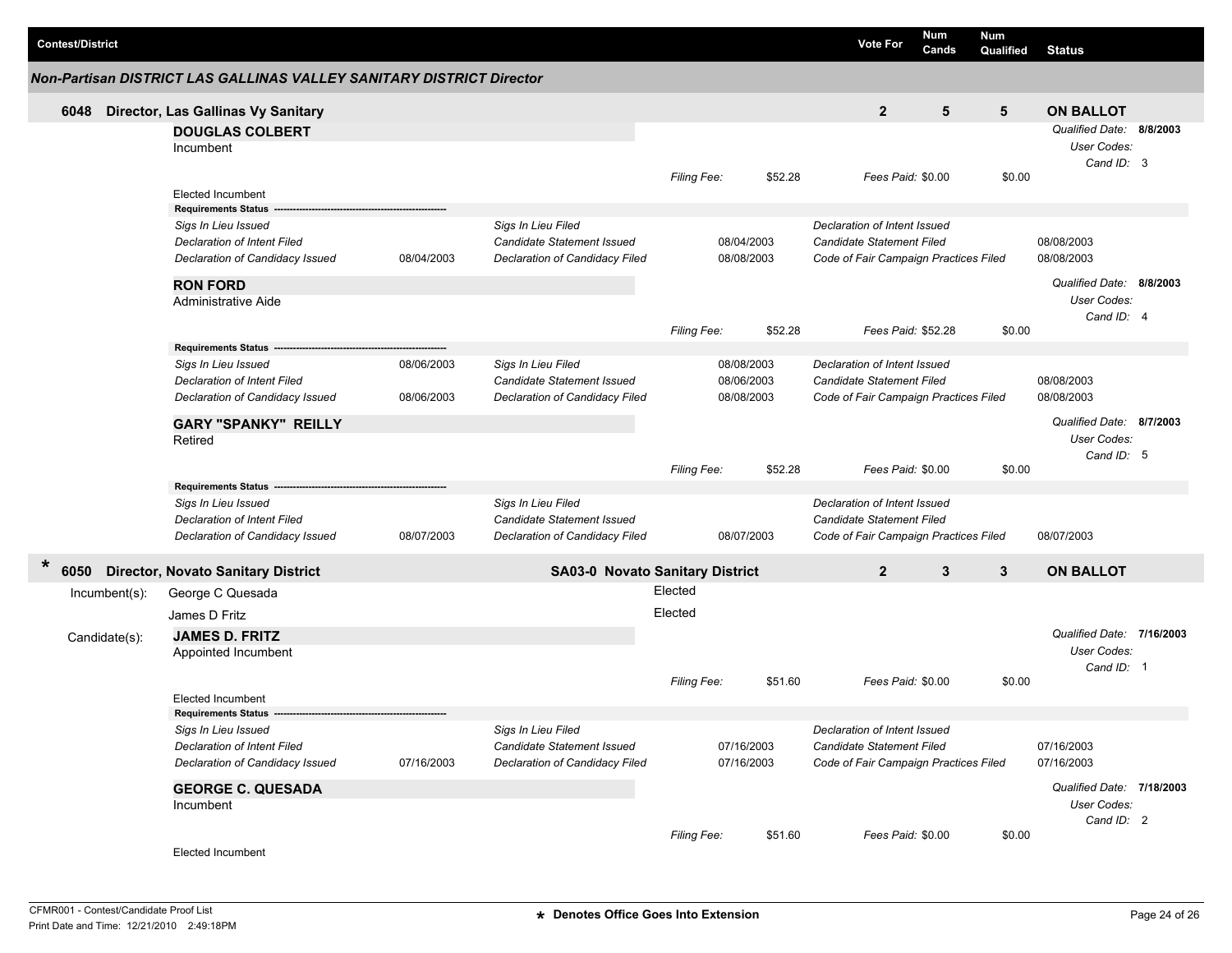| <b>Contest/District</b> |                                                         |                                                                       |            |                                                              |                                          |                          |         | <b>Vote For</b>                                                    | Num<br>Cands | <b>Num</b><br>Qualified | <b>Status</b>                           |  |
|-------------------------|---------------------------------------------------------|-----------------------------------------------------------------------|------------|--------------------------------------------------------------|------------------------------------------|--------------------------|---------|--------------------------------------------------------------------|--------------|-------------------------|-----------------------------------------|--|
|                         | Non-Partisan DISTRICT NOVATO SANITARY DISTRICT Director |                                                                       |            |                                                              |                                          |                          |         |                                                                    |              |                         |                                         |  |
| 6050                    |                                                         | <b>Director, Novato Sanitary District</b>                             |            |                                                              |                                          |                          |         | $\overline{2}$                                                     | $\mathbf{3}$ | $\mathbf{3}$            | <b>ON BALLOT</b>                        |  |
|                         |                                                         | <b>Requirements Status</b>                                            |            |                                                              |                                          |                          |         |                                                                    |              |                         |                                         |  |
|                         |                                                         | Sigs In Lieu Issued                                                   |            | Sigs In Lieu Filed                                           |                                          |                          |         | Declaration of Intent Issued                                       |              |                         |                                         |  |
|                         |                                                         | <b>Declaration of Intent Filed</b><br>Declaration of Candidacy Issued | 07/18/2003 | Candidate Statement Issued<br>Declaration of Candidacy Filed |                                          | 07/18/2003<br>07/18/2002 |         | Candidate Statement Filed<br>Code of Fair Campaign Practices Filed |              |                         | 07/18/2003<br>07/18/2003                |  |
|                         |                                                         |                                                                       |            |                                                              |                                          |                          |         |                                                                    |              |                         |                                         |  |
|                         |                                                         | <b>ROLAND GERALD FUETTE, JR</b>                                       |            |                                                              |                                          |                          |         |                                                                    |              |                         | Qualified Date: 8/7/2003<br>User Codes: |  |
|                         |                                                         | Retired Telecommunication Manager                                     |            |                                                              |                                          |                          |         |                                                                    |              |                         | Cand ID: 3                              |  |
|                         |                                                         |                                                                       |            |                                                              | Filing Fee:                              |                          | \$51.60 | Fees Paid: \$0.00                                                  |              | \$0.00                  |                                         |  |
|                         |                                                         | Requirements Status -------------------------------                   |            |                                                              |                                          |                          |         |                                                                    |              |                         |                                         |  |
|                         |                                                         | Sigs In Lieu Issued                                                   |            | Sigs In Lieu Filed                                           |                                          |                          |         | Declaration of Intent Issued                                       |              |                         |                                         |  |
|                         |                                                         | <b>Declaration of Intent Filed</b>                                    | 07/18/2003 | Candidate Statement Issued<br>Declaration of Candidacy Filed |                                          | 07/18/2003<br>08/07/2003 |         | Candidate Statement Filed<br>Code of Fair Campaign Practices Filed |              |                         | 08/07/2003                              |  |
|                         |                                                         | Declaration of Candidacy Issued                                       |            |                                                              |                                          |                          |         |                                                                    |              |                         | 08/07/2003                              |  |
| $\ast$<br>6060          | Director, North Marin Water Dist                        |                                                                       |            |                                                              | <b>WA03-0 North Marin Water District</b> |                          |         | 3                                                                  | 4            | $\overline{4}$          | <b>ON BALLOT</b>                        |  |
|                         | $Incumbent(s)$ :                                        | Stephen Frank Petterle                                                |            |                                                              | Elected                                  |                          |         |                                                                    |              |                         |                                         |  |
|                         |                                                         | John M Baker                                                          |            |                                                              | Elected                                  |                          |         |                                                                    |              |                         |                                         |  |
|                         |                                                         | Dennis J Rodoni                                                       |            |                                                              | Elected                                  |                          |         |                                                                    |              |                         |                                         |  |
|                         | Candidate(s):                                           | <b>DENNIS J. RODONI</b>                                               |            |                                                              |                                          |                          |         |                                                                    |              |                         | Qualified Date: 7/22/2003               |  |
|                         |                                                         | Incumbent                                                             |            |                                                              |                                          |                          |         |                                                                    |              |                         | User Codes:                             |  |
|                         |                                                         |                                                                       |            |                                                              |                                          |                          |         |                                                                    |              |                         | Cand ID: 1                              |  |
|                         |                                                         | <b>Elected Incumbent</b>                                              |            |                                                              | Filing Fee:                              |                          | \$0.00  | Fees Paid: \$0.00                                                  |              | \$0.00                  |                                         |  |
|                         |                                                         | <b>Requirements Status</b>                                            |            |                                                              |                                          |                          |         |                                                                    |              |                         |                                         |  |
|                         |                                                         | Sigs In Lieu Issued                                                   |            | Sigs In Lieu Filed                                           |                                          |                          |         | Declaration of Intent Issued                                       |              |                         |                                         |  |
|                         |                                                         | <b>Declaration of Intent Filed</b>                                    |            | Candidate Statement Issued                                   | 07/16/2003                               |                          |         | Candidate Statement Filed                                          |              |                         | 07/22/2003                              |  |
|                         |                                                         | Declaration of Candidacy Issued                                       | 07/16/2003 | Declaration of Candidacy Filed                               | 07/22/2003                               |                          |         | Code of Fair Campaign Practices Filed                              |              |                         |                                         |  |
|                         |                                                         | <b>JOHN M. BAKER</b>                                                  |            |                                                              |                                          |                          |         |                                                                    |              |                         | Qualified Date: 7/28/2003               |  |
|                         |                                                         | Incumbent                                                             |            |                                                              |                                          |                          |         |                                                                    |              |                         | User Codes:                             |  |
|                         |                                                         |                                                                       |            |                                                              | Filing Fee:                              |                          | \$0.00  | Fees Paid: \$0.00                                                  |              | \$0.00                  | Cand ID: 2                              |  |
|                         |                                                         | <b>Elected Incumbent</b>                                              |            |                                                              |                                          |                          |         |                                                                    |              |                         |                                         |  |
|                         |                                                         | <b>Requirements Status</b>                                            |            |                                                              |                                          |                          |         |                                                                    |              |                         |                                         |  |
|                         |                                                         | Sigs In Lieu Issued                                                   |            | Sigs In Lieu Filed                                           |                                          |                          |         | Declaration of Intent Issued                                       |              |                         |                                         |  |
|                         |                                                         | <b>Declaration of Intent Filed</b>                                    |            | Candidate Statement Issued                                   |                                          | 07/16/2003               |         | Candidate Statement Filed                                          |              |                         | 07/28/2003                              |  |
|                         |                                                         | Declaration of Candidacy Issued                                       | 07/16/2003 | Declaration of Candidacy Filed                               |                                          | 07/28/2003               |         | Code of Fair Campaign Practices Filed                              |              |                         | 07/28/2003                              |  |
|                         |                                                         | <b>STEPHEN PETTERLE</b>                                               |            |                                                              |                                          |                          |         |                                                                    |              |                         | Qualified Date: 8/7/2003                |  |
|                         |                                                         | Appointed Incumbent                                                   |            |                                                              |                                          |                          |         |                                                                    |              |                         | User Codes:<br>Cand ID: 3               |  |
|                         |                                                         |                                                                       |            |                                                              | Filing Fee:                              |                          | \$0.00  | Fees Paid: \$0.00                                                  |              | \$0.00                  |                                         |  |
|                         |                                                         | <b>Elected Incumbent</b>                                              |            |                                                              |                                          |                          |         |                                                                    |              |                         |                                         |  |
|                         |                                                         | <b>Requirements Status --</b>                                         |            |                                                              |                                          |                          |         |                                                                    |              |                         |                                         |  |
|                         |                                                         | Sigs In Lieu Issued                                                   |            | Sigs In Lieu Filed<br>Candidate Statement Issued             |                                          | 07/24/2003               |         | Declaration of Intent Issued<br>Candidate Statement Filed          |              |                         | 08/07/2003                              |  |
|                         |                                                         | Declaration of Intent Filed<br>Declaration of Candidacy Issued        | 07/24/2003 | Declaration of Candidacy Filed                               |                                          | 08/07/2003               |         |                                                                    |              |                         | 08/07/2003                              |  |
|                         |                                                         |                                                                       |            |                                                              |                                          |                          |         | Code of Fair Campaign Practices Filed                              |              |                         |                                         |  |